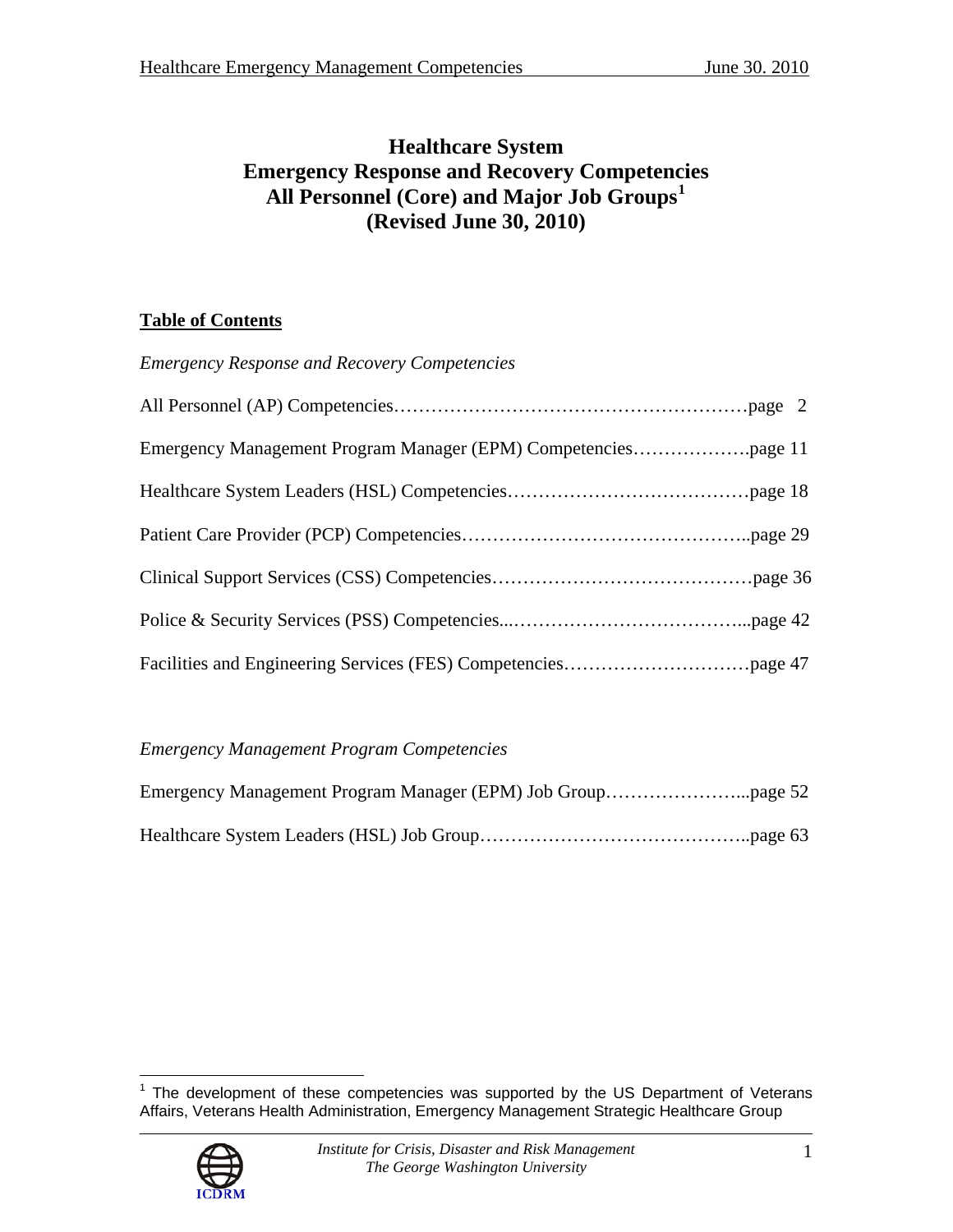# **Healthcare System Emergency Response and Recovery Competencies All Personnel (Core) and Major Job Groups (Revised June 30, 2010)**

# **All Personnel (AP)**

All personnel are defined as any healthcare system administrator, employee, professional staff, licensed independent practitioners or others with a specified role in the healthcare systems emergency operations plan (EOP).

• **AP-R1: Utilize general Incident Command System (ICS) principles during incident response and recovery.** 

*Proficiency level for Primary Competency: operations level* 

# Knowledge

- o AP-R1.1: Describe ICS as an emergency response and recovery operating system and its application to healthcare system incident response and recovery, management structure, concept of operations, and planning cycle.
- o AP-R1.2: Describe your potential role(s) and responsibilities within the healthcare system response and recovery in terms of ICS principles.
- o AP-R1.3: Describe the ICS-delineated expectations of individual responders in relation to the healthcare system response and recovery to include: attendance at briefings, reporting requirements, and use of rolerelated documents such as Operational Checklists (Job Action Sheets).
- Skills
- o AP-R1.4: Demonstrate an operations level of proficiency in ICS principles by utilizing appropriate forms, attending indicated meetings, and adhering to appropriate reporting requirements.
- **AP-R2: Recognize situations that suggest indications for full or partial activation of the healthcare system's Emergency Operations Plan (EOP), and report them appropriately and promptly.**

*Recommended proficiency for Primary Competency: operations level* 

- o AP-R2.1: Describe the general characteristics of emergency situations that may indicate the need for full or partial EOP activation.
- o AP-R2.2: Describe the reporting requirements and methodology for situations that may require full or partial EOP activation.

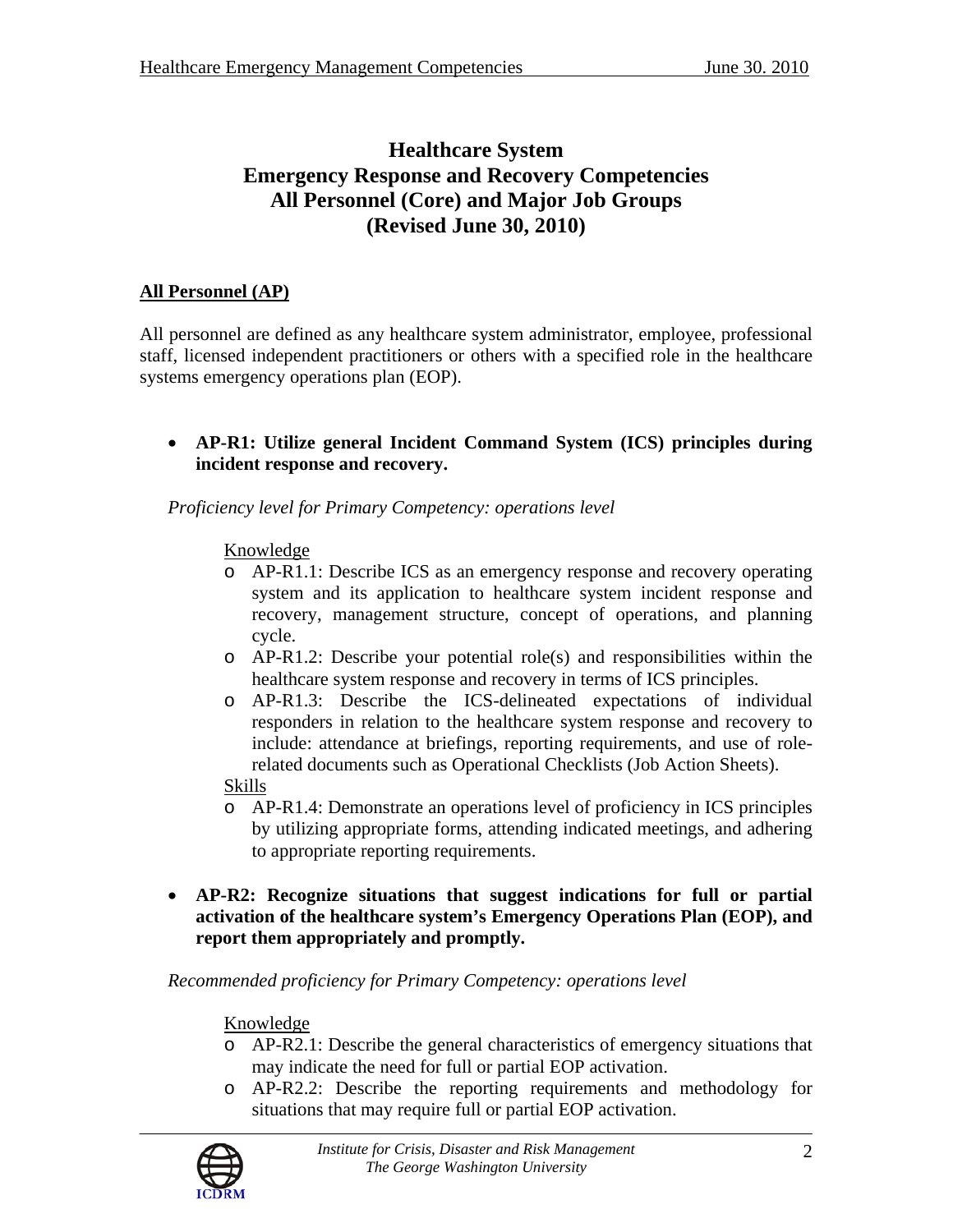# Skills

- o AP-R2.3: Identify situations within your areas of regular duty that should be reported for consideration for full or partial activation of the healthcare system's EOP.
- o AP-R2.4: Report situations within your areas of regular duty by following EOP notification procedures and contacting the appropriate person as indicated by your specific role and by the situation at hand (e.g., page operator, supervisor, etc.).
- **AP-R3: Participate in healthcare system mobilization to rapidly transition from day-to-day operations to incident response organization and processes**

# *Proficiency level for Primary Competency: operations level*

### Knowledge

- o AP-R3.1: Describe the procedures necessary to receive notification of EOP activation and to prepare your work area, as indicated, for EOP response and recovery.
- o AP-R3.2: Describe the initial reporting requirements for your expected role or position.
- o AP-R3.3: Describe the location and format of the system EOP.

Skills

- o AP-R3.4: Follow your functional areas mobilization plan as outlined in the EOP to prepare your work area for EOP response and recovery.
- o AP-R3.5: Confirm notification receipt and report to the appropriate EOP position your initial situation, resource status, and any special problems encountered for your specific role or functional area.
- o AP-R3.6: Locate the facility EOP and access portions applicable to your role and responsibilities.
- **AP-R4: Apply the healthcare system's core mission statement to your actions during emergency response and recovery.**

*Recommended proficiency for Primary Competency: operations level* 

# Knowledge

o AP-R4.1: Describe how your emergency operations role and responsibilities support the healthcare system mission during emergency response and recovery.

Skills

o AP-R4.2: Demonstrate your understanding of the healthcare system's mission during emergency response and recovery by ensuring your actions continually contribute to 1) protection and security, including the safety of patients, families, and staff, 2) continuity of operations, both business and healthcare services 3) health and medical surge, and 4) the healthcare system support to the community and external requirements.

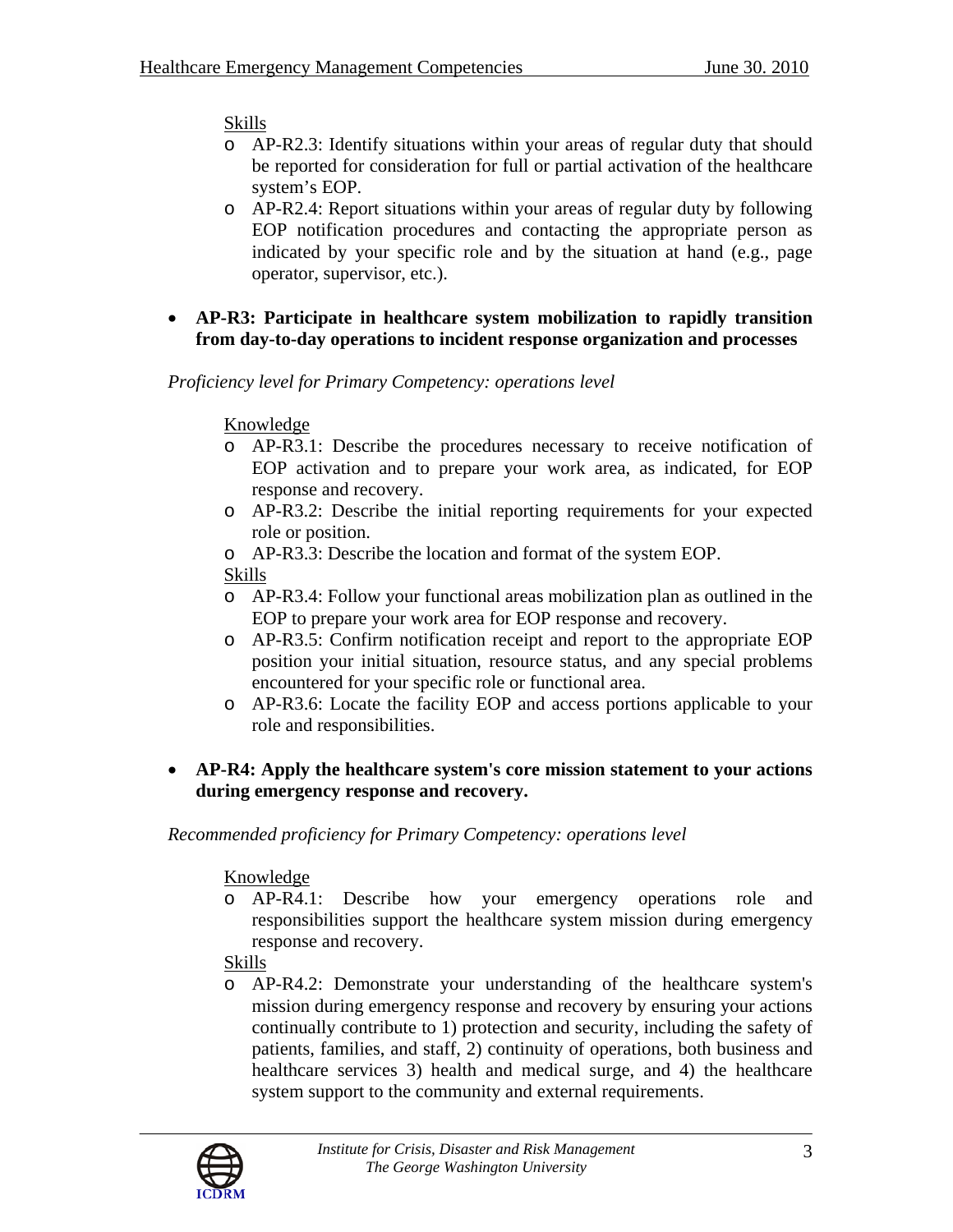# • **AP-R5: Apply the healthcare system code of ethics to your actions during emergency operations.**

*Proficiency level for Primary Competency: operations level* 

### Knowledge

o AP-R5.1: Describe how the healthcare system's and other codes of ethics (such as Federal codes of ethics for Federal facilities), as applicable, apply to your role and responsibilities during emergency response and recovery, particularly in scarce resource situations.

Skills

- o AP-R5.2: Demonstrate your understanding of the healthcare system's and Federal codes (as applicable) of ethics by applying them to your individual response actions during emergency response and recovery.
- **AP-R6: Execute your personal/family preparedness plans to maximize your availability to participate in the healthcare system's emergency response and recovery.**

### *Proficiency level for Primary Competency: expert level*

# Knowledge

- o AP-R6.1: Describe the importance of both a personal and a family preparedness plan to allow you to perform your healthcare system emergency response and recovery role.
- o AP-R6.2: Describe your responsibility as an employee to maintain a personal and family preparedness plan.
- o AP-R6.3: Describe your responsibility as a supervisor (if applicable) to promote employee maintenance of a personal and family preparedness plan.
- o AP-R6.4: Identify the personal/family specific requirements and details that must be addressed in your personal/family preparedness plan, per your healthcare organization's guidance, that allow you to perform your healthcare system response role in a potentially changed work schedule and environment.

- o AP-R6.5: Demonstrate your availability to work in your assigned role during healthcare system response and recovery by executing your personal/family preparedness plan.
- o AP-R6.6: Demonstrate an expert level of proficiency in personal and family preparedness planning by executing your personal/family preparedness plan and meeting your personal and family needs across any circumstances.

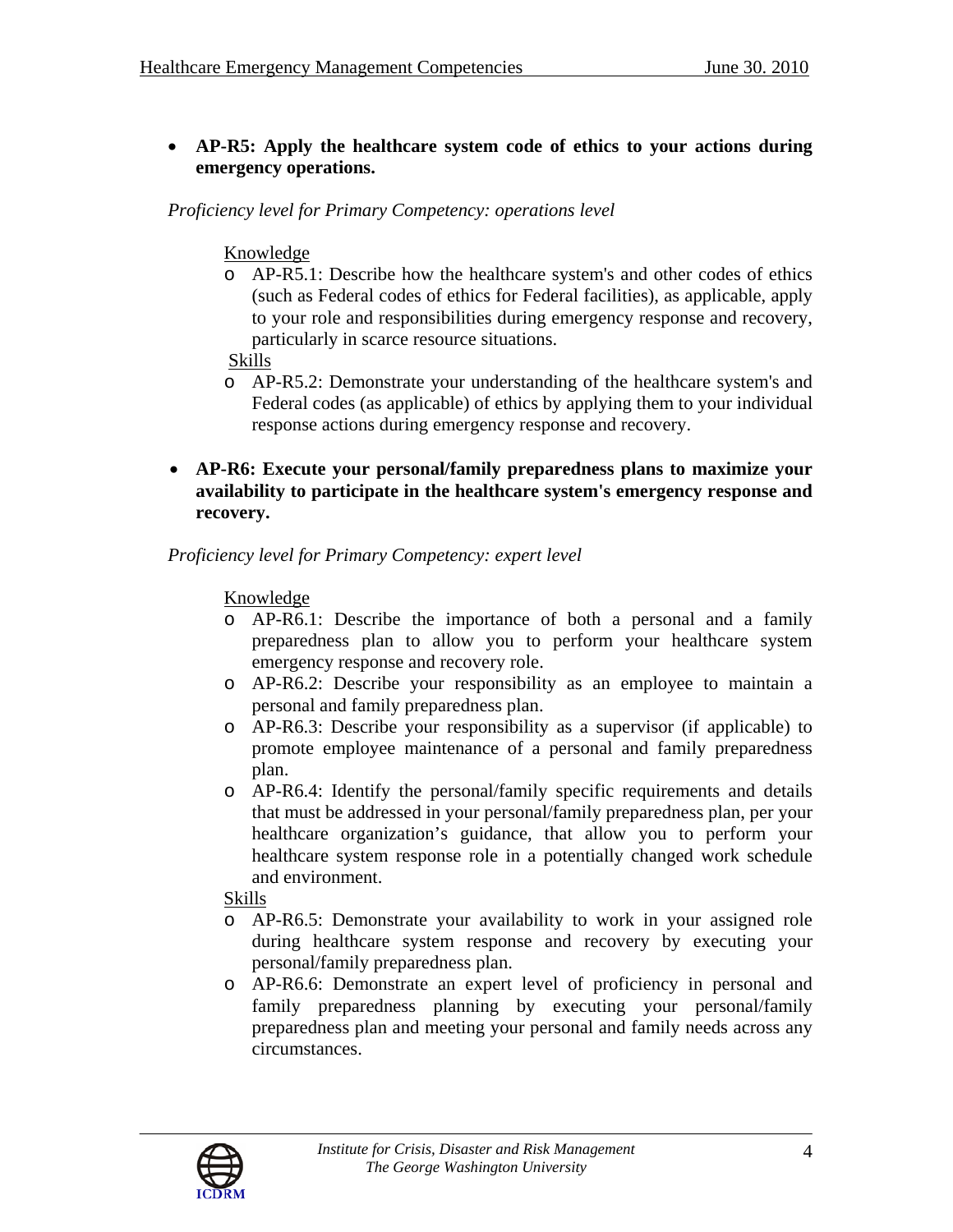• **AP-R7: Respond with your previously prepared and maintained personal "go-kit" to maximize your ability to perform your assigned role during healthcare system response and recovery.** 

*Proficiency level for Primary Competency: expert level* 

# Knowledge

- o AP-R7.1: Describe the importance of your personal "go kit" for selfprotection and to allow you to perform your healthcare system response and recovery role and responsibilities (A "go kit" contains personal supplies that an employee would need to work their emergency response and recovery role beyond a usual work shift, potentially not returning home for 72 hours).
- o AP-R7.2: Describe your responsibility as an employee to maintain a personal "go-kit."
- o AP-R7.3: Describe your responsibility (if applicable) as a supervisor to promote employee maintenance of a personal "go kit."
- o AP-R7.4: Describe how the EOP components and related policies and procedures, (evacuation, shelter in place, lock down, etc.) of the healthcare system Emergency Operations Plans impact your decisions on what should be included in your personal "go kit."
- o AP-R7.5: Identify your personal situation (physical ability/constraints, medical needs, personal/family preparedness plan, etc.) and how it impacts on your decisions on what should be included in your personal "go kit."

Skills

- o AP-7.6: Demonstrate your ability to work in your assigned role and operational periods during response and recovery through the use of your personal "go kit."
- **AP-R8: Follow the general response procedures for all personnel in the Occupant Emergency Procedures (OEP) and assist others (healthcare system personnel, patients, and visitors) as necessary to accomplish the OEP directives. [Footnote: More specific response procedures are addressed under respective job groups.]**

*Proficiency level for Primary Competency: operations level* 

Knowledge

- o AP-R8.1: Describe the component parts of the OEP and your responsibilities and actions under each.
- o AP-R8.2: Describe circumstances that could lead to OEP activation and your responsibilities during OEP activation.
- o AP-R8.3: Describe the reporting procedures for your job position that would activate the OEP.

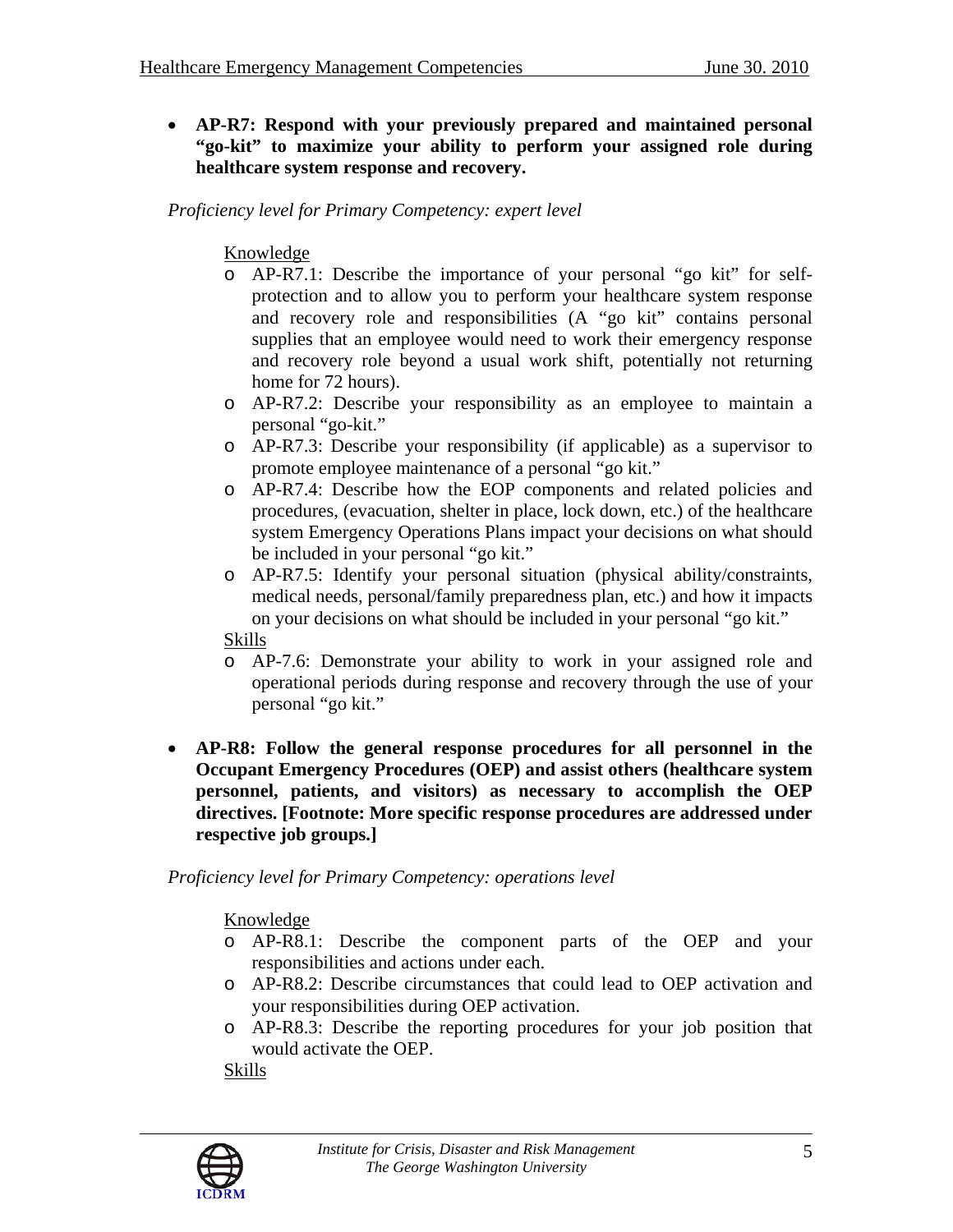- o AP-R8.4: Execute your roles and responsibilities for the facility OEP by conducting the OEP directives for your job position in evacuation, shelter in place, or other actions during emergency operations.
- **AP-R9: Perform your specific roles and responsibilities as assigned in the healthcare system's Emergency Operations Plan (EOP) and the appropriate Incident Action Plan (IAP) in order to support the system's objectives.**

### Knowledge

- o AP-R9.1: Describe the ICS framework as applied specifically to the healthcare system emergency response and recovery.
- o AP-R9.2: Describe your role and responsibility as assigned in the healthcare system's EOP.
- o AP-R9.3: Describe how potential changes in event parameters may necessitate changes in the facility IAP objectives and strategies, and hence changes in your job area's tactics and assignments (Management by objectives).
- o AE-R9.4: Describe the urgent issues that could potentially require a change in your job or job area's response strategies and tactics.
- o AP-R9.5: Describe your personal accountability requirements during emergency response and recovery.
- o AP-R9.6: Describe the equipment and technologies for your specific role and responsibilities within the healthcare facility EOP.
- o AP-R9.7: [Deleted to address redundancy]

- o AP-R9.8: Demonstrate appropriate EOP-designated reactive actions in response to potential/actual events that have activated the EOP.
- o AP-R9.9: Demonstrate your specific role and responsibilities as assigned in the healthcare facility's EOP by following your operational checklist (job action sheet), completing assignments, filling out appropriate forms, and fulfilling reporting requirements.
- o AP-R9.10: Ensure organizational objectives are met by formulating and/or implementing specific tactics consistent with the objectives and strategies delineated in the controlling IAP for the current operational period.
- o AP-R9.11: Report data to supervisors, as indicated, to contribute to measuring effectiveness of your EOP functional area and its contributions to achieving the organization's designated incident objectives.
- o AP-R9.12: Operate all equipment and technologies for your specific role and responsibilities within the healthcare system's EOP.
- **AP-R10: Follow the Communication Plan and reporting requirements as outlined in the healthcare system's EOP and the specific Incident Action Plan for an emergency event.**

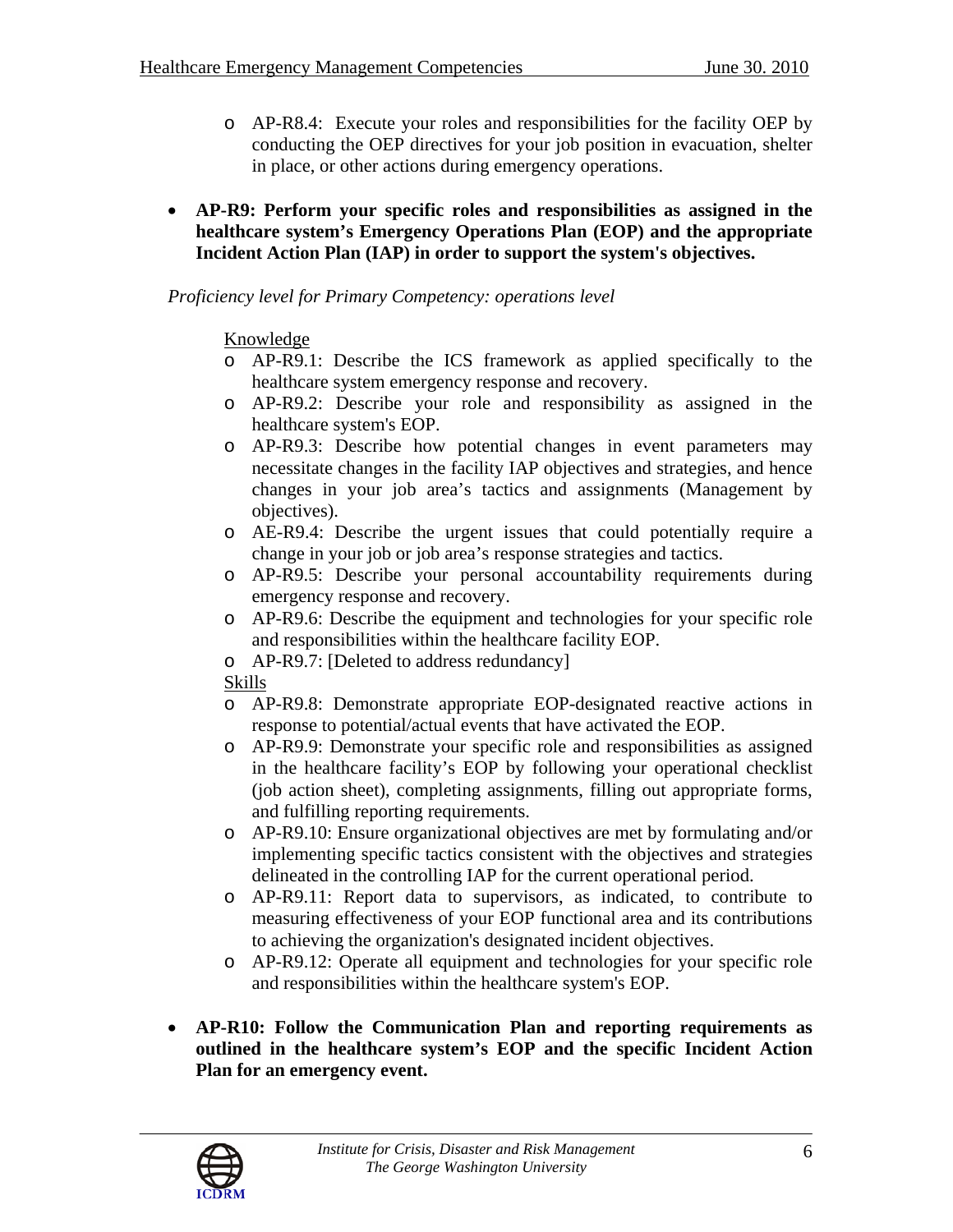# Knowledge

- o AP-R10.1: Describe the policy and methods for communication and reporting during emergency response and recovery.
- o AP-R10.2: Describe the process for rapidly communicating urgent issues that could require a change in response strategies or tactics for your job area, and the appropriate party to receive your communication.
- o AP-R10.3: Describe the process for reporting significant hazard or response impacts that you or your job area encounter to the appropriate party as indicated by the EOP.
- o AP-R10.4: Describe the general content of the communication plan component of the Incident Action Plan as it relates to your emergency response and recovery role.
- o AP-R10.5: Describe the facility policy and procedures applicable to your role for interaction with the media.

### Skills

- o AP-R10.6: Demonstrate the reporting requirements within your functional area as delineated in the healthcare system EOP.
- o AP-R10.7: Maintain communications with appropriate parties for your role/functional area despite changing requirements and event parameters.
- o AP-R10.8: Demonstrate an understanding of media interactions for your role by referring requests to appropriate personnel (as applicable), and when interacting with the media, follow designated interview procedures and protocols.
- o AP-R10.9: Demonstrate effective use of the emergency response communication devices and relevant protocols per the healthcare organization's EOP
- **AP-R11: Follow and enforce healthcare system's safety rules, regulations, and policies during emergency response and recovery.**

*Proficiency level for Primary Competency: operations level* 

# Knowledge

- o AP-R11.1: Describe the healthcare system's safety rules, regulations, and policies during emergency response and recovery that maintain personal safety and a safe work environment.
- o AP-R11.2: Describe how to apply the Safety Plan component of the facility Incident Action Plan.
- o AP-R11.3: Describe the safety specific actions and procedures to be followed when unsafe situations/events are encountered.
- o AP-R11.4: Describe incident parameters that may serve as stressors for response personnel, how stress may be manifested, and appropriate interventions for your specific role.

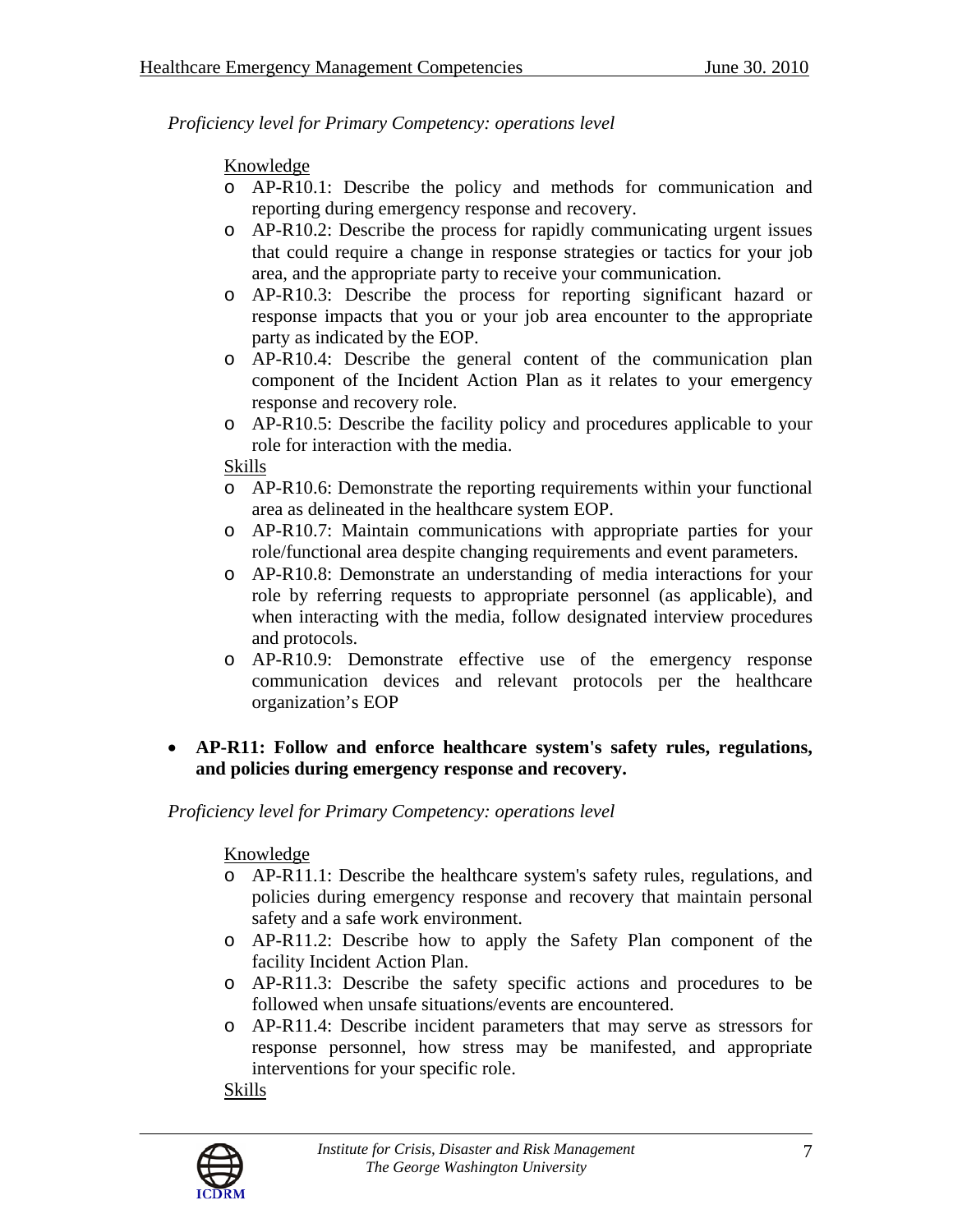- o AP-R11.5: Demonstrate your adherence to and enforcement of healthcare system safety rules, regulations, and policies during emergency response and recovery by wearing appropriate PPE, following pre-defined safety procedures, identifying and addressing unsafe practices, and following the IAP Safety Plan as briefed by your immediate supervisor.
- o AP-R11.6: Recognize and address incident stress for yourself and others in your functional area by identifying manifestations of stress and, in a fashion appropriate to your specific role, decreasing the stressors, limiting the negative impact of the stressors, or ensuring appropriate assistance in recovering from negative stressors.
- **AP-R12: Follow and enforce police and security measures consistent with the nature of the incident that has prompted the EOP activation.**

### Knowledge

- o AP-R12.1: Describe healthcare system security rules, regulations, and policies that apply to your assigned role and responsibilities in the EOP.
- o AP-R12.2: Describe the security specific actions and procedures to be followed when a suspicious event or security breach is detected.
- Skills
- o AP-R12.3: Demonstrate your adherence to and enforcement of security measures during emergency response and recovery by following security briefings, instruction from individual security personnel, and badge procedures.
- **AP-R13: Utilize or request (as appropriate) and integrate equipment, supplies, and personnel for your specific role or functional area during emergency response and recovery.**

# *Proficiency level for Primary Competency: operations level*

# Knowledge

o AP-R13.1: Describe procedures for requesting equipment, supplies, and personnel for your functional area and the integration of these resources during emergency response and recovery.

- o AP-R13.2: Demonstrate your ability to request and integrate additional resources by following EOP procedures outlined for these activities.
- o AP-R13.3: Demonstrate the ability to assess the adequacy of equipment, supplies and personnel to carry out your job assignments during each operational period.

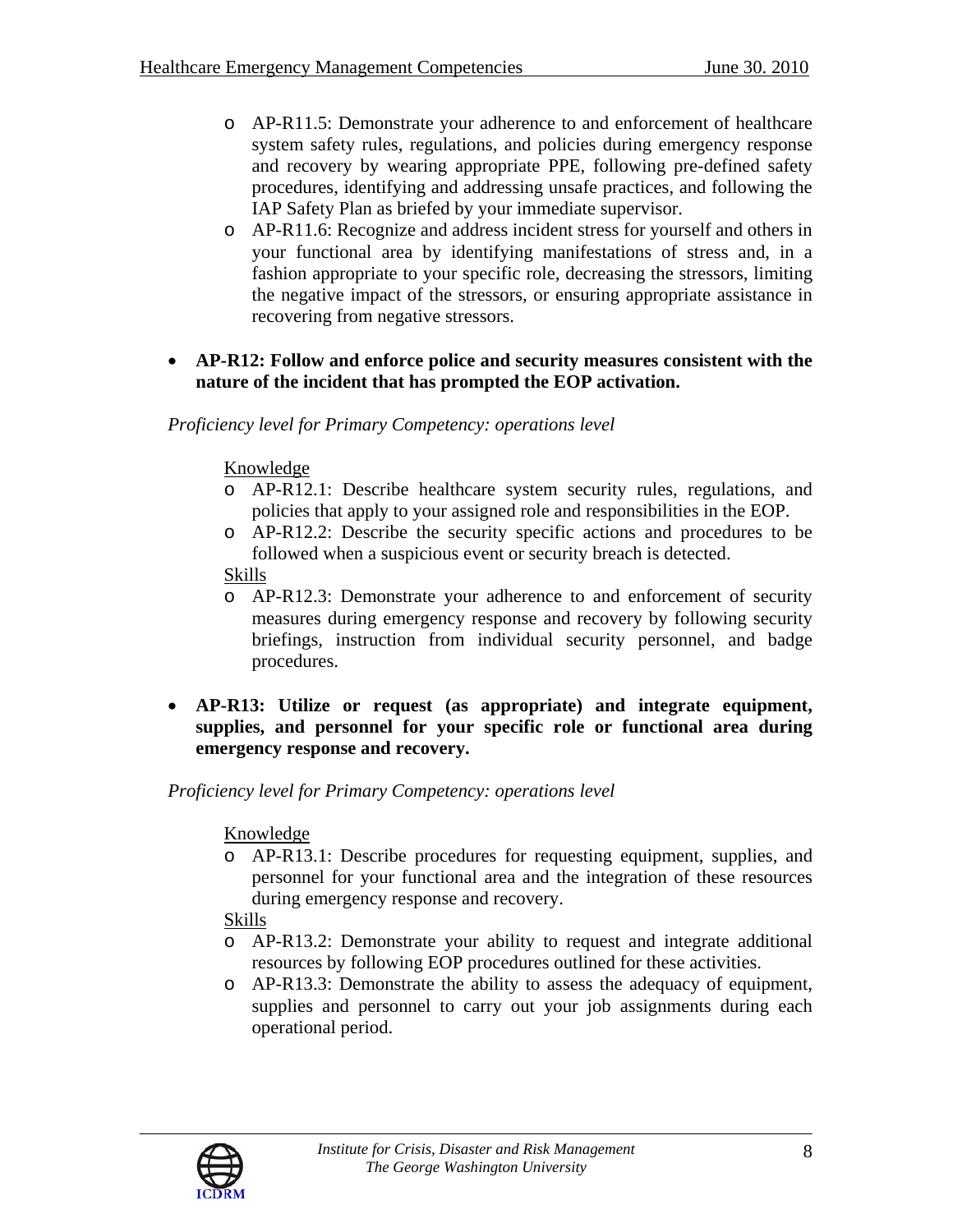• **AP-R14: Follow demobilization procedures that facilitate rapid and efficient incident disengagement and out-processing of individual resources and/or the overall healthcare organization.** 

*Proficiency level for Primary Competency: operations level* 

### Knowledge

- o AP-R14.1: Describe demobilization policies and procedures for your work area, including procedures to "catch up" on regular staffing and other activities that were suspended or revised during emergency operations.
- o AP-R14.2: Describe the policy and procedures for out-processing of personnel during demobilization.
- o AP-R14.3: Describe the policy and procedures for conducting an initial Incident Review (commonly known as a "hot wash") for your work area.
- o AP-R14.4: Describe the policy and procedures for documenting and reporting incident-related issues for inclusion in After Action Report process, analysis, and corrective measures.

#### Skills

- o AP-R14.5: Demonstrate demobilization procedures for the incident by following the demobilization plan specific to your functional area.
- o AP-R14.6: Prioritize, initiate or participate in delayed activities (relevant to your position) that were suspended or revised during emergency response according to the healthcare system's procedures.
- o AP-R14.7: Participate in out-processing, to include a performance evaluation and any indicated physical exam.
- o AP-R14.8: Provide input into the Incident Review as appropriate for your position during emergency response.

# • **AP-R15: Follow recovery procedures that ensure facility return to baseline activity.**

*Proficiency level for Primary Competency: operations level* 

# Knowledge

- o AP-R15.1: Describe policies and procedures for rehabilitation of personnel.
- o AP-R15.2: Describe policies and procedures for rehabilitation of equipment (including recertification for use), reordering of supplies specific to your functional area, and rehabilitating your workspace.
- o AP-R15.3: Describe policies and procedures specific to your role and responsibilities for rehabilitation of the facility.
- o AP-R15.4: Describe the policies and procedures for a formal After-Action Report.

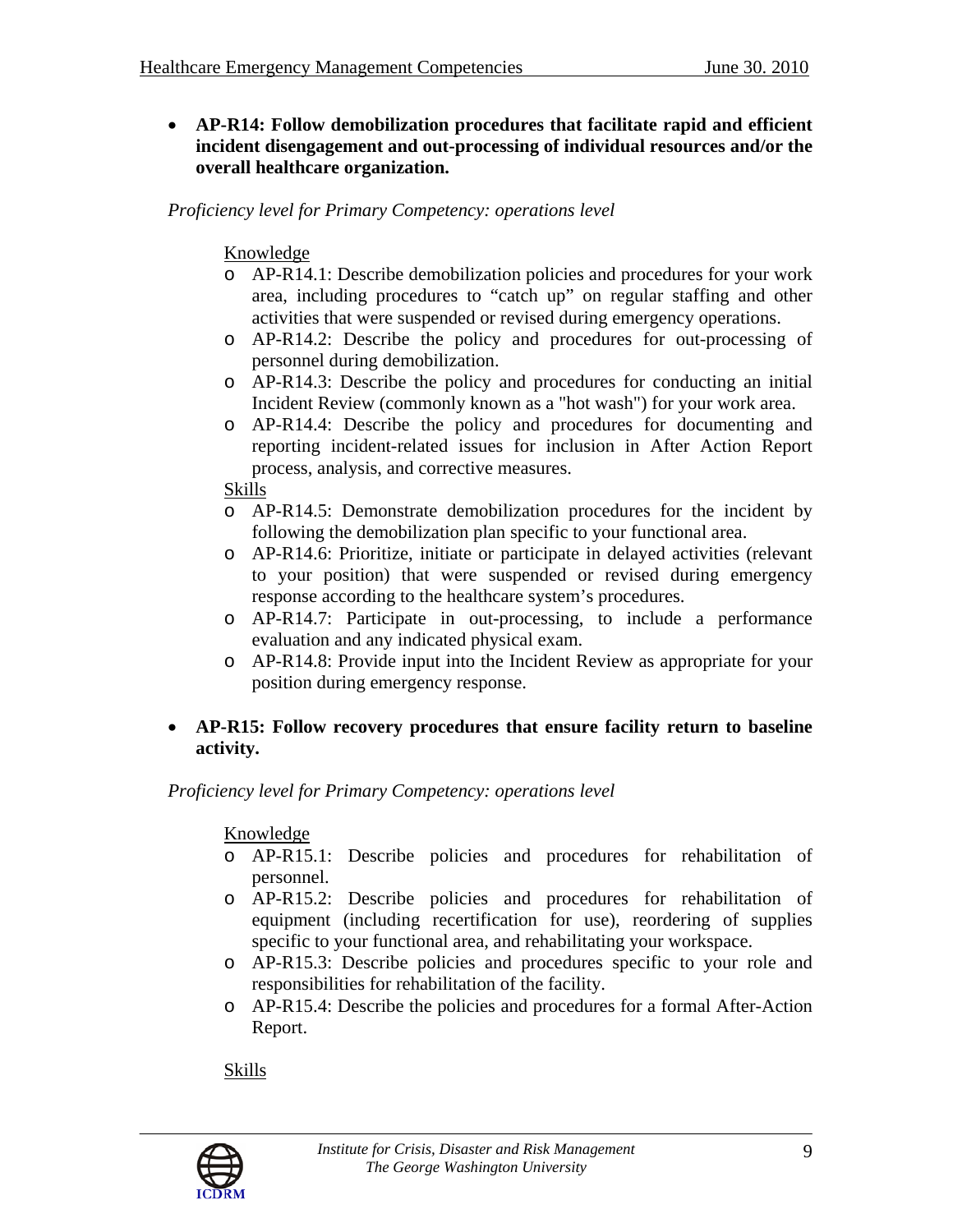- o AP-R15.5: Demonstrate an understanding of the importance of personnel rehabilitation activities by participating in personnel rehabilitation as instructed.
- o AP-R15.6: Demonstrate an understanding of facility and equipment rehabilitation by participating in these procedures to ensure your functional area readiness for day-to-day activities and future EOP activations.
- o AP-R15.7: Demonstrate an understanding of After Action-Reports by submitting items in the required format.

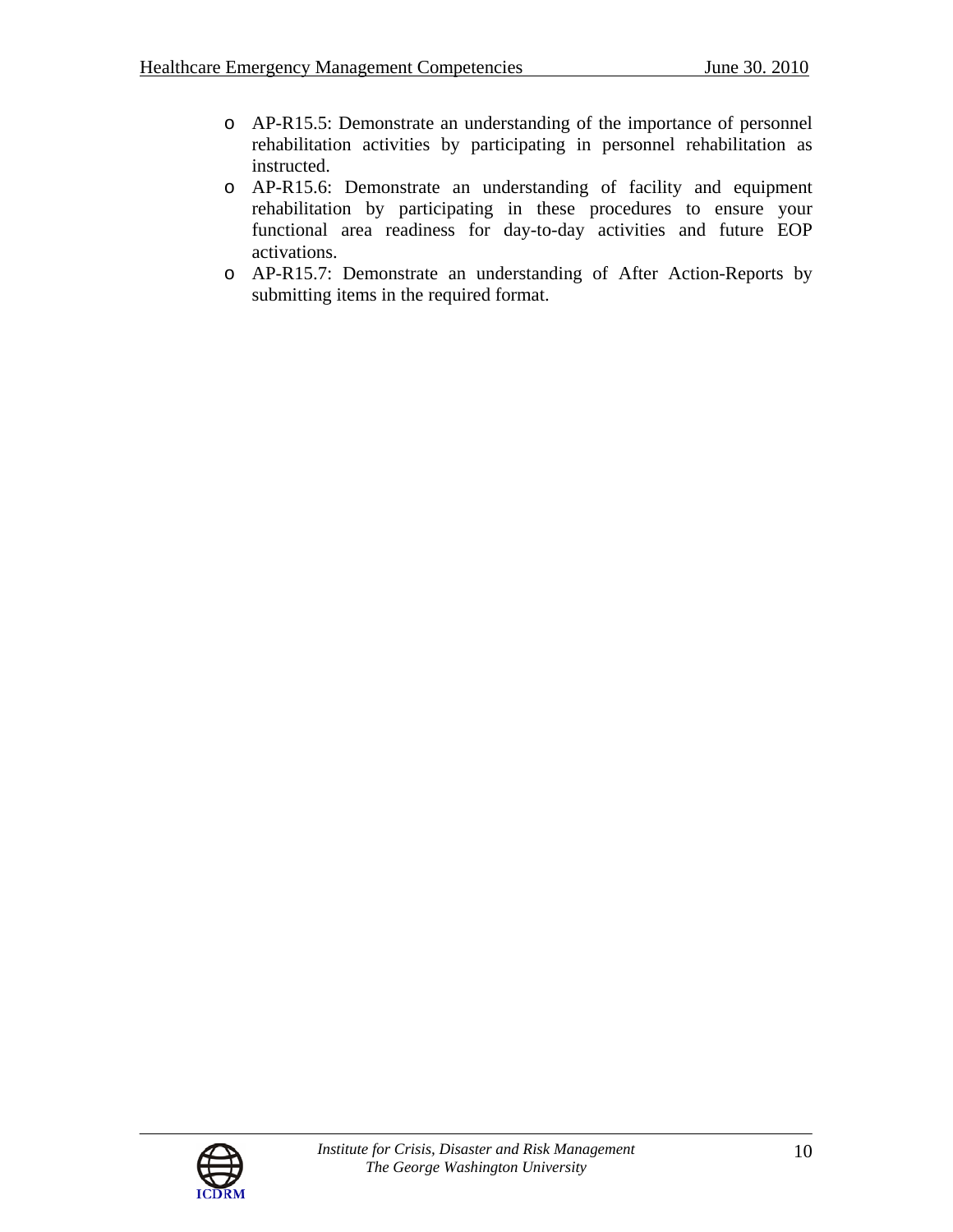### **Emergency Management Program Manager (EPM)**

Personnel primarily responsible for developing, implementing and maintaining healthcare facility and system-wide emergency management (EM) programs that include the Emergency Operations Plan (EOP) and other EM Program activities. System level emergency program managers, above the level of individual facilities, (such as VHA Area Emergency Managers or program managers at the level of the VA Emergency Management Strategic Healthcare Group) are also included in this job group. *It is assumed that the individuals in this job group will be assigned to a command & general staff ICS position (usually planning section chief) during response, and so are expected to possess the response and recovery competencies listed under Healthcare System Leaders as well*. [2](#page-10-0)

• **EPM-R1: Recognize circumstances and/or actions, across the program manager's jurisdiction if appropriate, that indicate a potential incident and report the situation to facility leadership and appropriate authorities.** 

*Proficiency level for Primary Competency: expert level* 

#### Knowledge

- o EPM-R1.1: Describe the conditions across representative hazard types that indicate a potential incident requiring healthcare system response and recovery capabilities.
- o EPM-R1.2: List the healthcare system leadership positions that should be notified in the event of a potential incident and describe the formal notification process.
- o EPM-R1.3: List the outside authorities and resources that can be queried to rapidly obtain information about an evolving event, and describe the communication methods for this purpose.

#### Skills

- o EPM-R1.4: Identify and obtain information from all non-healthcare system sources that could indicate the occurrence of an incident and need for healthcare system response.
- o EPM-R1.5: Report the circumstances of the potential incident to the relevant facility leader(s) and notify outside authorities as appropriate.
- **EPM-R2: Provide assistance and guidance to healthcare system Incident Managers, and other authorities as requested, on the decision to fully or partially activate Emergency Operations Plans (EOP).**

*Proficiency level for Primary Competency: expert level* 

<span id="page-10-0"></span> $\overline{a}$  $2$  In some healthcare systems, an EM Program Manager may oversee a more limited position (e.g. program coordinator) with a narrower range of competencies.

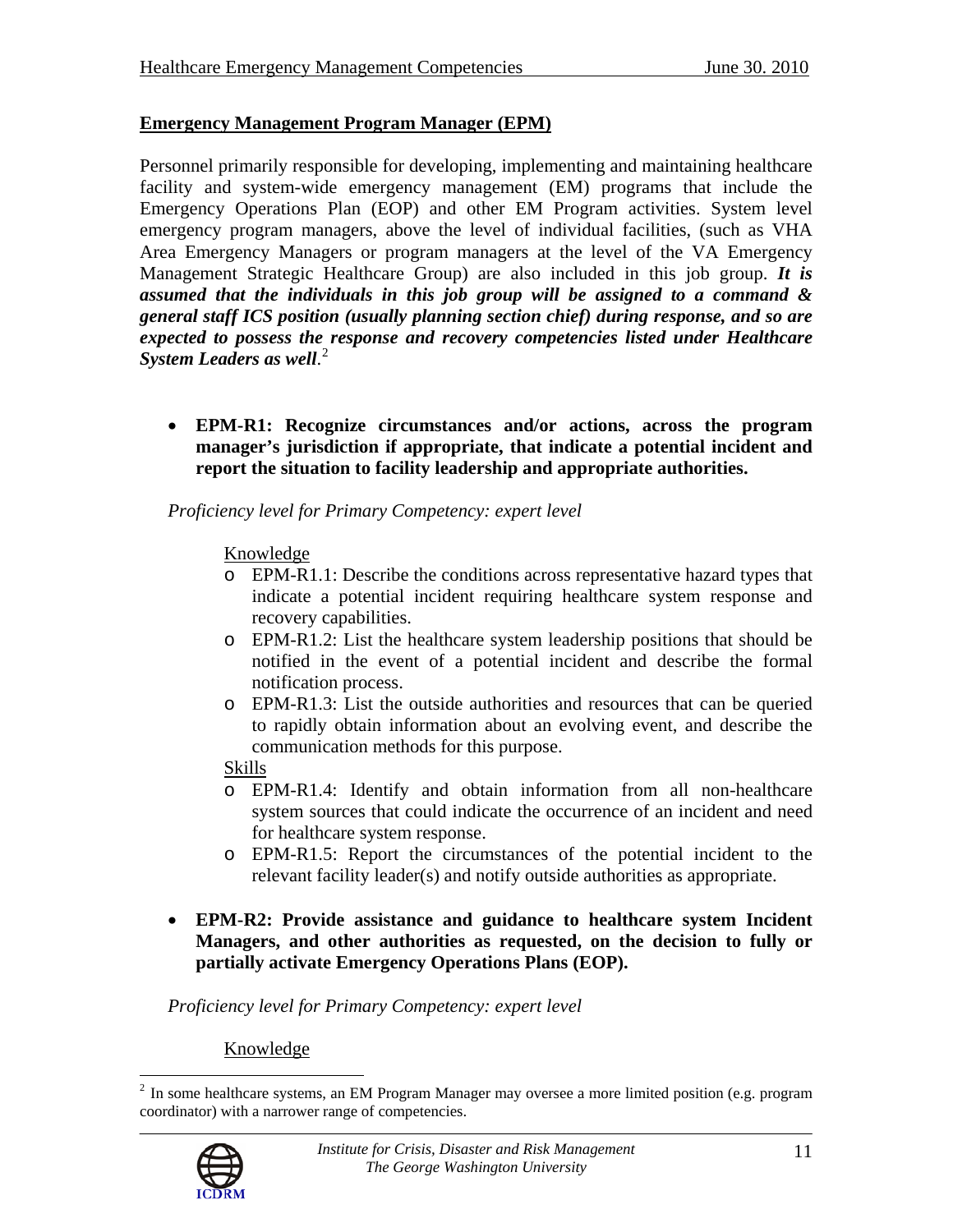- o EPM-R2.1: Describe the criteria that indicate the need for a partial or full healthcare system EOP activation.
- o EPM-R2.2: Describe the impact of EOP activation (full or partial) upon day-to-day facility operations.
- o EPM-R2.3: Describe the process for healthcare system EOP activation.

### Skills

- o EPM-R2.4: Assist facility leaders with the decision to activate emergency medical response plans and procedures by communicating relevant information about the nature and consequences of an incident and by explaining the benefits of activating the EOP.
- o EPM-R2.5: Provide Incident Managers with a list of all facility personnel positions with the authority to activate the EOP, as requested, and outline the methods for activation.
- **EPM-R3: Assist in the rapid mobilization of activated healthcare systems to transition from day-to-day activities to response and recovery operations.**

#### *Proficiency level for Primary Competency: operations level*

### Knowledge

- o EPM-R3.1: Describe processes and procedures used to mobilize the healthcare system and/or its individual facilities for emergency response and recovery.
- o EPM-R3.2: List all the external agencies relevant to your position that should be notified of the healthcare system's EOP activation and determine their level of response.
- o EPM-R3.3: List all the internal healthcare system resources and facilities (ICP/EOC and others) that must be mobilized as the EOP is activated.

#### Skills

- o EPM-R3.4: As requested by facility or healthcare system leadership, assist in facility mobilization by ensuring appropriate external liaisons are established and ensuring the facility management structure for response is clearly communicated externally.
- o EPM-R3.5: Provide the Healthcare System Incident Manager with briefings on the mobilization status of healthcare system facilities and/or internal resources (such as the EOC or the Decontamination Area) as indicated by the type and scope of the incident activation.
- **EPM-R4: Ensure full and proper execution of the appropriate emergency operations plan (EOP) for your healthcare system or designated healthcare system facilities during emergency response and recovery.**

*Proficiency level for Primary Competency: expert level* 

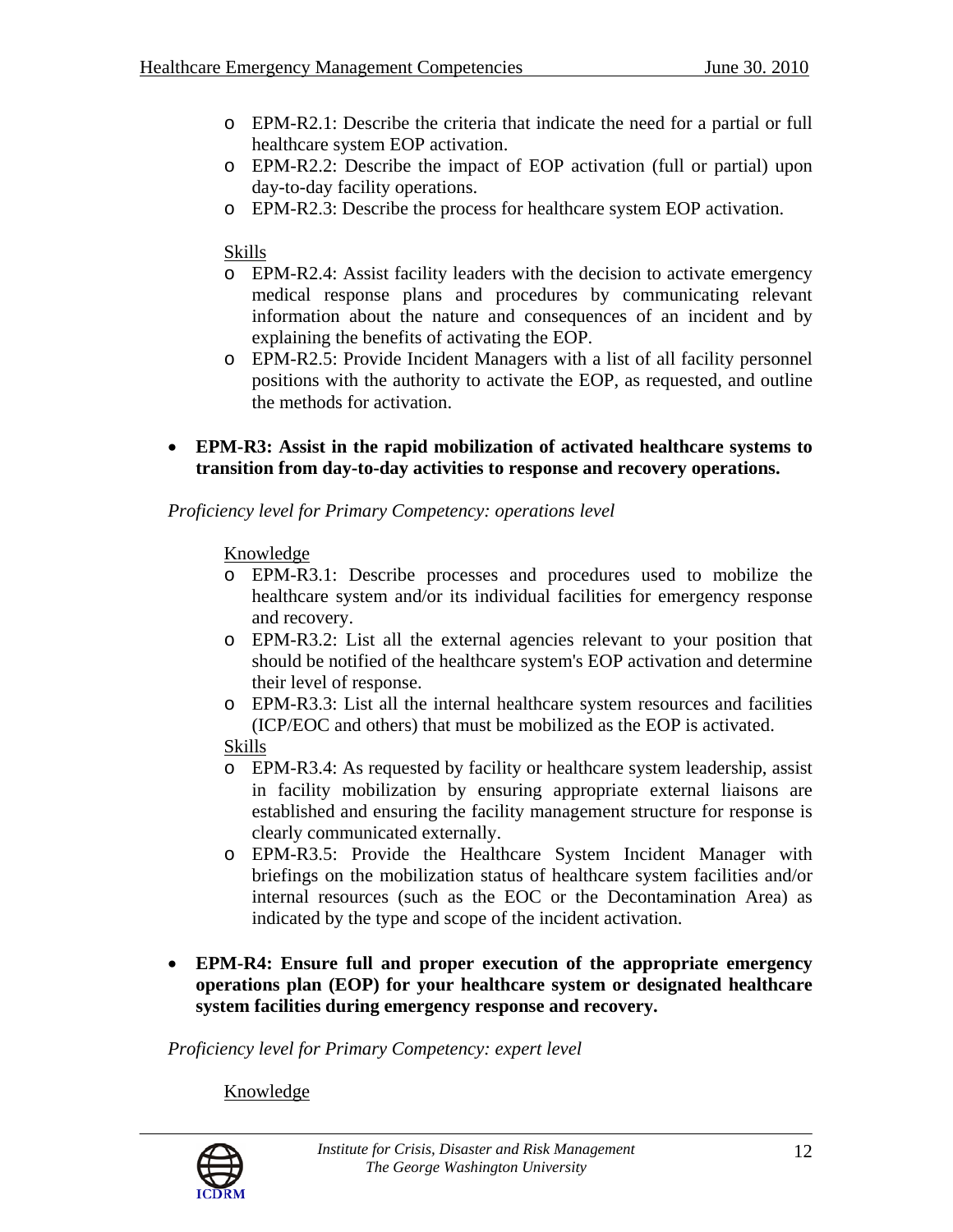- o EPM-R4.1: Describe the facility-specific as well as the larger, overarching healthcare system incident management organizational structure and response roles of all functional areas and key positions and how the incident management team (IMT) functions in parallel with continued enterprise management and operations.
- o EPM-R4.2: Describe the healthcare enterprise's organizational requirements as well as the relevant laws, regulations, policies and precedents that affect emergency operations and principles of emergency management.

### Skills

- o EPM-R4.3: Provide the healthcare system Incident Command Post with an initial projection of the supplies and resources needed for response and recovery as requested and as appropriate.
- o EPM-R4.4: At the outset of the incident, provide a briefing to the healthcare system incident manager on the response actions undertaken by external incident response agencies, or assure this is accomplished by the healthcare system senior liaison.
- o EPM-R4.5: Verify that the healthcare system's personnel have adopted incident management roles and responsibilities according to the response structure and functional roles delineated in the relevant EOP.
- o EPM-R4.6: Verify compliance of EOP response actions with applicable rules and regulations, and advise the facility Incident Commander as indicated.
- o EPM-R4.7: Provide assistance by monitoring the emergency response system assessing the adequacy and effectiveness of the incident management system in place at activated facilities within the healthcare system, as appropriate for the Program Manager's authority and jurisdiction.
- o EPM-R4.8: Address any apparent deficiencies noted in the incident management system during response and recovery by notifying the Incident Commander of the facility within the healthcare system and recommending solutions.
- **EPM-R5: Demonstrate the ability to function as a healthcare system's Planning Section Chief within the ICS structure as indicated by the Emergency Operations Plan (EOP).**

# *Proficiency level for Primary Competency: expert level*

- o EPM-R5.1: Describe the healthcare system response roles and responsibilities ascribed to the chief of the Planning Section in the EOP.
- o EPM-R5.2: Describe the facility Incident Planning Cycle and the key components for which the Planning Section Chief is responsible.
- o EPM-R5.3: Describe the methods for functional area reporting and for the collation, processing, and dissemination of this information.

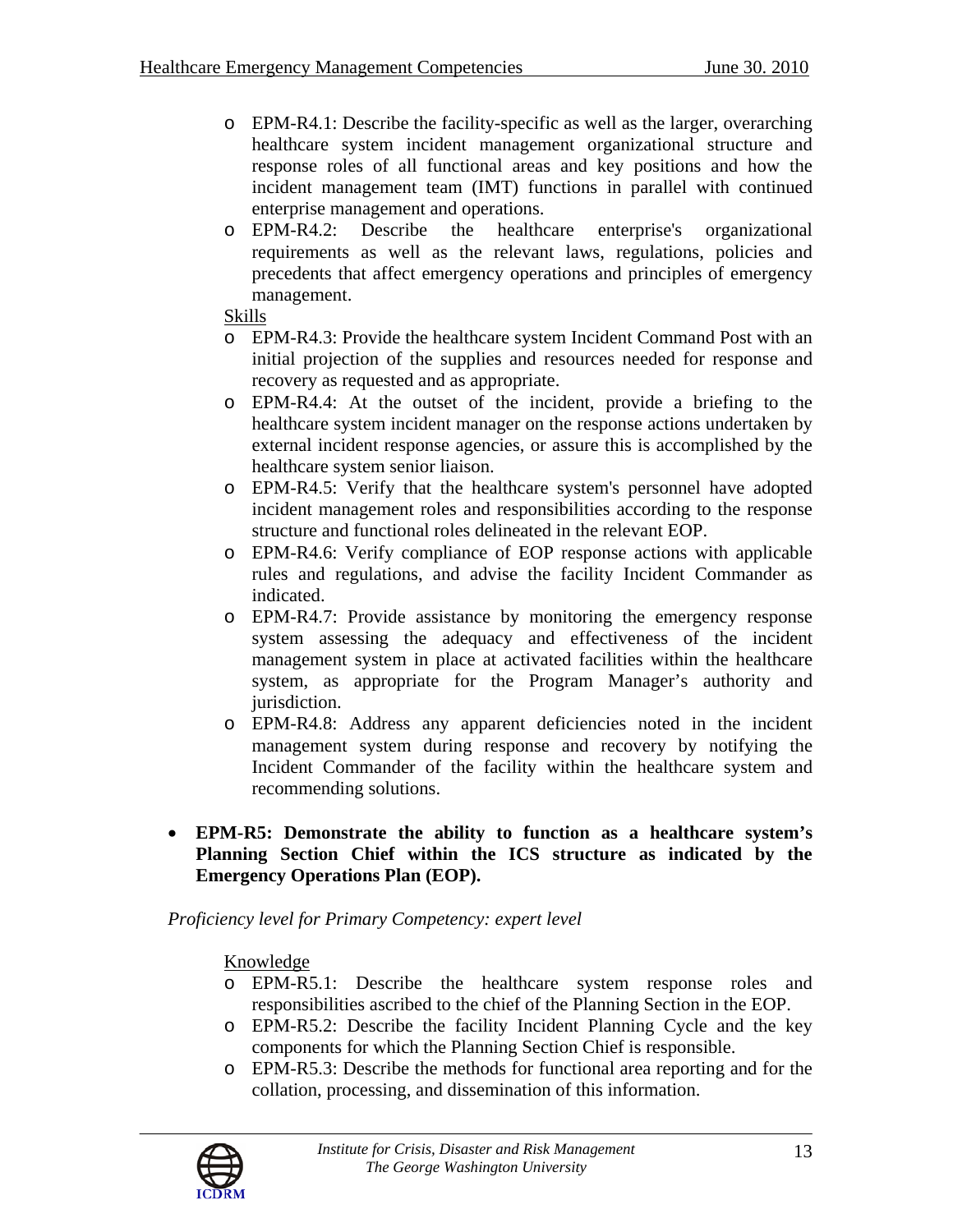o EPM-R5.4: Describe methods for monitoring response and recovery actions in order to assist the Incident Commander in determining progress towards achieving the incident objectives.

### Skills

- o EPM-R5.5: Establish an effective Incident Planning Cycle by defining operational periods (approved by the system Incident Commander), coordinating the Planning Cycle timing with external or non-healthcare system response agencies, and disseminating the schedule for essential planning activities (management and planning meetings, operational briefings, and others).
- o EPM-R5.6: Ensure adequate functional area reporting by establishing the time schedule for reporting and verifying reports are received, to include situation, resource status, specific tactics utilized, progress accomplished, and unusual problems encountered; include patient tracking as necessary.
- o EPM-R5.7: Include information originating internal and external to the system in the planning process by monitoring internal and external sources for information, including the level of response by external organizations, and considering the information in the planning process.
- o EPM-R5.8: Ensure awareness of event parameters within the healthcare system by providing continual updates to the leader of functional areas and external agencies as appropriate.
- o EPM-R5.9: Provide rapid contingency response by monitoring for sudden changes in event parameters that necessitate revision of response strategies and tactics, and disseminate appropriate notification to relevant internal and external parties.
- o EPM-R5.10: Manage orderly and concise planning activities (management and planning meetings, operational briefings) by limiting distractions, providing agendas, and ensuring documentation of all relevant information discussed in the meetings.
- **EPM-R6: Perform or assist with the senior healthcare system liaison function and ensure that relevant response and recovery information is exchanged with senior healthcare system management levels beyond the immediate agency executive, if indicated.**

*Proficiency level for Primary Competency: operations level* 

- o EPM-R6.1: Describe the purpose and structure of the enterprise's overarching healthcare system administrative hierarchy (such as the Veterans Integrated Service Network and Headquarters for the VHA) and its potential role during facility emergency response and recovery.
- o EPM-R6.2: Describe essential components of facility planning that should be disseminated to senior healthcare system management levels.
- o EPM-R6.3: Describe any assigned healthcare enterprise responsibilities to the community, State, or Federal governments or other entities established

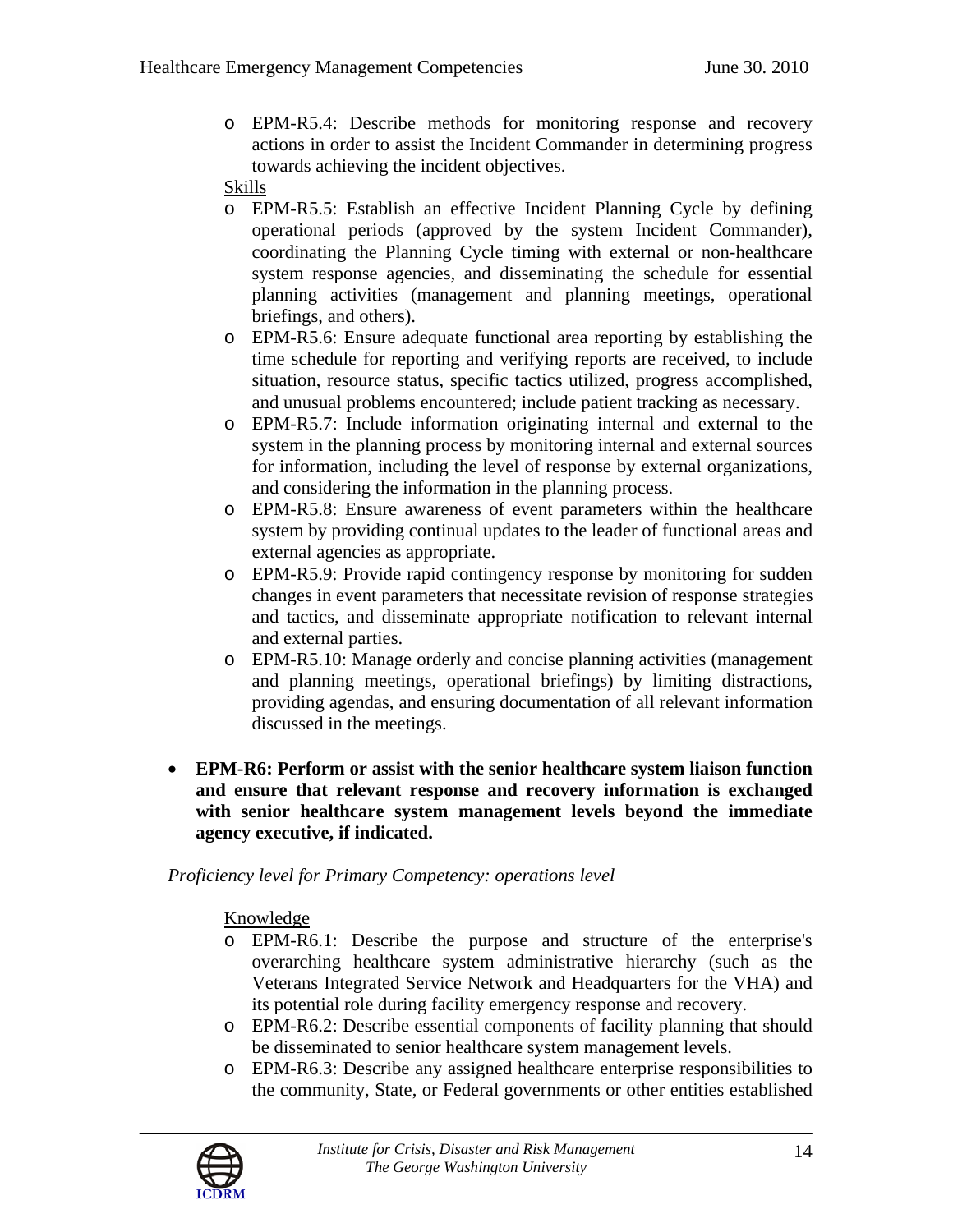through contracts, statutes or other authorities (for example, the VHA-DoD Contingency Plan) where the healthcare organization should establish a formal liaison function.

- Skills
- o EPM-R6.4: If part of a larger healthcare system (such as a VA Medical Center within a Veterans Integrated Service Network (VISN)), fulfill the region-wide emergency operations (response) plan and liaison function if it is activated.
- o EPM-R6.5: Ensure that senior healthcare system officials are receiving accurate information from the facility (usually through the facility's agency executive) by providing the current facility IAP and/or situation reports in formats that are understandable to them.
- o EPM-R6.6: Ensure that the facility Agency Executive and Incident Manager receive appropriate communications from senior healthcare system officials above the level of the incident management structure.
- o EPM-R6.7: Assure that established responsibilities to the community, State, or Federal governments or other entities addressed and required actions communicated to appropriate Agency Executives and Incident Management Teams.
- **EPM-R7: If Program Manager of an activated healthcare system (such as a VA Medical Center within a Veterans Integrated Service Network), establish senior liaison with appropriate external healthcare organizations within your area, conduct information exchange, and coordinate incident response strategies and tactics.**

*Proficiency level for Primary Competency: operations level* 

Knowledge

- o EPM-R7.1: List relevant external healthcare organizations that exist within the emergency response network in your area and methods for contacting them.
- o EPM-R7.2: Describe how the emergency response and recovery actions of healthcare facilities within your network and in your area impact one another.
- o EPM-R7.3: Describe how healthcare facilities within your network and external agencies in the same impact area may support one another during emergency response and recovery.

- o EPM-R7.4: Ensure the IMT contact information for activated IMTs in your network is disseminated to appropriate external emergency response agencies.
- o EPM-R7.5: Facilitate the process for healthcare facilities within your network to gain access to appropriate external emergency response agencies by establishing liaison or providing contact methods (as indicated).

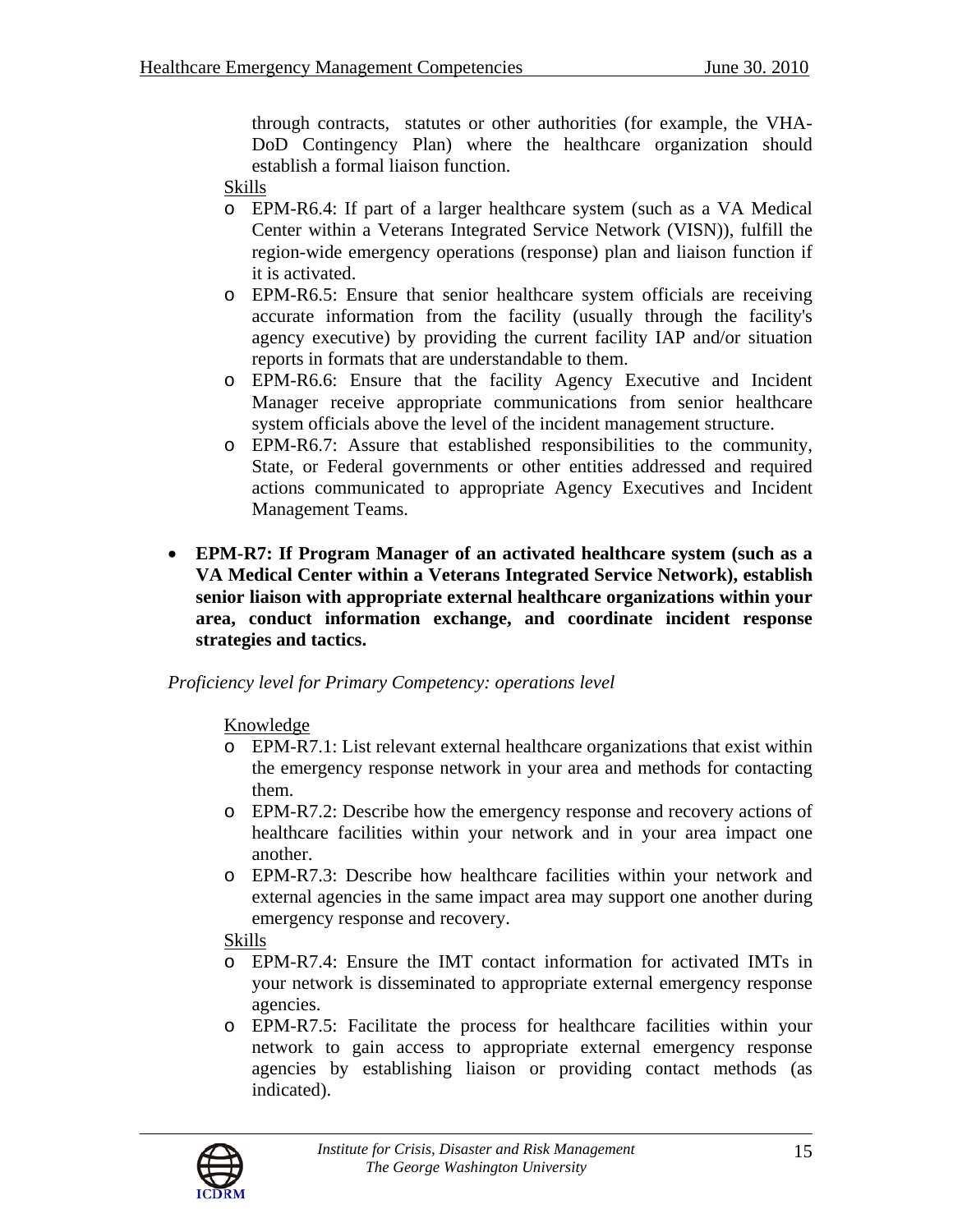- o EPM-R7.6: Facilitate coordination of response strategies and tactics by ensuring regular exchange of Incident Action Plans (or summaries contained in Situation Reports) between IMTs in your network and the appropriate external emergency response agencies. EPM-R7.7: Facilitate the use of mutual aid agreements between facilities within your network, and with external organizations when indicated.
- **EPM-R8: Participate in demobilization processes within the activated healthcare organization (such as a VHA Medical Center and/or within its overarching Veterans Integrated Service Network) to disengage resources from incident response and allow return to normal operations or back to stand-by status.**

#### Knowledge

o EPM-R8.1: Describe both the general objectives of the demobilization process and the specific management issues associated with demobilization, rehabilitation of response elements, and preparation to return to routine professional roles.

#### Skills

- o EPM-R8.2: Assist in the demobilization of the healthcare organization and its resources by verifying that operational objectives have been met (or are reassigned to continuing units) and that appropriate internal and external notification is made regarding demobilization.
- o EPM-R8.3: Participate in any initial incident review (commonly known as a "hot wash") and assist organizational leadership with ensuring appropriate procedures are followed for maintaining/preserving information for the After Action Report process.
- o EPM-R8.4: Assist with the debriefing and performance assessments of response personnel under your supervision, and others as requested by the organization's incident manager.
- **EPM-R9: Assist, as indicated by assigned position in recovery management, with healthcare organization recovery to full pre-incident function, including return to routine facility management and medical care activities.**

#### *Proficiency level for Primary Competency: operations level*

- o EPM-R9.1: Describe the incident planning and management processes for transitioning from response to recovery.
- o EPM-R9.2: Describe the procedures and priorities for returning response resources and the overall organization to pre-incident operations and management.

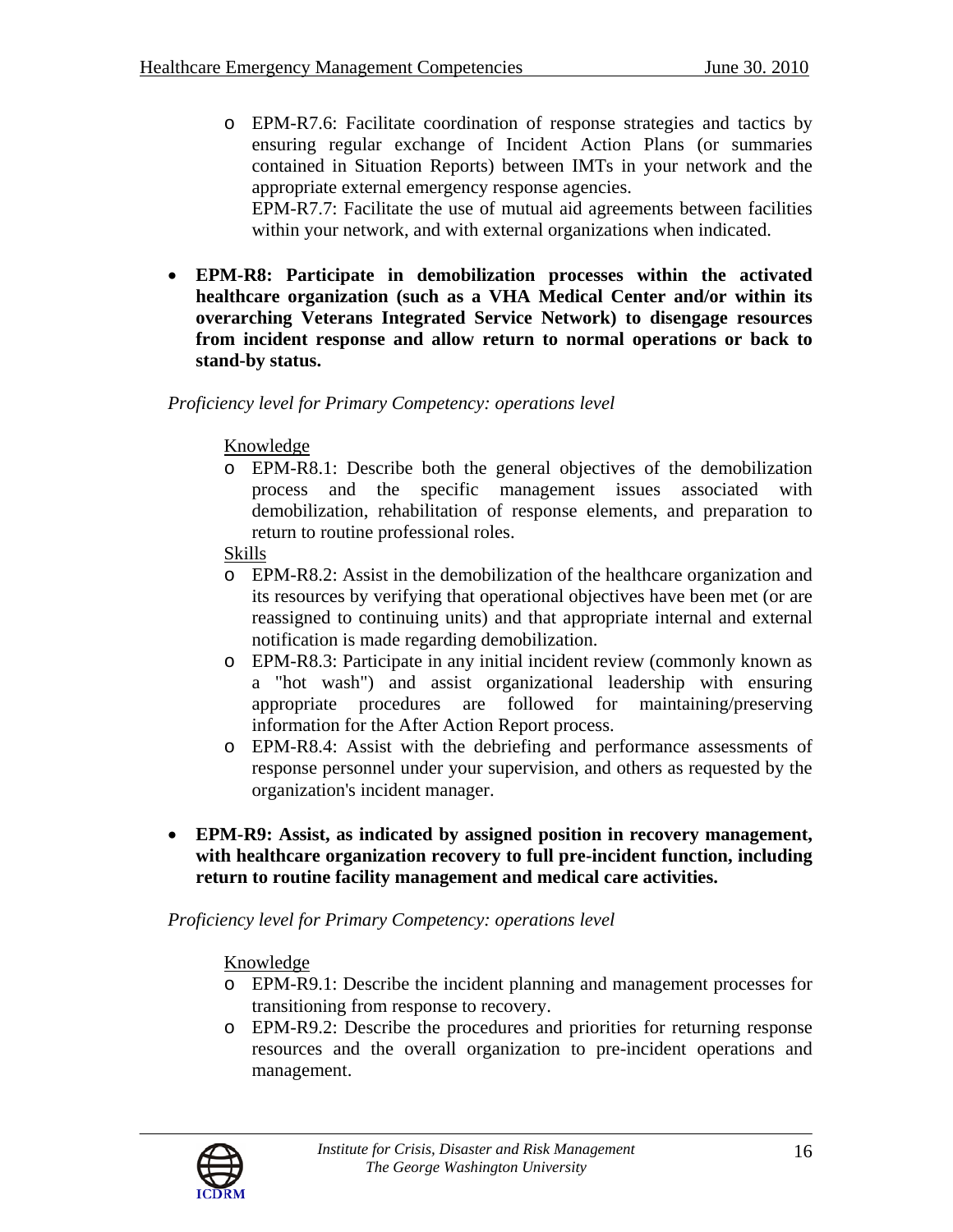o EPM-R9.3: Describe the process required to re-evaluate the healthcare organization's patient population and post-incident patient care activities, which includes addressing the backlog of regular work.

### Skills

- o EPM-R9.4: Assist, as requested, with personnel rehabilitation by providing advice on procedures for addressing physical or psychological concerns.
- o EPM-R9.5: Assist, as requested, with facility and equipment rehabilitation by establishing priority of recovery activities and identifying additional resources that may be required.
- o EPM-R9.6: Assist, as requested, with addressing backlogs of regular work by providing advice to facility leaders on surge capacity methods and the prioritization of backlogged services.
- **EPM-R10: Fulfill emergency management program requirements for a formal incident After-Action Report (AAR) process that captures and processes recommended changes to achieve organizational learning.**

### *Proficiency level for Primary Competency: expert level*

### Knowledge

- o EPM-R10.1: Describe the policies and procedures as well as other considerations for completing the formal After Action Report on healthcare system response.
- o EPM-R10.2: Describe procedures for capturing information, analysis and acceptance or recommendations, and implementation of changes to a healthcare system EOP and overarching emergency management program.

- o EPM-R10.3: Demonstrate an efficient process for completing the after action report process and improvement plan ensuring that reporting is completed in the required format (i.e., issue, background, recommended action, responsible party and recommended timeframe).
- o EPM-R10.4: Ensure organizational learning by conducting appropriate analysis of recommendations, obtaining formal administration approval of accepted recommendations, and incorporating the recommended changes into the healthcare system EOP and other components of the emergency management program.

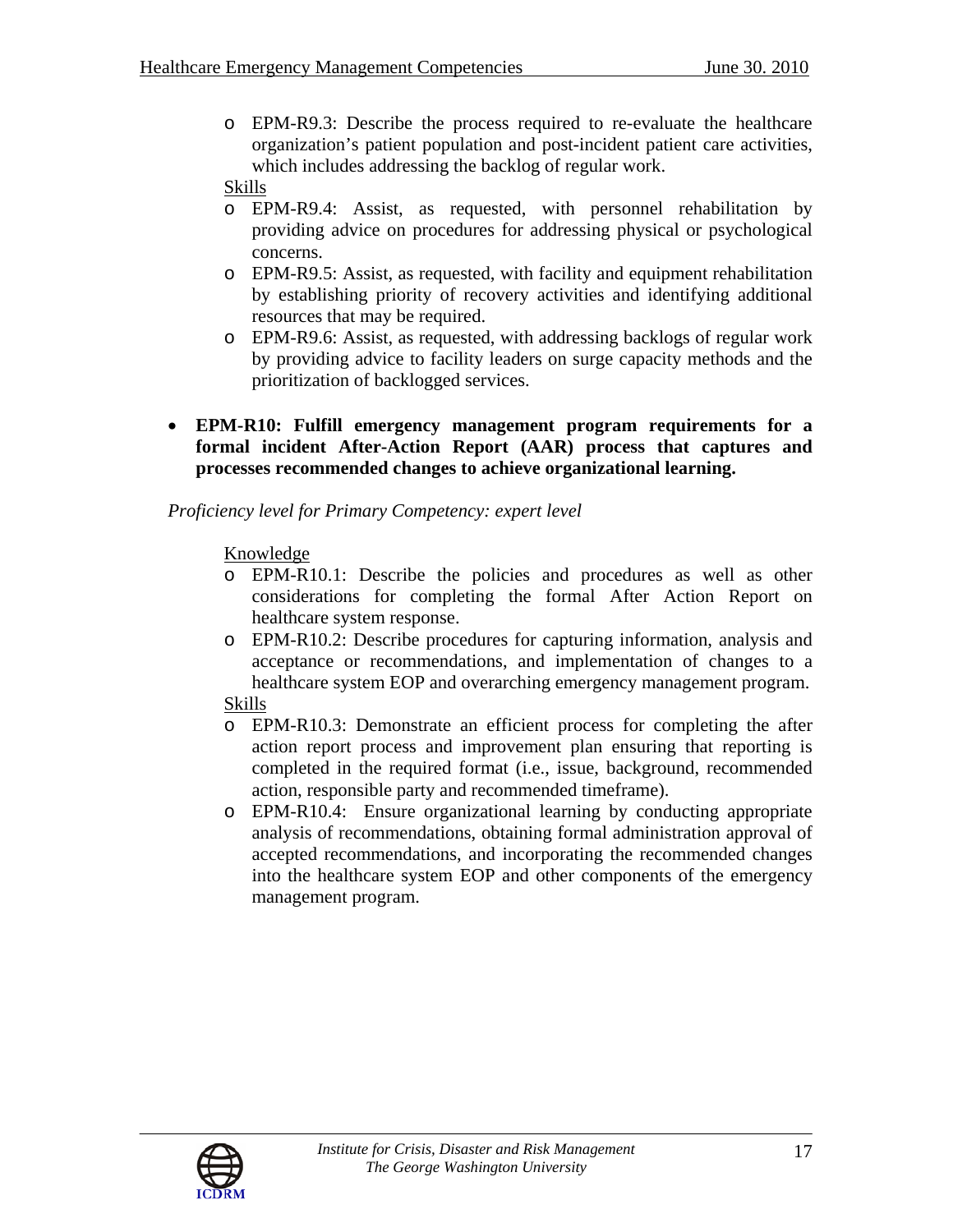### **Healthcare System Leaders (HSL)**

Hospital and/or healthcare system-wide senior executives (CEO, COO, CFO), hospitalwide managers, department heads, nursing executives, chief of the medical staff, and/or senior managers in large departments or key operating units. It is assumed that members of this job group, due to their everyday organizational positions, would be assigned to serve in the command and general staff positions of an ICS structure during a healthcare system's emergency response.

### • **HSL-R1: Identify specific criteria of potential events that require the full or partial activation of the system's Emergency Operations Plan (EOP).**

*Proficiency level for Primary Competency: expert level* 

#### Knowledge

- o HSL-R1.1: Describe the specific characteristics of potential situations that would require EOP full or partial activation.
- o HSL-R1.2: Describe the impact of EOP activation (full or partial) upon day-to-day facility operations.
- o HSL-R1.3: Describe potential sources of information that may assist with incident recognition.

#### Skills

- o HSL-R1.4: Demonstrate understanding of criteria for EOP full or partial activation by initiating appropriate levels of EOP activation rapidly during a specific incident.
- o HSL-R1.5: Ensure appropriate decisions are made about EOP activation by considering the impact of EOP activation (full or partial) upon day-today facility operations including the provision of essential services to existing patient populations.
- o HSL-R1.6: Ensure appropriate information is included in the decision to activate the EOP (as necessary) by coordinating with facility personnel who have relevant information or who have expertise relevant to the incident type.
- o HSL-R1.7: Ensure appropriate information from external sources is considered in the decision to activate the EOP by coordinating with external agencies that may provide incident-related information.

### • **HSL-R2: Activate or support activation of the Emergency Operations Plan (EOP) to manage emergency response.**

*Proficiency level for Primary Competency: operations level* 

Knowledge o HSL-R2.1: Describe the EOP activation and notification process.

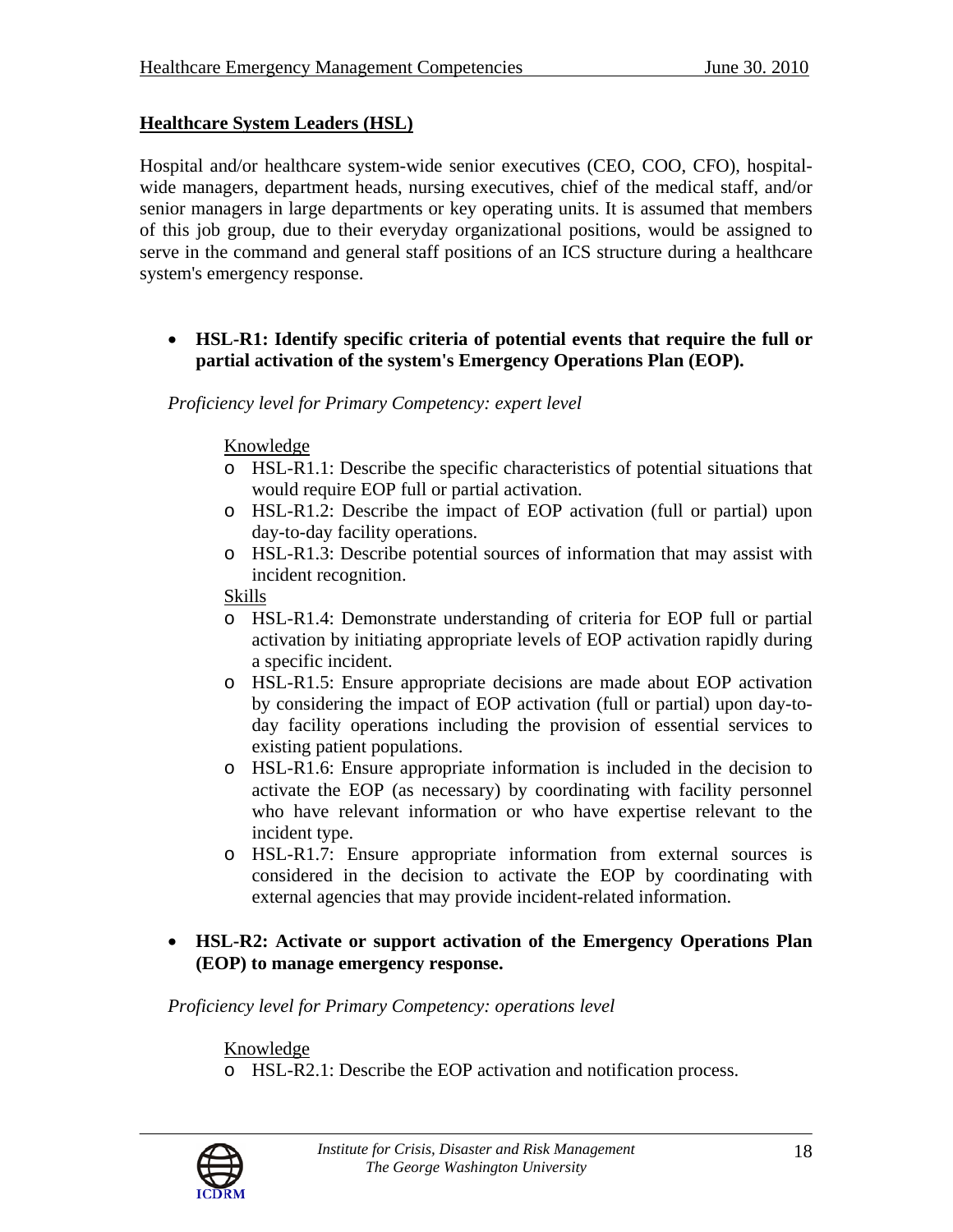- o HSL-R2.2: List the types of notification for the facility and specific functional areas.
- o HSL-R2.3: List relevant external agencies that should be notified of the system's EOP activation (full or partial); e.g. VHA/VISN administrators, local public health, local public safety, etc.
- o HSL-R2.4: Describe the initial reporting process from the notified functional areas in order to determine receipt of the notification message and initial resource availability.

Skills

- o HSL-R2.5: Ensure appropriate EOP activation by identifying personnel with authority to activate the EOP and using the established methods for activation.
- o HSL-R2.6: Ensure awareness of EOP activation by determining and conducting the appropriate level of notification (update, alert, advisory, activation) for the system, specific functional areas, and external agencies as applicable.
- o HSL-R2.7: Confirm the activation of functional areas (management, operations, logistics, plans/information, finance/administration) by receiving and processing confirmation of notifications.
- **HSL-R3: Ensure rapid system mobilization that transitions response personnel and resources from day-to-day activities to their designated incident response status.**

*Proficiency level for Primary Competency: operations level* 

Knowledge

- o HSL-R3.1: Describe the management positions responsible for assuring mobilization of all key resources and personnel in the healthcare system's EOP, and the reporting process for determining mobilization status.
- o HSL-R3.2: Describe the layout, location of supplies, and set-up of the facility Incident Command Post (ICP) or alternatively (according to the organization's EOP), the healthcare facility's Emergency Operations Center (EOC) with a smaller ICP at the site of primary response activity.

- o HSL-R3.3: Confirm the mobilization of functional areas (management, operations, logistics, plans/information, finance/administration) by receiving and processing confirmation of mobilization and full readiness for response.
- o HSL-R3.4: Ensure adequate resources and facilities are available for the healthcare system including assisting with or supervising (as indicated by leader position) establishment of the Emergency Operations Center (EOC) and Incident Command Post (ICP) for the organization.
- o HSL-R3.5: Review the mobilized command and general staff area of the ICP or EOC to confirm that those positions can fully operate in their positions.

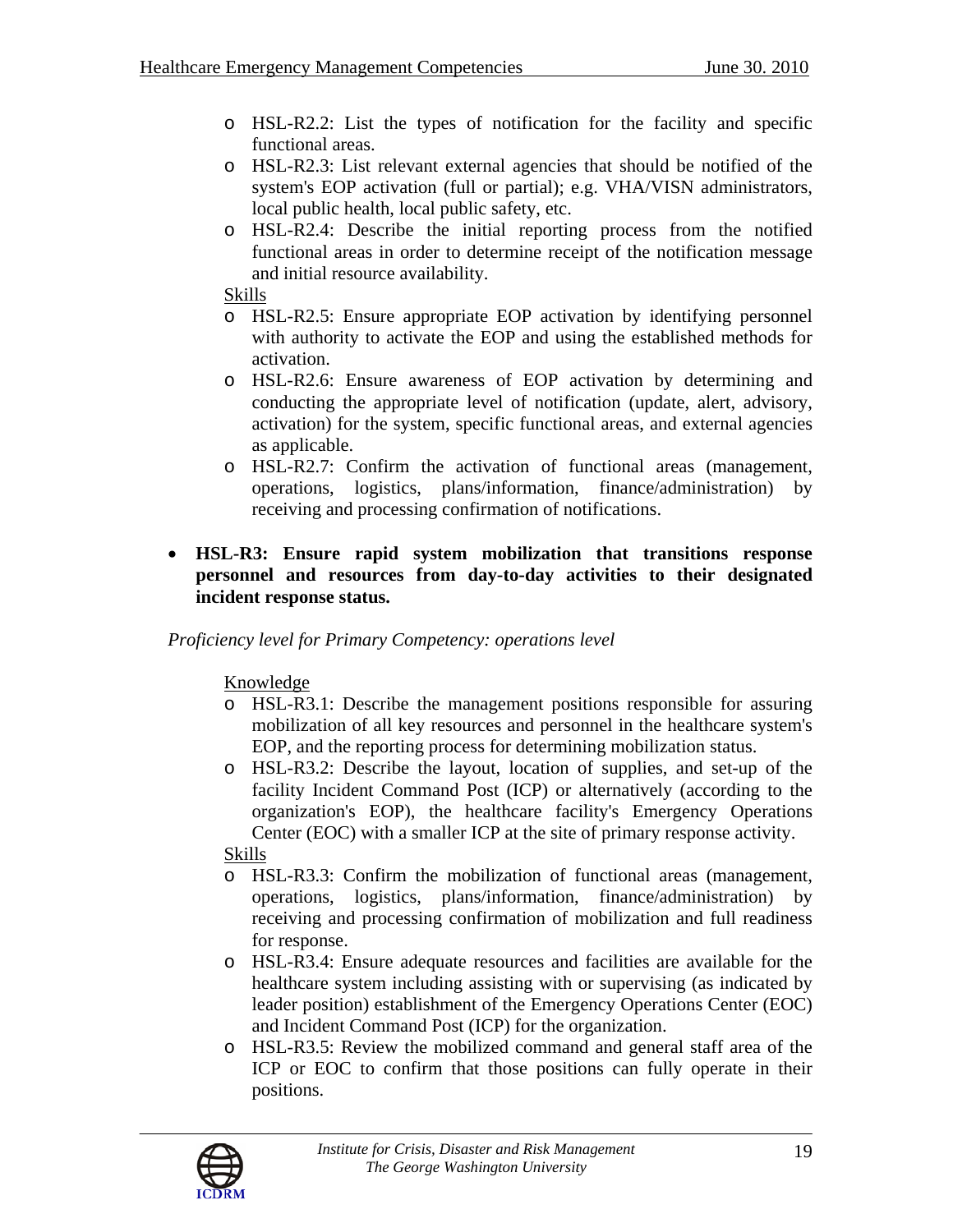• **HSL-R4: Ensure appropriate execution of the healthcare system Occupant Emergency Procedures (OEP) by assuring appropriate protective actions for patients, staff and visitors, and for the integrity of the healthcare system.** 

*Proficiency level for Primary Competency: operations level* 

### Knowledge

- o HSL-R4.1: Describe the decision process for activating the OEP and how the OEP functions within the Emergency Operations Plan (EOP) for the organization.
- o HSL-R4.2: Describe the accountability processes for staff, patients, visitors, vital records, and critical equipment and how the overall and final accountability is confirmed.
- o HSL-R4.3: List critical external resources required to support OEP activation.

### Skills

- o HSL-R4.4: Make decisions during OEP implementation that reflect the prioritized system objectives of life safety, incident stabilization, and protection of mission critical property and operating systems.
- o HSL-R4.5: Demonstrate oversight of accountability for staff, patients, visitors and mission critical systems.
- **HSL-R5: Ensure that the system's incident management is effective, utilizes Emergency Operations Plan (EOP) procedures and processes, and uses a pro-active 'management by objective' approach.**

# *Proficiency level for Primary Competency: expert level*

# Knowledge

- o HSL-R5.1: Describe the functional organization of the healthcare system's incident management during emergency response and recovery and how the activated incident management team (IMT) interacts through the agency executive with the enterprise's ongoing management and operating systems.
- o HSL-R5.2: Describe the initial reactive phase of the healthcare system's incident response and the important transition to pro-active "management by objectives."
- o HSL-R5.3: Describe the healthcare system's code of ethics and how it is considered/applied during incident planning and management decisionmaking procedures during emergency response and recovery.

# Skills

o HSL-R5.4: Ensure the healthcare system's incident management structure is well delineated by formally assigning facility incident management positions and providing the organizational structure with assignments

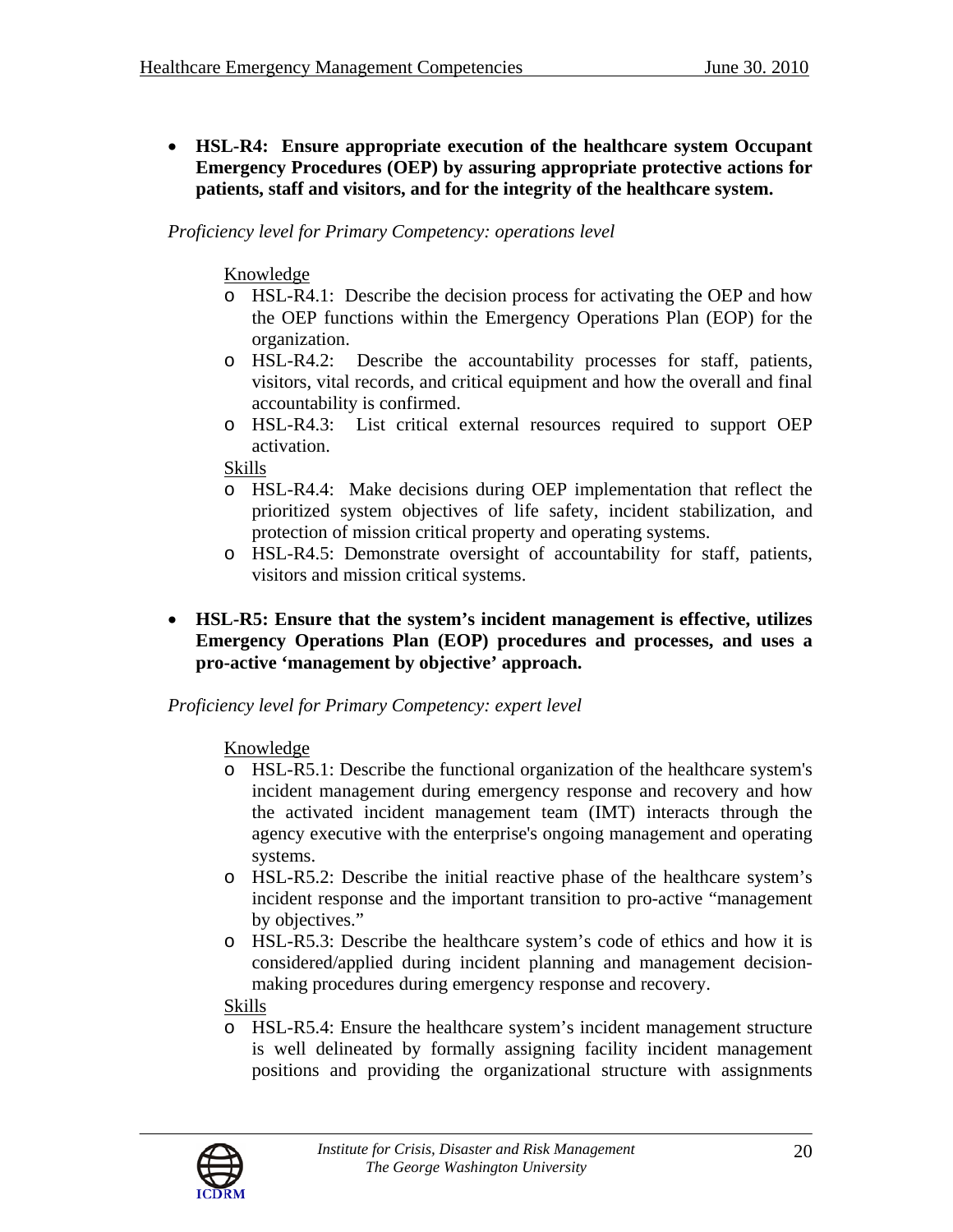(System ICS diagram) to relevant parties both internal and external to the system.

- o HSL-R5.5: Provide pro-active incident management by developing, analyzing, and revising, as necessary, facility response objectives during management meetings in the Planning Cycle (management by objectives).
- o HSL-R5.6: Ensure that healthcare system response objectives are efficiently and adequately met by performing continual monitoring of the system's incident response system and outcomes.
- o HSL-R5.7: Ensure the healthcare system's code of ethics is applied, as appropriate, by considering it during response planning and decisionmaking.
- o HSL-R5.8: Address limitations of the healthcare system's EOP capacity and capability by identifying limitations and developing responseappropriate options to address unmet needs.
- **HSL-R6: Manage continuous incident action planning through iterative planning cycle procedures that provide strategic and general tactical guidance to healthcare system personnel in order to achieve surge capacity, surge capability, and organizational resiliency.**

#### *Proficiency level for Primary Competency: expert level*

### Knowledge

- o HSL-R6.1: Describe the purpose of management meetings, planning meetings, and operations briefings for emergency response and recovery.
- o HSL-R6.2: Describe the key components of the healthcare system's response Incident Action Plan and methods of dissemination, both internally and externally.
- o HSL-R6.3: Describe the purpose and the components of long term, alternative, contingency, and demobilization planning.

- o HSL-R6.4: Ensure the clear delineation of the healthcare system's operations cycle by establishing and disseminating the timing of planning meetings and operational periods.
- o HSL-R6.5: Ensure facility objectives are met by supervising the development, analysis, and revision of facility response strategies and general tactics.
- o HSL-R6.6: Ensure healthcare system personnel safety by identifying, minimizing, or preventing threats/hazards, and by responding to all real or potential safety issues for healthcare system response (Safety Plan) throughout the emergency response and recovery.
- o HSL-R6.7: Ensure efficient incident planning, as indicated by your incident management position, by participating in or conducting structured planning and management meetings, and operations briefings.
- o HSL-R6.8: Ensure appropriate dissemination of incident planning decisions by documenting and disseminating the healthcare system's

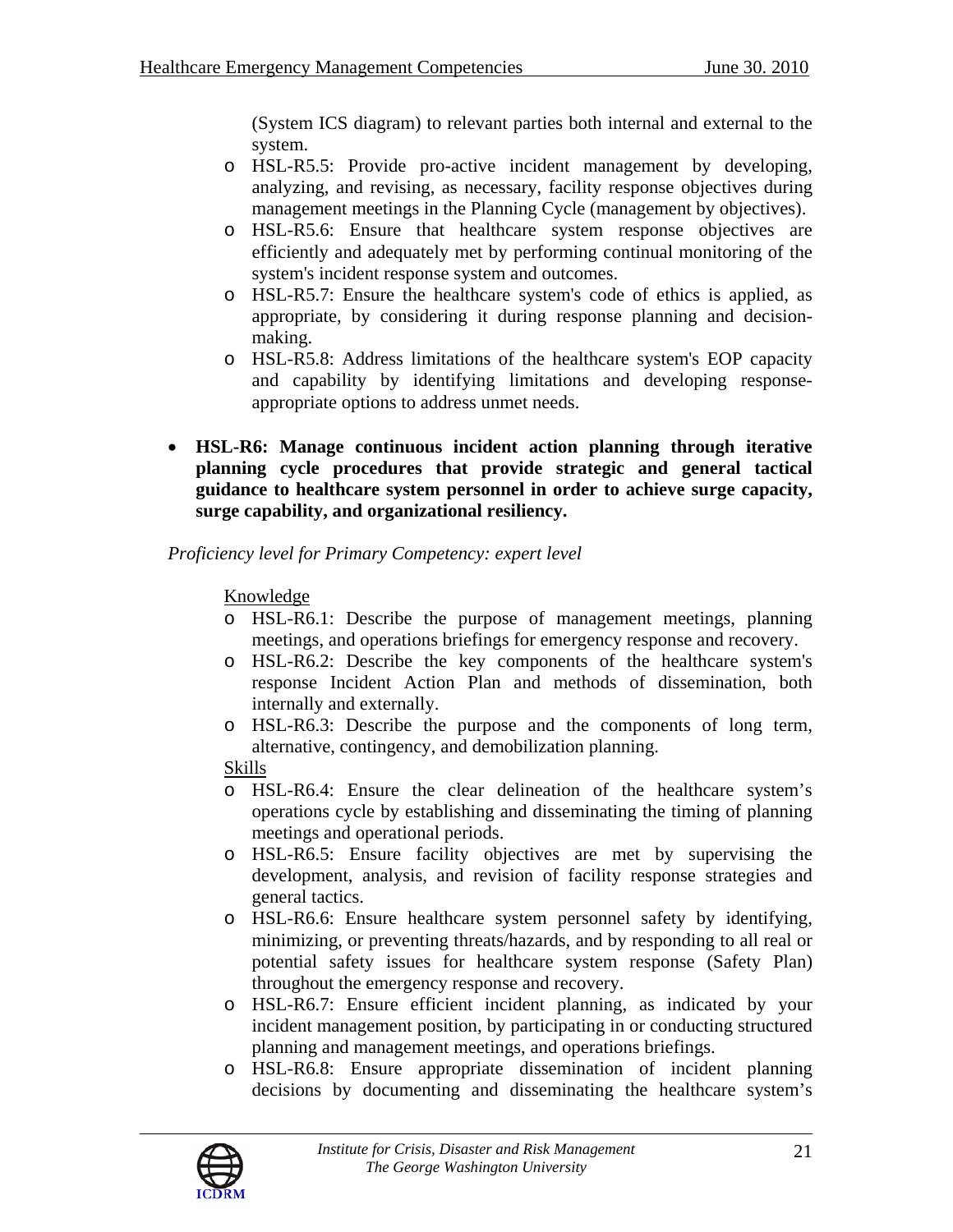Incident Action Plans to relevant persons internal and external to the facility.

- o HSL-R6.9: Demonstrate comprehensive incident planning by performing or assigning analysis of long term, alternative, contingency, and demobilization plans during response and recovery.
- o HSL-R6.10: Manage efficient exchange of information by participating in shift change briefings.

### • **HSL-R7: Manage efficient information processing regarding response activities**

*Proficiency level for Primary Competency: operations level* 

#### Knowledge

- o HSL-R7.1: Describe the components and timing of functional area reporting and how the results can be processed and analyzed to identify progress or problems in meeting the facility's incident objectives.
- o HSL-R7.2: Describe critical sources of incident information external to the healthcare system.
- o HSL-R7.3: Describe procedures for reporting back to functional areas, including dissemination of the healthcare system's Incident Action Plan.
- o HSL-R7.4: Describe types of incident parameters that would require sudden changes in response strategies or tactics.

Skills

- o HSL-R7.5: Ensure adequate functional area reporting by establishing the timing of the reporting and verifying that reports include a situation description, resource status, specific tactics utilized, progress accomplished, and unusual problems encountered (include patient tracking as necessary).
- o HSL-R7.6: Include information originating external to the healthcare system in the planning process by monitoring external sources for information (including the level of response by external organizations) and considering them in the planning process.
- o HSL-R7.7: Ensure awareness of incident parameters within the healthcare system by providing continual updates to the leaders of functional areas and to external agencies as appropriate.
- o HSL-R7.8: Provide early response to contingencies by monitoring sudden changes in incident parameters that necessitate immediate revision of response strategies and tactics and by disseminating appropriate notification to relevant parties (internal and external).
- **HSL-R8: Provide information on the facility's emergency response and recovery activities to patients, patients' families, facility personnel's families, the media, and the general public, as appropriate.**

*Proficiency level for Primary Competency: operations level* 

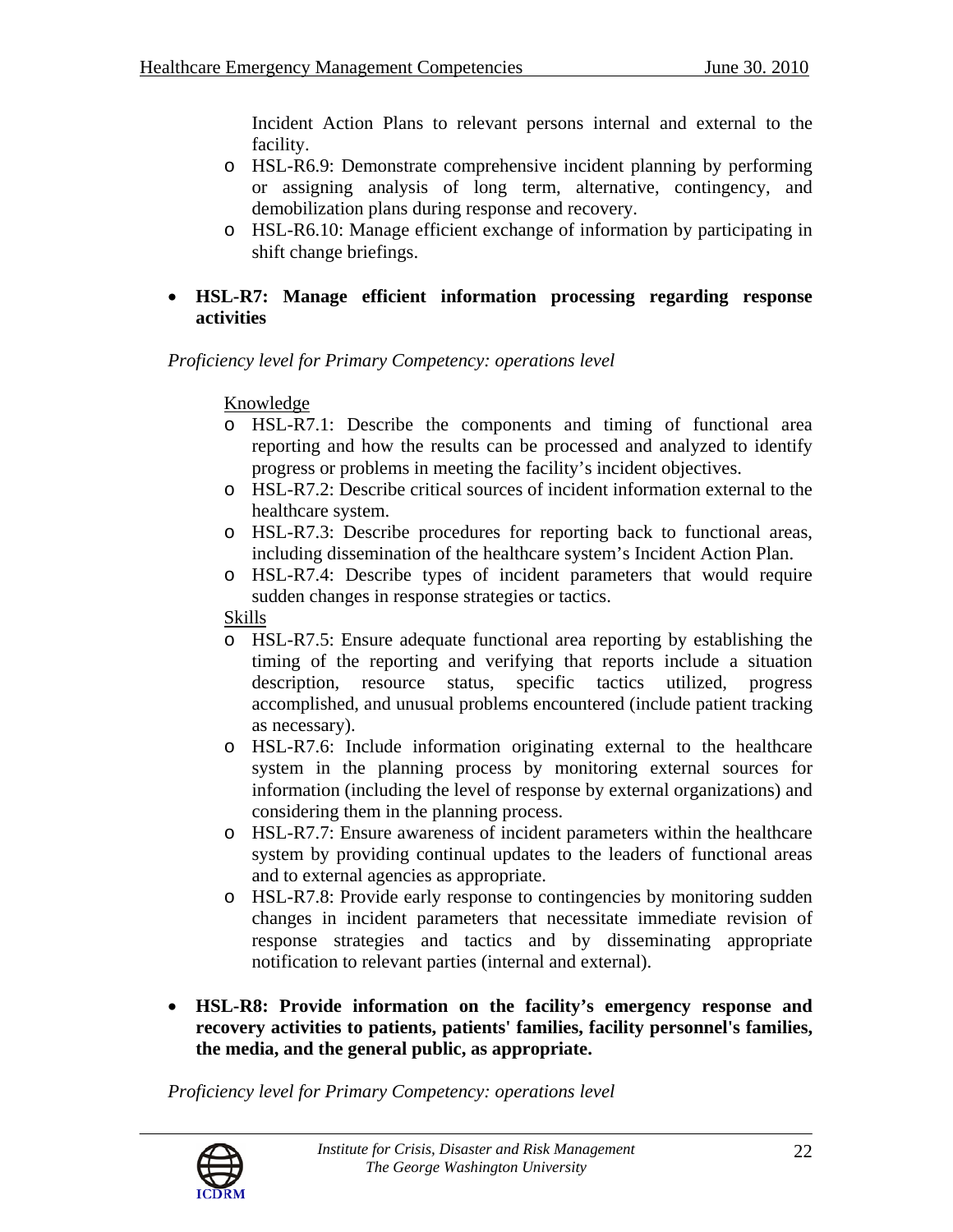# Knowledge

- o HSL-R8.1: Describe the methods of delivering information to the media and the important components of the message.
- o HSL-R8.2: Describe procedures used to ensure patients, patients' families, and facility personnel's families are kept apprised of response operations.
- o HSL-R8.3: Describe coordination techniques that ensure the facility's media message is consistent with other organizations' messages to the public.
- o HSL-R8.4: Describe HIPAA and its application to emergency response and recovery as well as other patient confidentiality measures.

# Skills

- o HSL-R8.5: Ensure the continuous update of relevant parties by providing, or assigning the task of providing, incident updates and the timing of subsequent update reports.
- o HSL-R8.6: Ensure media messages are appropriate and consistent with that of other organizations by coordinating with the external community incident managers and public information personnel.
- o HSL-R8.7: Identify public perceptions of the facility's response and false information relating to the facility's response by performing monitoring of media reports (address falsehoods as indicated).
- o HSL-R8.8: Ensure confidentiality of patient information by monitoring response and recovery actions for adherence to these standards where applicable.
- **HSL-R9: Monitor the response and recovery needs of the facility's functional areas, and, if needed, provide support with additional facilities, equipment, communications, personnel or other assistance.**

*Proficiency level for Primary Competency: operations level* 

# Knowledge

- o HSL-R9.1: Describe resource-tracking processes for the facility.
- o HSL-R9.2: Describe the resource request processes for functional areas in the facility to request both internal and external resources.
- o HSL-R9.3: List the critical elements of a Communications Plan.
- o HSL-R9.4: List potential sources of technical assistance.
- o HSL-R9.5: Describe procedures for ensuring the health and well-being of facility personnel.
- o HSL-R9.6: Describe integration methods of outside donated resources (personnel, equipment, supplies).

# Skills

o HSL-R9.7: Demonstrate the ability to anticipate functional area requests by conducting an adequate incident action planning process.

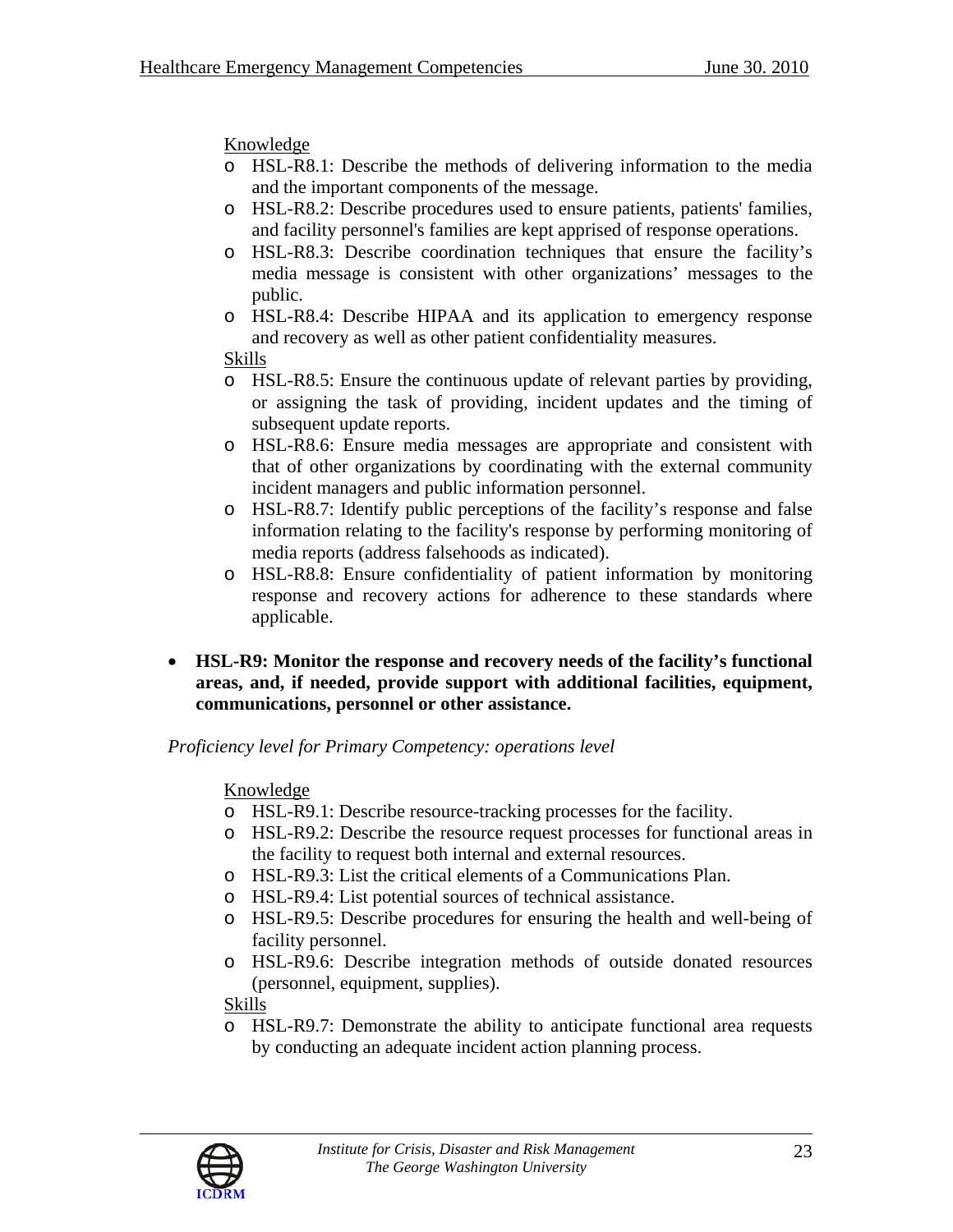- o HSL-R9.8: Provide logistical support to functional areas, first by identifying functional area needs and then appropriate resources to meet those needs.
- o HSL-R9.9: Provide communication support to functional areas by assisting with the development and approval of the facility Communications Plan, which should document and disseminate contact methods for relevant parties internal and external to the facility.
- o HSL-R9.10: Provide technical assistance to functional areas, as indicated, by identifying outside subject matter experts or other appropriate information resources.
- o HSL-R9.11: Ensure the health and well-being of facility personnel by participating in/approving the Medical Plan for the IAP (as indicated by your management position).
- o HSL-R9.12: Assist with the integration of external assistance and supplies, solicited and unsolicited, by managing them until they are assigned to specific functional areas.
- **HSL-R10: Establish appropriate measures to document, track, or reimburse financial costs associated with facility response and recovery.**

# Knowledge

- o HSL-R10.1: Describe processes for tracking personnel and resources utilized during response.
- o HSL-R10.2: Describe processes for compensating personnel utilized during response and for claims made by these personnel.
- o HSL-R10.3: Describe processes for reimbursement of external assistance provided during response.
- o HSL-R10.4: Describe processes for tracking other costs of response (e.g. delayed elective procedures, equipment and supplies consumed, etc).

- o HSL-R10.5: Provide for personnel compensation by maintaining lists of personnel utilized during response and time worked.
- o HSL-R10.6: Provide for incident expense claims by ensuring appropriate documentation is completed and submitted within the required time periods.
- o HSL-R10.7: Provide for equipment and supply reimbursement by tracking lists of supplies and equipment utilized during response and recovery.
- o HSL-R10.8: Provide for compensation of external assistance (contract or cooperative assistance) by tracking utilization of these resources and ensuring prompt payment as indicated.
- o HSL-R10.9: Provide a summary of response and recovery impact on facility finances by documenting and analyzing the direct and indirect costs of EOP activation, including lost revenue.

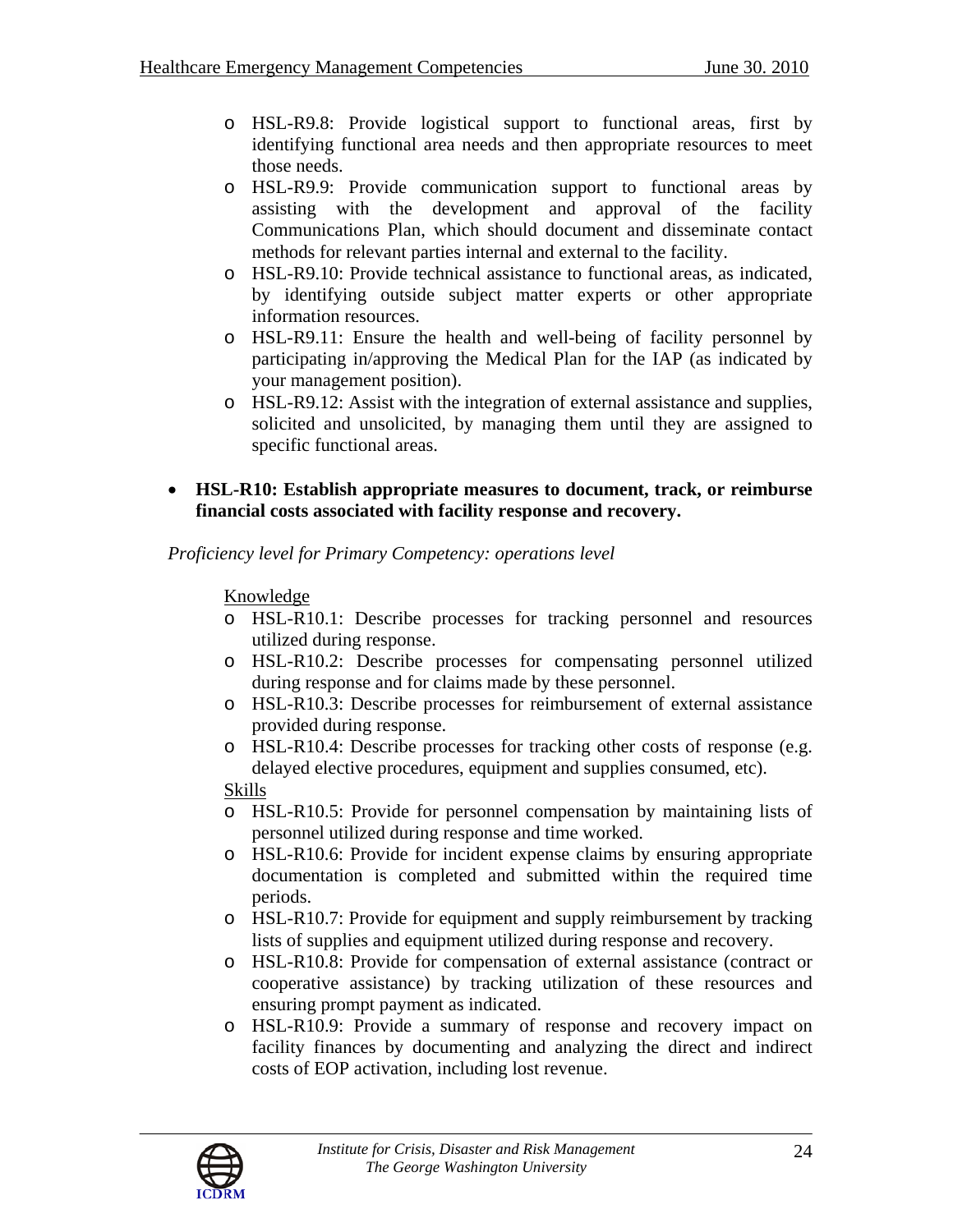• **HSL-R11: Manage facility response so that it adheres to appropriate regulations and standards or seek relief as required.** 

*Proficiency level for Primary Competency: operations level* 

### Knowledge

- o HSL-R11.1: Describe strategies for modifying the delivery of healthcare services under scarce resource situations where usual practices under normal facility conditions will not meet critical medical surge needs, including the processes for seeking temporary suspension or relaxation of regulations during emergencies.
- o HSL-R11.2: Describe, in general, the applicable licensing, public health regulations and accreditation standards and their impact on the facility's emergency response and recovery.
- o HSL-R11.3: Describe the process for verifying the credentials of healthcare and other professionals, from resources external to the facility, who offer assistance to the healthcare facility.
- o HSL-R11.4: Describe potential liability exposures that could occur for the facility and its patient care staff during emergency response and recovery. Skills
- o HSL-R11.5: Address appropriate healthcare licensure and regulatory issues during response and recovery by monitoring response activities for regulatory compliance and correcting deviations or appropriately justifying and explaining them.
- o HSL-R11.6: Request and obtain appropriate licensing and regulatory relief by contacting appropriate authorities and providing explanations of, and justifications for, the requests.
- o HSL-R11.7: Ensure appropriate credentialing and privileging of response personnel (from internal or external sources) to perform healthcare tasks, within the facility's operations, by monitoring personnel activities for conformance to their specific expertise.
- o HSL-R11.8: Provide facility and personnel liability protection by documenting incident details surrounding occurrences with potential legal liability.
- **HSL-R12: Ensure that the Business Continuity considerations are incorporated into the facility's Incident Action Planning (IAP) process.**

*Proficiency level for Primary Competency: operations level* 

- o HSL-R12.1: Describe the purpose and importance of a Business Continuity Program that is fully integrated into the facility EOP.
- o HSL-R12.2: Describe the elements and supporting functions of a Business Continuity Program as outlined in the NFPA 1600 Standard on

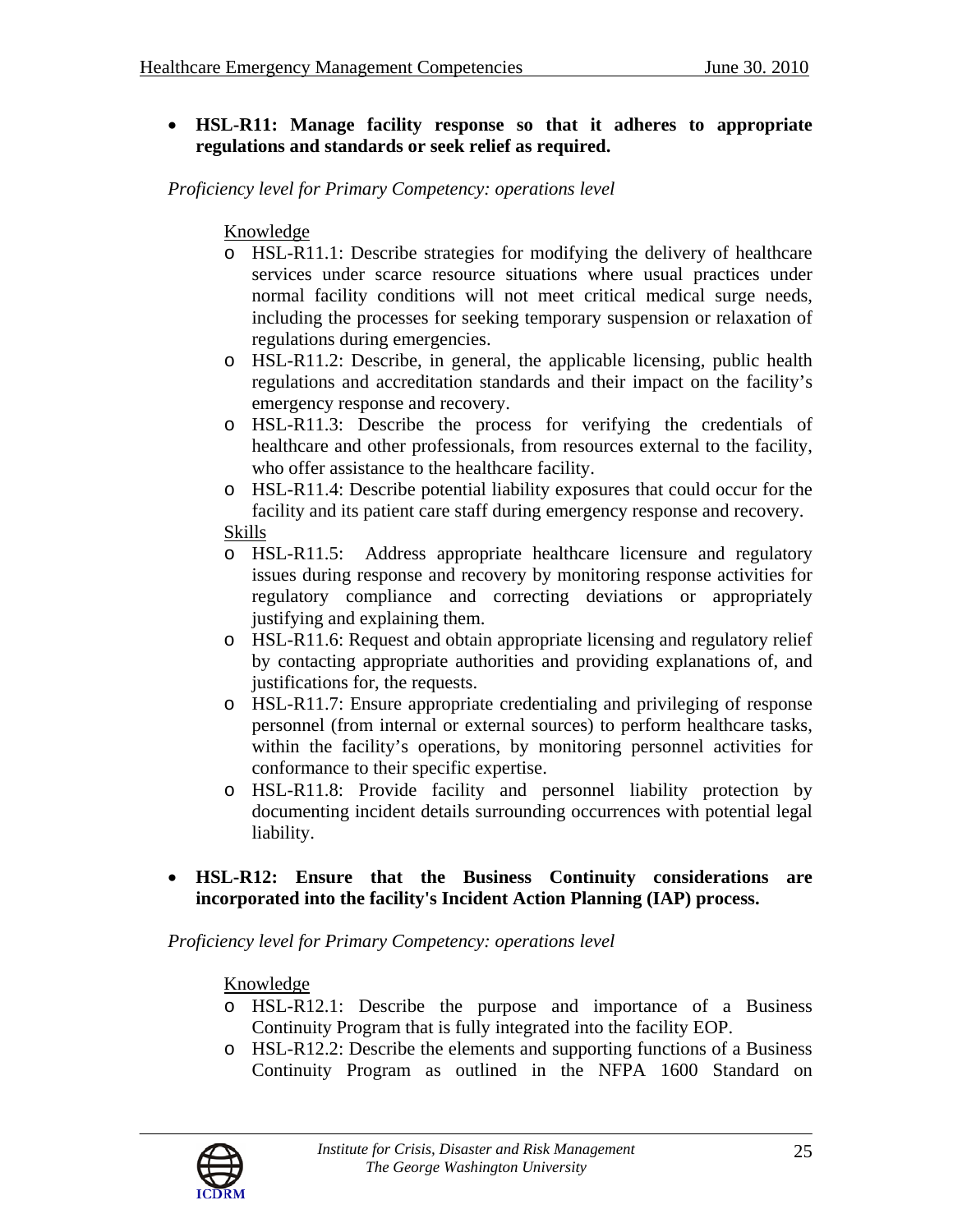Disaster/Emergency Management and Business Continuity Programs, 2010 Edition.

- o HSL-R12.3: Describe how the Business Continuity Program aligns with overall Incident Command System (ICS) organization and procedures. Skills
- o HSL-R12.4: Include business continuity specific objectives in the Incident Action Planning process in order to address the recovery, resumption, and restoration of facility-specific services.
- o HSL-R12.5: Use (as appropriate) the Business Continuity or equivalent support annex forms and guidance during emergency response and recovery.
- **HSL-R13: Assure that incident-specific safety guidance, in the form of an Incident Safety Plan and/or IAP safety message, is developed by the Safety Officer position through action planning and appropriately disseminated to responders.**

### *Proficiency level for Primary Competency: operations level*

Knowledge

o HSL-R13.1: Describe the importance of empowering the safety officer position to stop or alter incident operations that present immediate safety risks to responders, staff, patients, visitors or the integrity of the healthcare system.

Skills

- o HSL-R13.2: Provide technical advice and other input into the safety plan and safety message development as indicated by technical background and the assigned position in Command and General Staff of the Incident Management Team (IMT).
- **HSL-R14: Ensure rapid and effective demobilization of the healthcare organization's response resources, and eventually the emergency response itself, as the organization transitions to recovery operations.**

*Proficiency level for Primary Competency: operations level* 

Knowledge

- o HSL-R14.1: Describe the management of demobilization and the important processes that must occur during the demobilization process.
- o HSL-R14.2: Describe methods used to formally announce full or partial demobilization.
- o HSL-R14.3: Describe procedures for out-processing of personnel.
- o HSL-R14.4: Describe the procedures for conducting an initial incident review.

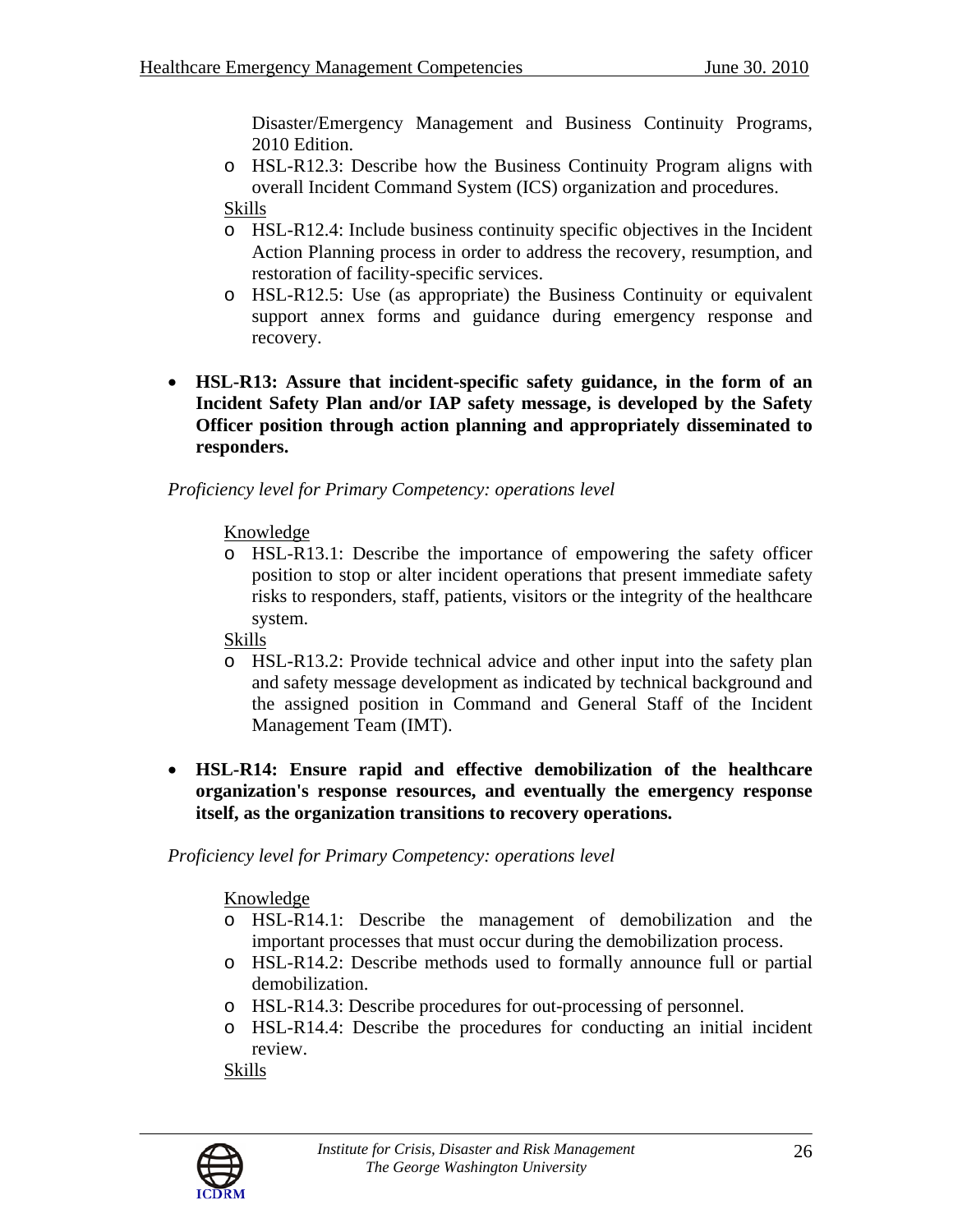- o HSL-R14.5: Guide the orderly demobilization of functional areas by ensuring that demobilization occurs as soon as the facility and/or resources are no longer needed for response (i.e. their specific response objectives have been met or otherwise resolved).
- o HSL-R14.6: Provide clear explanation and notification of demobilization to relevant parties (internal and external), usually by demonstrating that response objectives have been met.
- o HSL-R14.7: Provide adequate out-processing of response personnel by ensuring adequate debriefings and assessments of performance as appropriate.
- o HSL-R14.8: Provide for an orderly initial incident review process by utilizing response procedures to conduct the meeting.
- **HSL-R15: Ensure recovery is accomplished to restore the healthcare organization to baseline operations and to capture important lessons for organizational improvement.**

Knowledge

- o HSL-R15.1: Describe the overall process for managing the return of the organization to baseline operations and all activities to regular management oversight, including addressing the backlog of regular workload that accumulated during emergency operations.
- o HSL-R15.2: List critical equipment, priorities for rehabilitation, and the methods for re-certifying the equipment for future use.
- o HSL-R15.3: Describe the process for facility re-certification (if applicable).
- o HSL-R15.4: Describe the personnel rehabilitation process.
- o HSL-R15.5: Describe the After-Action Report process and methods utilized to keep the process orderly and constructive.

- o HSL-R15.6: Manage the initial recovery operations by employing the same incident management structure and processes as used for the emergency response phase, with new objectives, personnel, and departmental assignments as needed; transition the management of residual recovery operations to everyday administrative functions as recovery management is terminated.
- o HSL-R15.7: Manage rehabilitation and re-certification for use of equipment and incident facilities by prioritizing areas for initial attention.
- o HSL-R15.8: Provide for personnel rehabilitation by disseminating the methods for response personnel to address psychological and/or physical concerns.
- o HSL-R15.9: Oversee the After-Action Report process by using facility procedures and processes that capture response deficiencies and best practices, and delineate an Improvement Plan that incorporates accepted

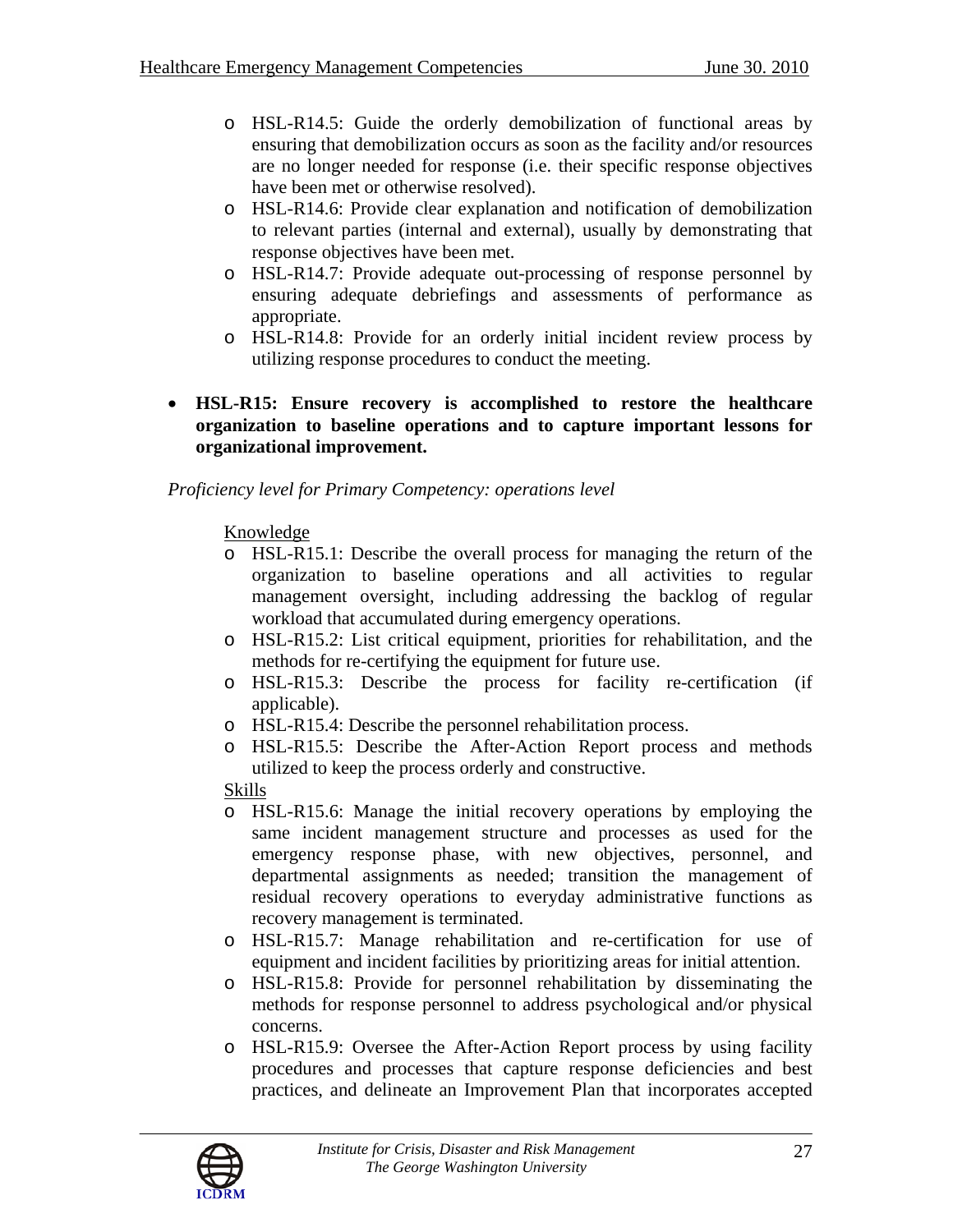changes into EOP and emergency management program revisions (i.e., organizational learning).

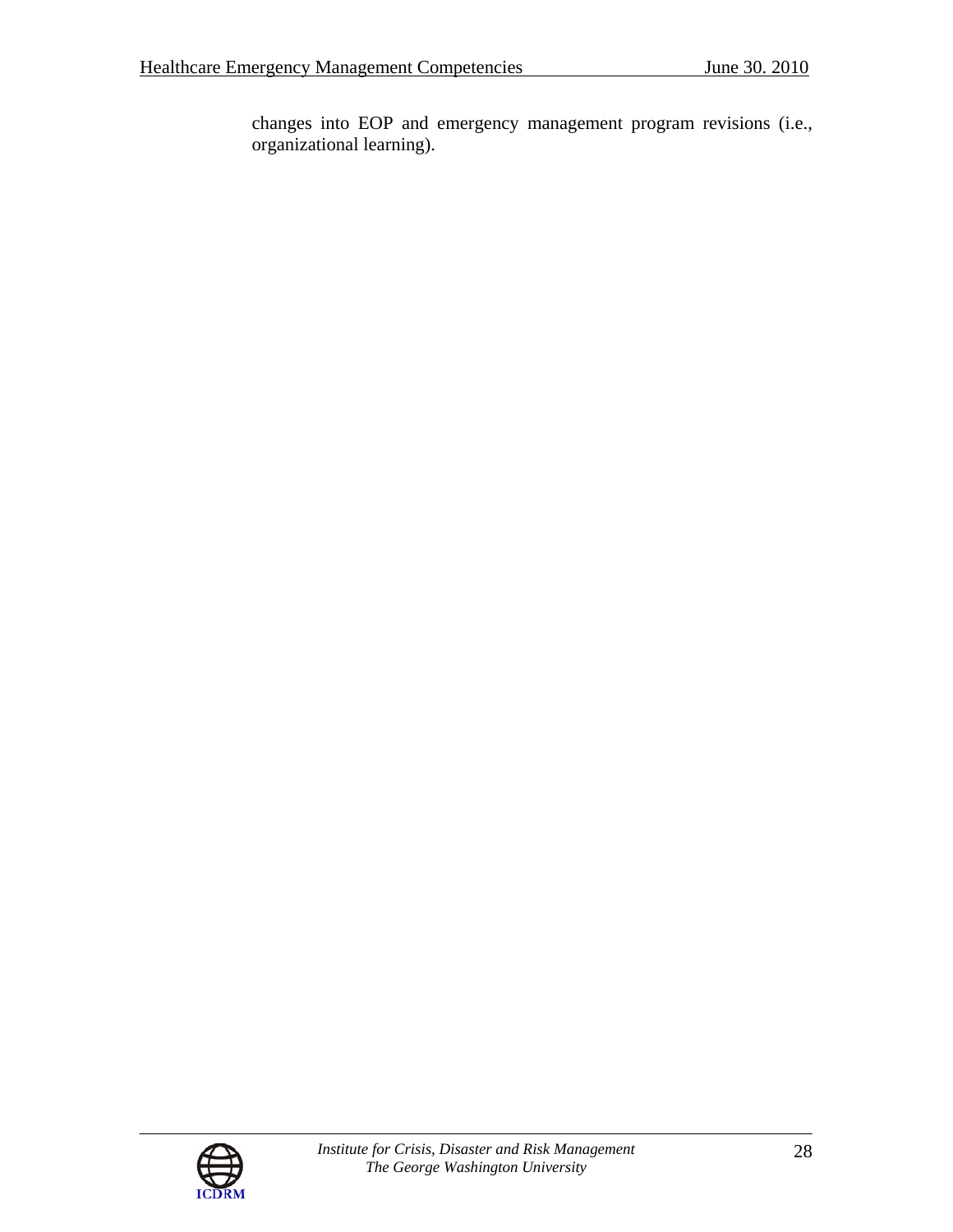# **Patient Care Provider (PCP)**

Physicians, physician assistants, registered nurses, licensed practical nurses, nurses working within expanded roles (CRNA, RNP, and others), emergency medical technicians, paramedics, and respiratory therapists and others who provide direct clinical patient care. Not included is clinical support staff that provides patient care services under the direct supervision of patient care providers: e.g., nurse's aides, procedure technicians, orderlies, and others.

• **PCP-R1: Recognize situations related to patient care that indicate the need for full or partial activation of the healthcare system's Emergency Operations Plan (EOP), and report them appropriately and promptly.** 

*Proficiency level for Primary Competency: operations level* 

### Knowledge

- o PCP-R1.1: Describe patient presentation criteria (unusual signs and symptoms indicative of deliberate illness/injury, indications of potentially epidemic illness/injury, unexpected rapid patient deterioration, difficult patient interventions such as decontamination, etc.) that indicate the possible need for EOP activation.
- o PCP-R1.2: Describe patient population profiles and other situation-based criteria (unusual numbers, very unusual contagiousness and other indications of increased risk to response personnel or current patients, etc.) that indicate the possible need for EOP activation.
- o PCP-R1.3 Describe resources available to Patient Care Providers in obtaining additional patient or situational information related to determining the need for activating the EOP.
- o PCP-R1.4: Describe the reporting requirements and the contact methods when events are recognized that may indicate the need for possible EOP activation (full or partial).

- o PCP-R1.5: Identify situations within the regular clinical care area that should be reported for consideration of full or partial activation of the healthcare facility's EOP.
- o PCP-R1.6: Report situations within the regular clinical care area by following EOP notification procedures and contacting the appropriate person (e.g., page operator, supervisor, etc.) as indicated by your specific role and by the situation at hand.
- o PCP-R1.7: Assist decision-makers with incident recognition by responding rapidly and adequately to their inquiries and requests for additional pertinent clinical and patient population information.

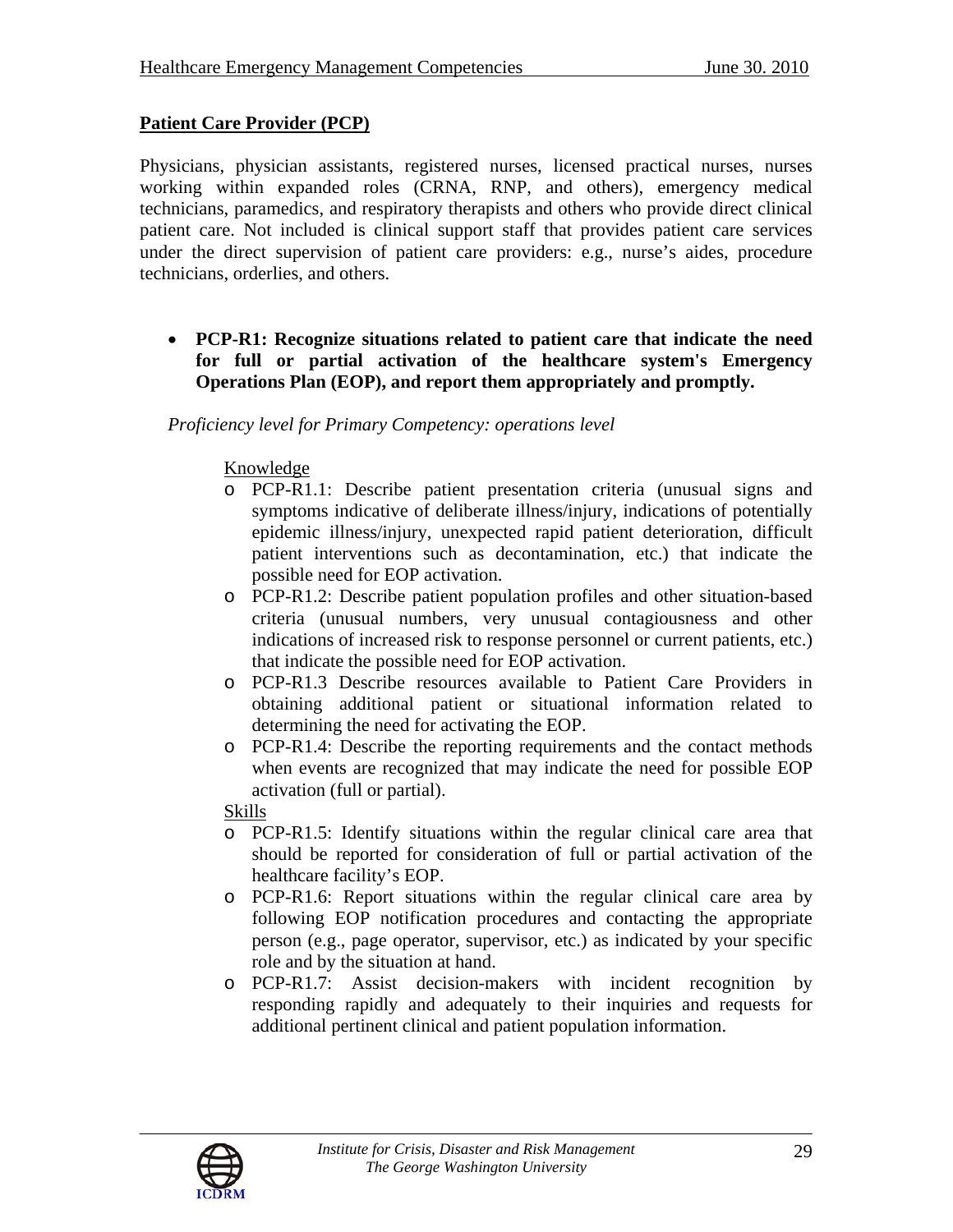• **PCP-R2: Participate in the mobilization of your clinical area to transition from day-to day operations to the incident response organization and process.** 

*Proficiency level for Primary Competency: operations level* 

Knowledge

o PCP-R2.1: Describe the procedures necessary to prepare your clinical area, as indicated, for EOP response and recovery.

### Skills

- o PCP-R2.2: Ensure maximum patient surge capacity and capability and organizational resiliency by assisting in the mobilization of your clinical care area as described in the EOP.
- o PCP-R2.3: Establish and implement triage criteria based on actual and anticipated patient needs, disease parameters, and anticipated resources.
- o PCP-R2.4: Establish appropriate incident specific functional patient care areas (decontamination area and others) that are inactive during baseline operations, as indicated and per your individual assignment.
- o PCP-R2.5: Provide surge bed capacity for incident victims by accomplishing rapid disposition of existing patients in the emergency department, outpatient procedures area, and inpatient units as indicated by the EOP.
- o PCP-R2.6: Conduct actions as described in the EOP that are indicated for the specific incident parameters, including resource management and situation reporting.
- o PCP-R2.7: Ensure that external notifications (as relevant to your position) are coordinated through command and general staff
- **PCP-R3: Follow the healthcare Occupant Emergency Procedures (OEP) for your specific clinical care areas by assuring protective actions for patients and staff and by assisting others as necessary to accomplish the OEP directives.**

*Proficiency level for Primary Competency: operations level* 

# Knowledge

- o PCP-R3.1: Describe the component parts of the OEP and your responsibilities to protect patients and, as indicated by your position, maintain accountability for patients, patient care information (charts, etc.) and staff.
- o PCP-R3.2: Describe the methods to be used to maintain patient care during OEP activity, including during shelter-in-place, evacuation, or continuity and surge actions in the clinical unit.

# Skills

o PCP-R3.3: Execute your roles and responsibilities in the facility OEP for protecting patients, patient information and others (as indicated) by

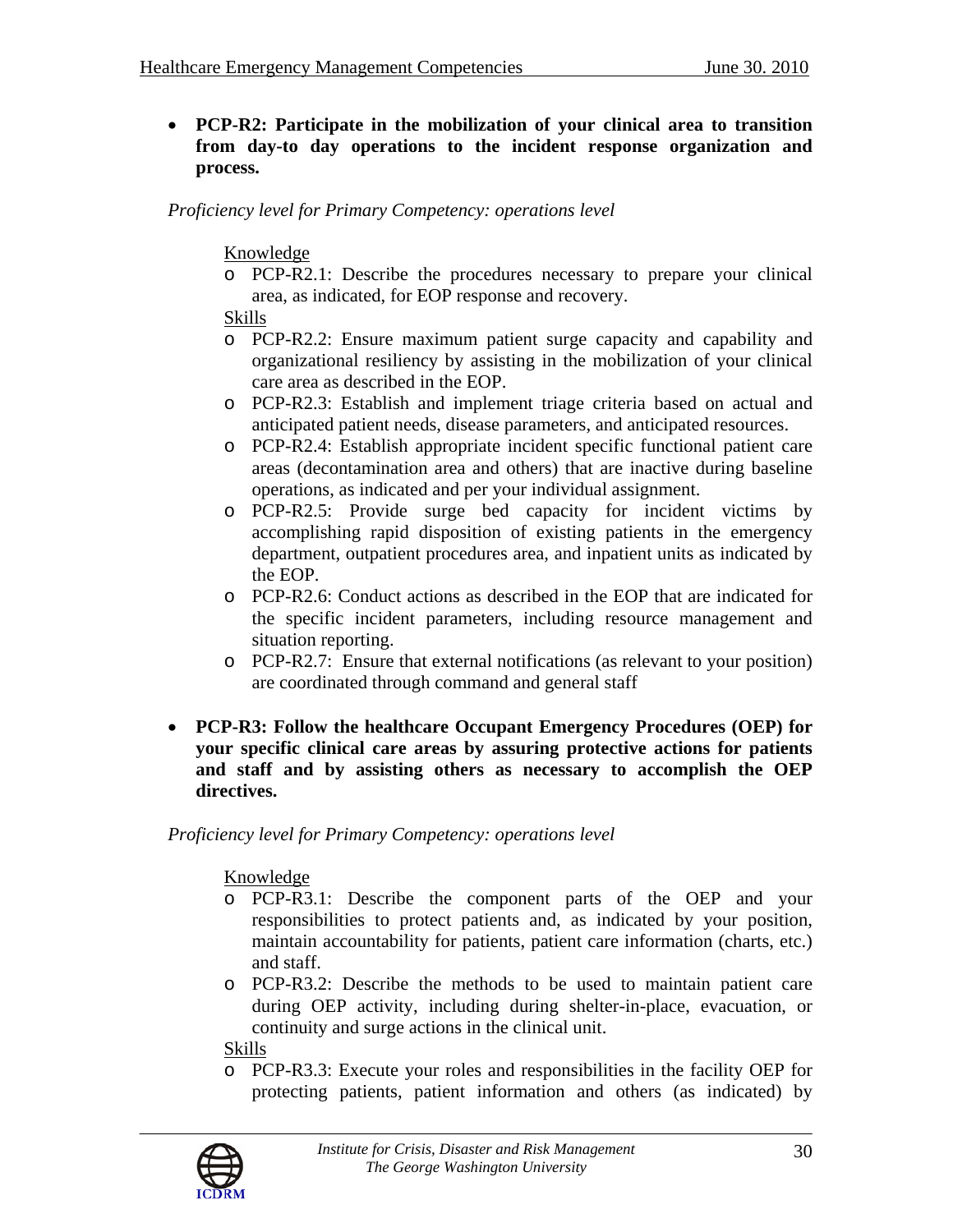assisting with evacuating patients, establishing shelter-in-place, or other actions during OEP operations.

- o PCP-R3.4: Ensure continuous patient care by prioritizing and performing essential clinical interventions during OEP operations.
- **PCP-R4: Provide Surge Capacity by managing/treating increased numbers of patients (compared with day-to-day activities), regardless of etiology.**

### *Proficiency level for Primary Competency: operations level*

### Knowledge

- o PCP-R4.1: Describe strategies and tactics appropriate to your clinical area that provide surge capacity for a significantly increased number of patients.
- o PCP-R4.2: Describe the triage processes necessary to match need with available resources in your clinical area.

#### Skills

- o PCP-R4.3: Provide patient surge capacity by instituting and adhering to the EOP measures designated for your clinical area.
- o PCP-R4.4: Maximize the ability of patients to help themselves (when appropriate) by providing clear instructions and by enhancing their ability to help themselves (e.g., by controlling pain or other interventions).
- o PCP-R4.6: Manage or participate in degradation of overall services by prioritizing critical tasks and activities over less critical ones.
- o PCP-R4.7: Perform ongoing triage (matching resources to needs) to manage patient load by assigning priorities for services including diagnostic testing, pharmaceutical administration, operative intervention, blood infusion, and others as relative to your position.
- o PCP-R4.8: Provide continuous input into management decision-making by projecting resource needs for your clinical area as appropriate.
- **PCP-R5: Provide Surge Capability by managing/treating all incoming patients with specialty needs that vary significantly from day-to-day healthcare system activities.**

*Proficiency level for Primary Competency: operations level* 

- o PCP-R5.1: Describe special etiologies that may tax the facility response, even with limited numbers of patients.
- o PCP-R5.2: Describe the pathophysiology of injuries and illnesses associated with mass casualties and the indicated interventions for your clinical discipline.
- o PCP-R5.3: Describe threats or hazards posed by these types of patients.
- o PCP-R5.4: Describe methods for hazard/threat containment for these types of patients (as applicable).

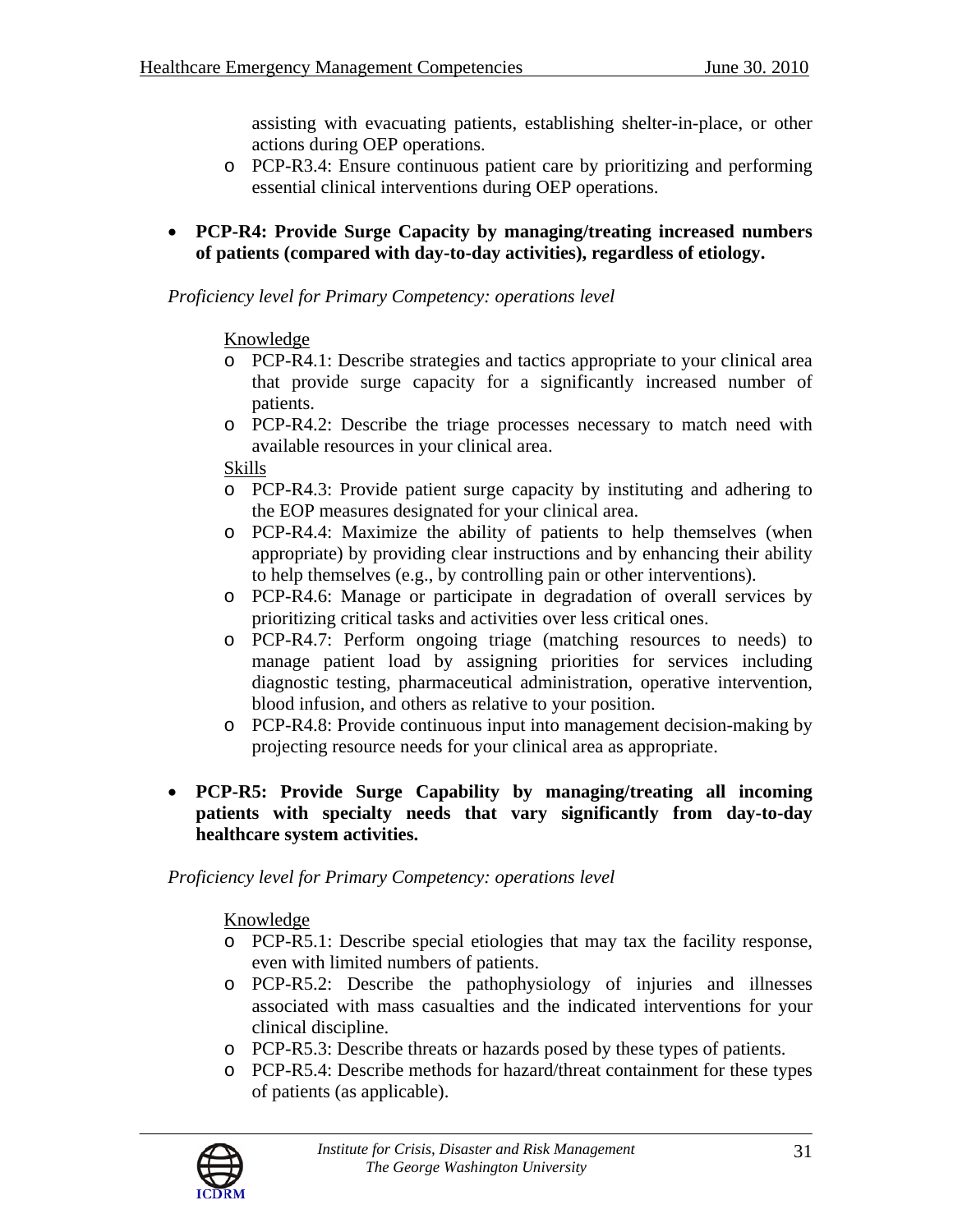o PCP-R5.5: List resources where technical information may be found that may assist with caring for patients with these needs.

### Skills

- o PCP-R5.6: Demonstrate understanding of injury and illness associated with these specialty-needs patients by providing the appropriate interventions to minimize further injury/illness and to maximize patient recovery.
- o PCP-R5.7: Provide evidence-based care for these patients by accessing technical expertise as appropriate.
- o PCP-R5.8: Perform special situation procedures per the EOP annexes and as indicated by incident circumstances (e.g., decontamination, isolation, etc.)
- o PCP-R5.9: Contain hazards/threats posed by patients (as applicable) by removing the hazards from the patients, the use of PPE, appropriately locating patients or other measures in the EOP.
- o PCP-R5.10: Adhere to appropriate chain of custody procedures as applicable to the particular situation at hand.
- **PCP-R6: Provide for efficient information processing for your clinical area through both reporting and receiving information according to established time schedules.**

*Proficiency level for Primary Competency: operations level* 

# Knowledge

- o PCP-R6.1: Describe the types of relevant information that are required for reporting from your clinical area.
- o PCP-R6.2: Describe the format and timing of reporting information from your clinical area.
- o PCP-R6.3: Describe the methods in which your clinical area should receive incident information during emergency response and recovery.

- o PCP-R6.4: Provide input into the healthcare system's incident planning through updates (as requested) on situation (patient care, continued or recovered function of patient care systems, etc.), resources (pharmaceuticals, equipment and medical supplies, etc.), special problems encountered, and tasks completed in your clinical area.
- o PCP-R6.5: Ensure tracking of incident patients by providing updates (as requested) on numbers, types, and locations of patients as well as interventions required.
- o PCP-R6.6: Ensure appropriate designations are used for patient tracking ('meets case definition for incident', 'suspicious for case definition,' etc.) as applicable.
- o PCP-R6.7: Provide prompt notification when patient care activities reveal information that dictates major or sudden changes in response strategies.

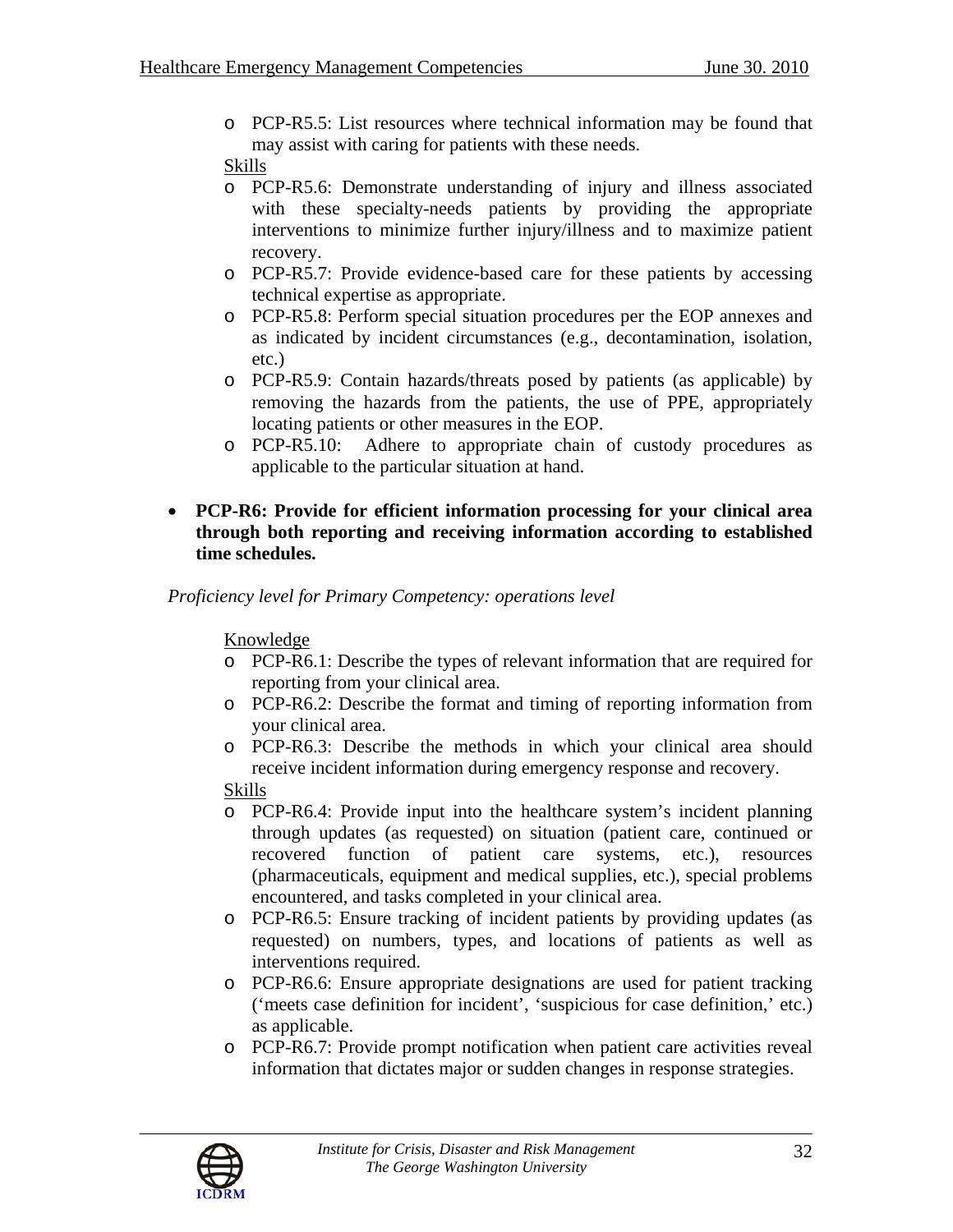- o PCP-R6.8: Deliver or participate in briefings conducted for your clinical area.
- **PCP-R7: Manage the psychological impact on victims, victims' families, and staff through both preventative and therapeutic measures.**

#### Knowledge

- o PCP-R7.1: Describe the potential psychological effects on incident victims and their families and the indicated interventions for your clinical discipline.
- o PCP-R7.2: List the potential psychological effects on responding personnel and the indicated interventions for your work area.
- o PCP-R7.3: Describe preventative methods that may lessen the psychological impact on victims, victims' families, and staff.

#### Skills

- o PCP-R7.4: Provide psychological and emotional support to patients and their families as indicated by your clinical discipline.
- o PCP-R7.5: Provide information on the incident, its etiology, and facility interventions to patients and family members in your clinical area (written if possible).
- o PCP-R7.6: Provide frequent updates on expected interventions for individual victims to the family members in your clinical area.
- o PCP-R7.7: Assist with the identification of specific stressors for staff in your work area and report them to your supervisor.
- o PCP-R7.8: Assist with assigned measures designed to reduce staff stress during response and recovery (e.g., facilitating information dissemination amongst staff).
- **PCP-R8: Incorporate relevant safety and security practices and procedures in all incident operations for your clinical area.**

*Proficiency level for Primary Competency: operations level* 

#### Knowledge

- o PCP-R8.1: Describe categories of hazards that may pose a risk to clinical staff during emergency response and recovery.
- o PCP-R8.2: Describe interventions for clinical staff and others to reduce the potential risk created by incident parameters.

- o PCP-R8.3: Participate in or conduct safety briefings (based upon the incident Safety Plan) during each work cycle.
- o PCP-R8.4: Adhere to universal precautions and infection control procedures (whether day-to-day or specific to the incident) as indicated.
- o PCP-R8.5: Adhere to appropriate work cycles for your clinical area.

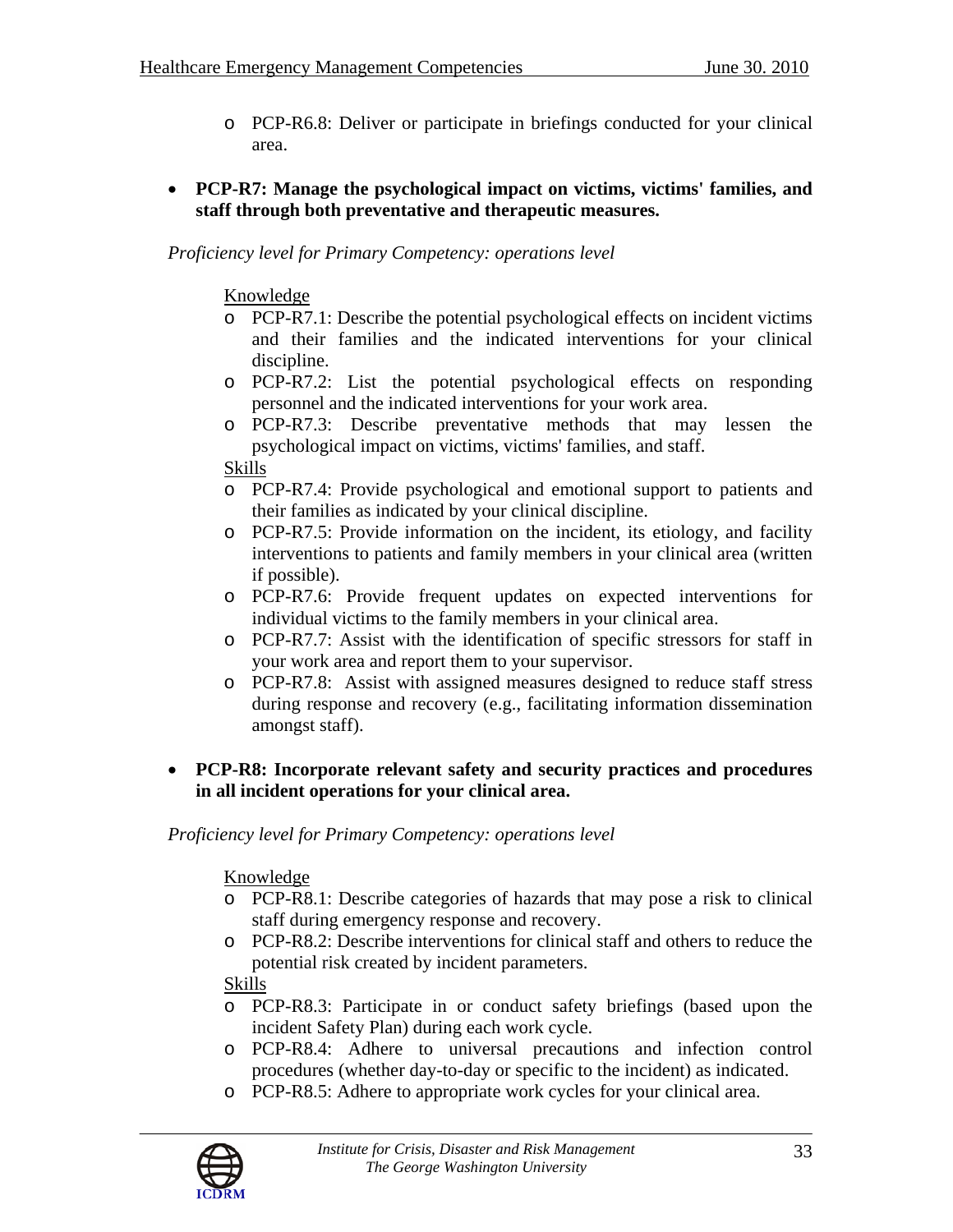- o PCP-R8.6: Select and use appropriate PPE when applicable.
- o PCP-R8.7: Provide for safe use of PPE by monitoring those individuals utilizing PPE as indicated by your position.
- o PCP-R8.8: Minimize security-safety risk to clinical personnel by coordinating with facility security personnel.
- **PCP-R9: Integrate outside resources into your clinical area as required to meet response objectives.**

*Recommended proficiency for Primary Competency: operations level* 

### Knowledge

- o PCP-R9.1: Describe procedures for requesting, receiving, briefing, assigning and supervising clinical personnel from other clinical units or from other facilities.
- o PCP-R9.2: Describe procedures for requesting, receiving, rapid inservicing and using equipment and supplies (especially items that aren't normally used in your clinical area).

# Skills

- o PCP-R9.3: Initiate requests for outside resources by delineating specific needs in the required format.
- o PCP-R9.4: Assist in the integration of personnel from outside your work area by ensuring they participate in briefings on operations in your area and monitoring their response actions
- o PCP-R9.5: Integrate equipment and supplies from outside your clinical area by ensuring familiarity with their use and by tracking their use.
- o PCP-R9.6: Provide appropriate utilization of technical expertise by assessing the source and incorporating applicable recommendations.

### • **PCP-R10: Follow recovery procedures for your clinical area that promote rapid return of the facility to baseline activity.**

*Proficiency level for Primary Competency: operations level* 

# Knowledge

- o PCP-R10.1: Describe policies and procedures for rehabilitation of patient care and clinical support personnel.
- o PCP-R10.2: Describe procedures for reassessing your clinical area's patient population and planning for resolving surge needs.
- o PCP-R10.3: Describe the responsibilities, specific to your role, for rehabilitation of your clinical area.
- o PCP-R10.4: Describe the policies and procedures for formal After Action Report of patient care in your clinical area.

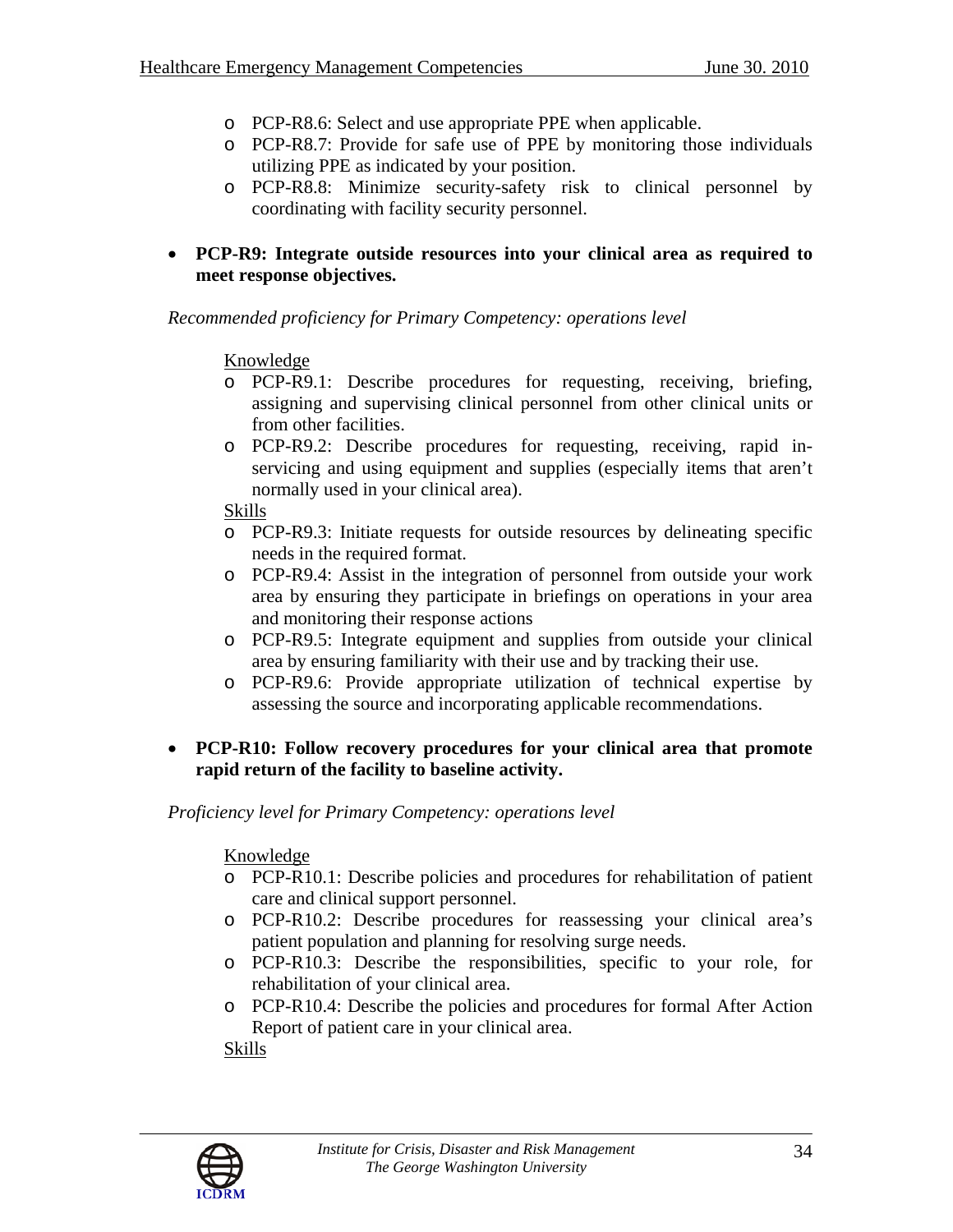- o PCP-R10.5: Demonstrate an understanding of the importance of personnel rehabilitation activities by participating in personnel rehabilitation as instructed.
- o PCP-R10.6: Demonstrate an understanding of facility and equipment rehabilitation by participating in these procedures to ensure functional area readiness for day-to-day activities and future EOP activations.
- o PCP-R10.7: Demonstrate an understanding of the After Action Report process by submitting items in the required format.

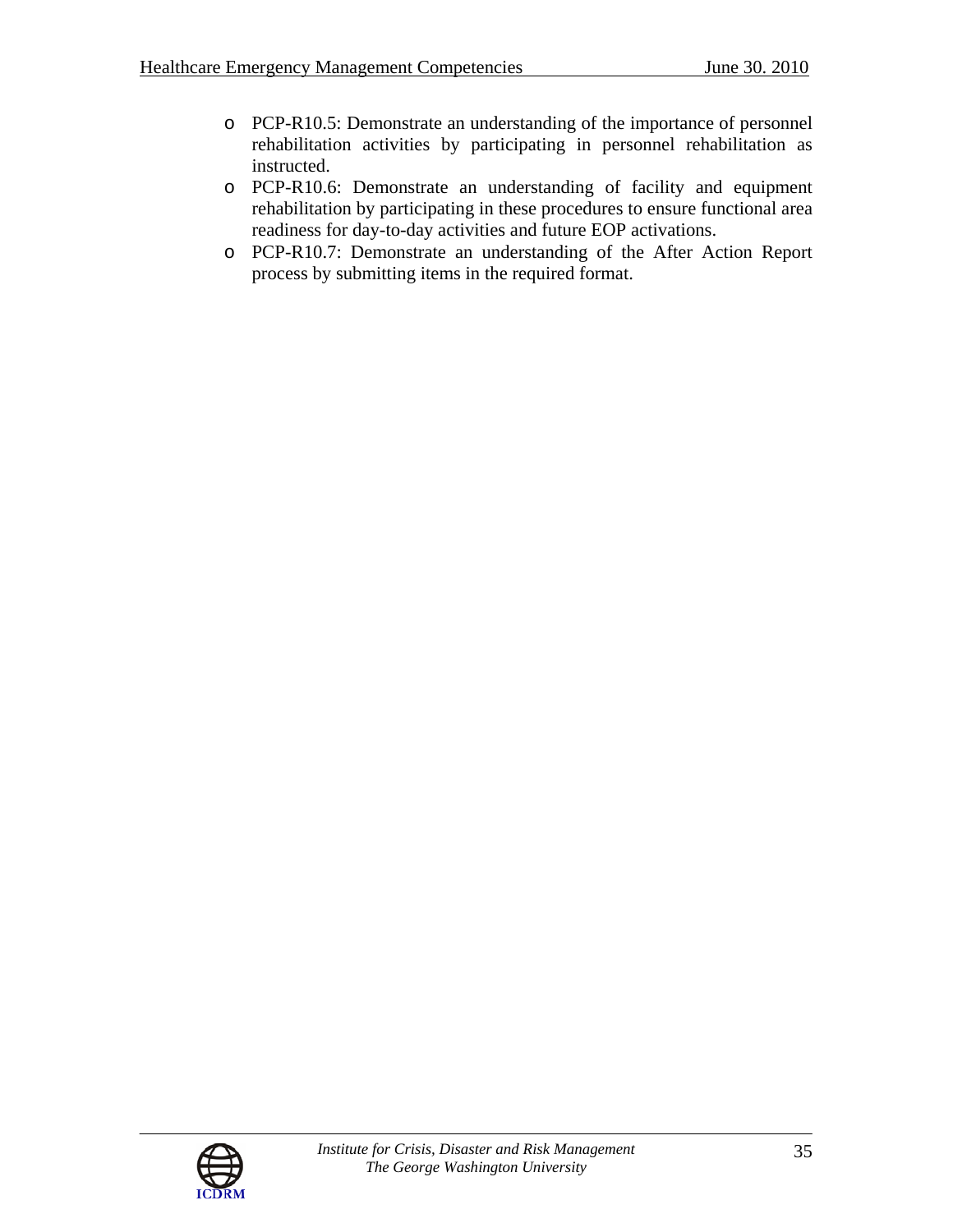# **Clinical Support Services (CSS)**

Personnel that perform tasks related to the medical care of patients without direct patient interface (e.g. pharmacists, lab technicians, etc.) or provide patient services that aren't primarily medical care (social services, physical and occupational therapy, pastoral care, patient educators, and others) or provide patient care services under the direct supervision of patient care providers (such as nurse's aides, procedure technicians, orderlies, transporters).

• **CSS-R1: Recognize situations related to the support of patient care that indicate the need for full or partial activation of the healthcare system's Emergency Operations Plan (EOP), and report them appropriately and promptly.** 

#### *Proficiency level for Primary Competency: operations level*

#### Knowledge

- o CSS-R1.1: Describe patient presentation data (unusual, signs and symptoms indicative of deliberate illness/injury, unexpected rapid patient deterioration, difficult patient interventions such as decontamination, etc.) that indicate the possible need for EOP activation.
- o CSS-R1.2: Describe patient test results and other diagnostic data (positive blood culture or other infectious disease tests) relevant to your position that indicate the possible need for EOP activation.
- o CSS-R1.3 Describe resources available to Clinical Support Services Personnel in obtaining additional patient or situational information related to determining the need for activating the EOP.
- o CSS-R1.4: Describe the reporting requirements and the contact methods when factors are recognized that may indicate the need for possible EOP activation (full or partial).

- o CSS-R1.5: Identify situations within the Clinical Support Services areas that should be reported for consideration of full or partial activation of the healthcare facility's EOP.
- o CSS-R1.6: Report situations within the Clinical Support Services areas by following EOP notification procedures and contacting the appropriate person (e.g., page operator, supervisor, etc.) as indicated by your specific role and by the situation at hand.
- o CSS-R1.7: Assist decision-makers with incident recognition by responding rapidly and adequately to their inquiries and requests for additional pertinent information (related to patient(s) or otherwise).
- **CSS-R2: Participate in the mobilization of your work area to transition from day-to day operations to incident response organization and process.**

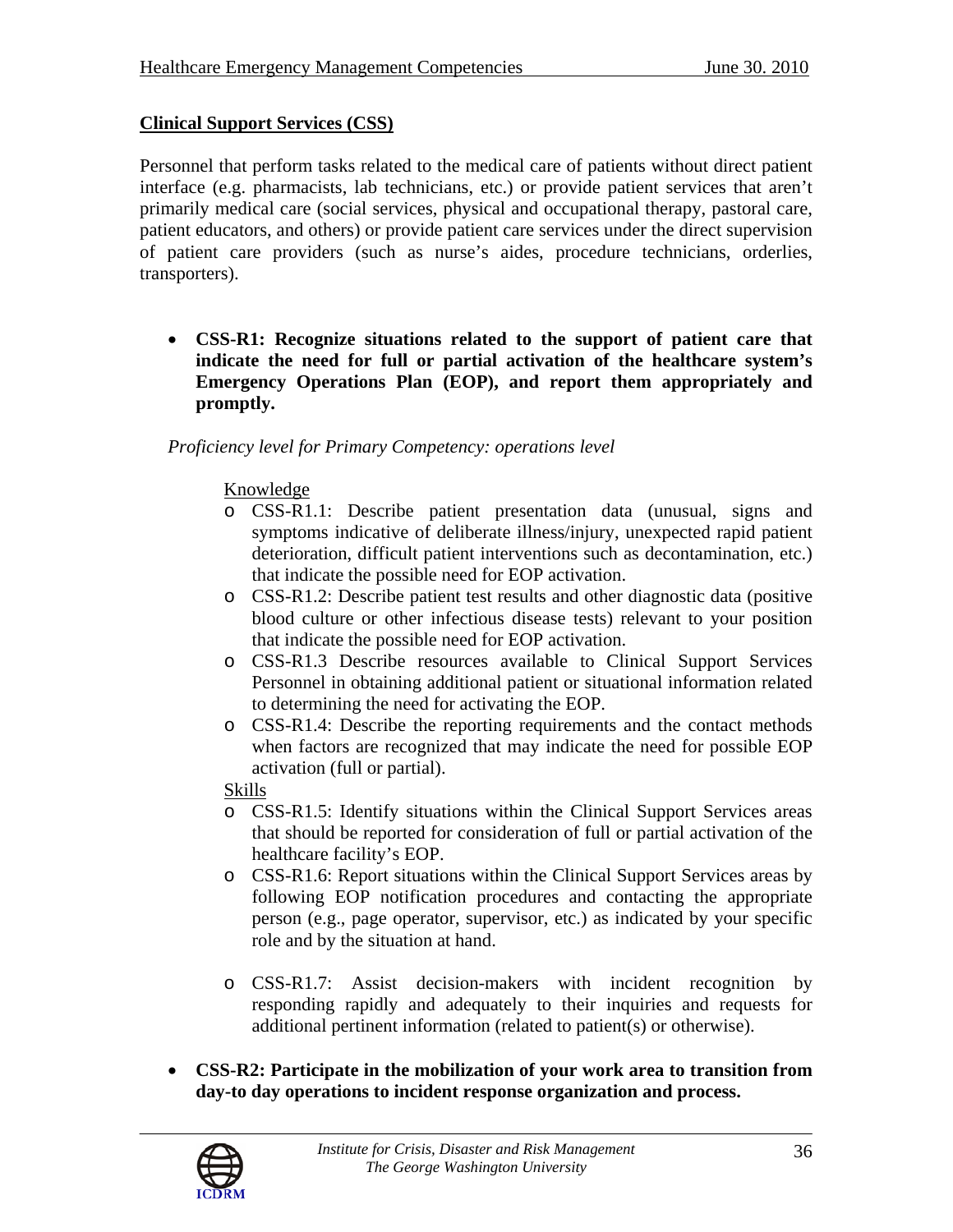### Knowledge

o CSS-R2.1: Describe the procedures necessary to ready your work area, as indicated, for EOP response and recovery.

### Skills

- o CSS-R2.2: Ensure maximum patient surge capacity and capability and organizational resiliency by assisting in the mobilization of your work care area as described in the EOP.
- o CSS-R2.3: Assist with the establishment of triage of patients or the triage of diagnostic services as indicated by actual or anticipated patient needs, disease parameters, and expected resource status.
- o CSS-R2.4: Assist with the establishment of functions that are inactive during baseline operations (e.g. command center, alternative treatment sites) as relevant to your position in the EOP.
- o CSS-R2.5: Assist with surge and organizational resiliency by supporting rapid disposition of existing patients within the healthcare system as indicated by the EOP.
- o CSS-R2.6: Conduct actions as described in the EOP that are indicated for the specific incident parameters, including resource management and situation reporting.
- o CSS-R2.7: Ensure that external notifications (as relevant to your position) are coordinated through command and general staff
- **CSS-R3: Follow the healthcare Occupant Emergency Procedures (OEP) for your specific Clinical Support Service work area by assuring protective actions for patients and staff and by assisting others as necessary to accomplish the OEP directives.**

#### *Recommended proficiency for Primary Competency: operations level*

# Knowledge

- o CSS-R3.1: Describe the component parts of the OEP and your responsibilities to protect patients and, as indicated by your position, maintain accountability for patients, patient care information (charts, etc.) and staff.
- o CSS-R3.2: Describe the methods to be used to maintain patient care during OEP activity, including during shelter-in-place, evacuation, or emergency incidents as relevant to your work area.

#### Skills

o CSS-R3.3: Execute your roles and responsibilities in the facility OEP for protecting patients, patient information and others (as indicated) by assisting with evacuating patients and staff, establishing shelter-in-place, or other continuity and protective actions during OEP operations.

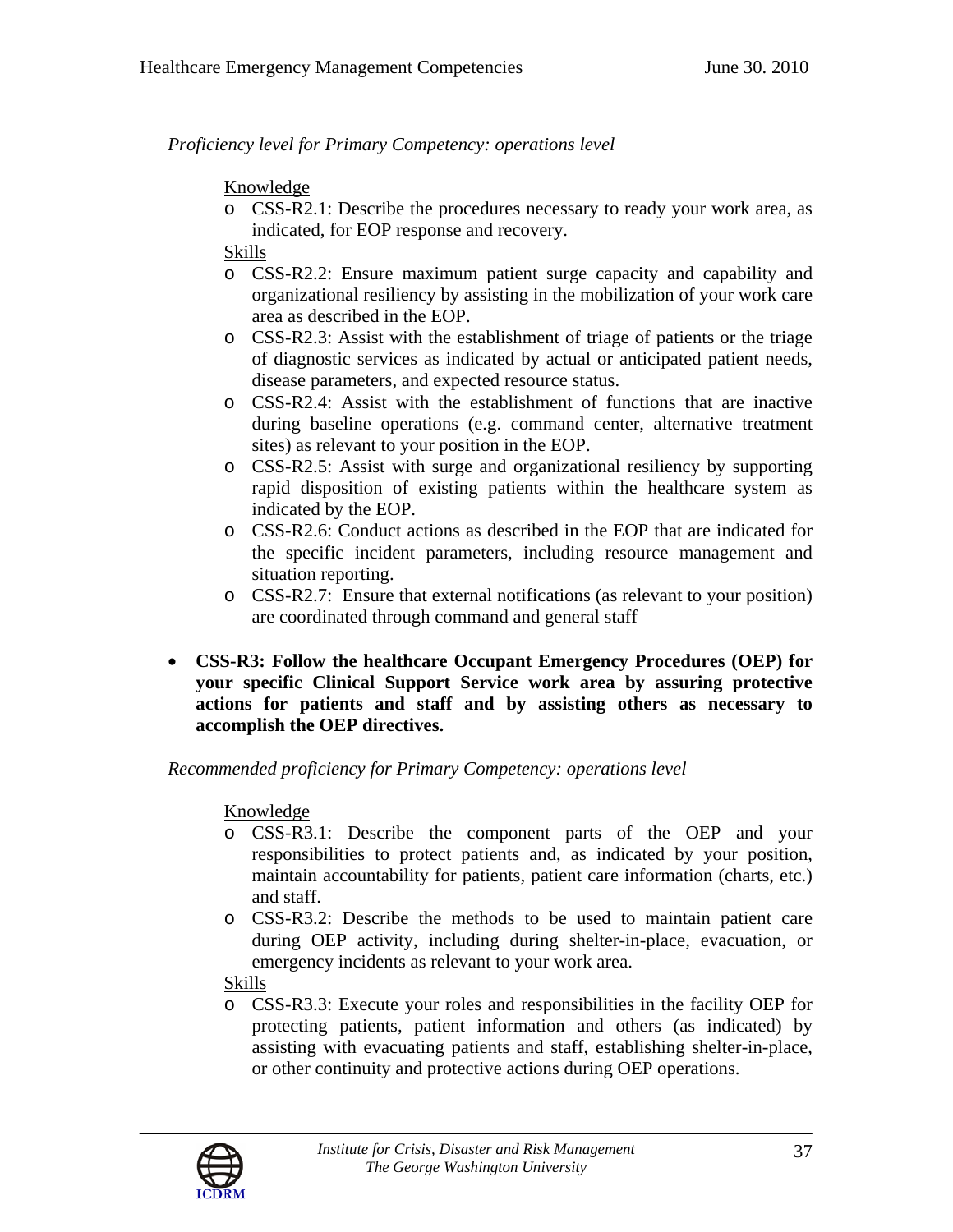- o CSS-R3.4: Ensure continuous patient care by performing or supporting essential clinical and non-clinical interventions during OEP operations.
- **CSS-R4: Provide Surge Capacity by participating in the diagnosis of, treatment of, or recovery of increased numbers of patients (compared with day-to-day activities), regardless of etiology.**

# Knowledge

- o CSS-R4.1: Describe strategies and tactics appropriate to your work area that provide surge capacity for a significantly increased number of patients.
- o CSS-R4.2: Describe the supporting processes necessary to maximize available resources in meeting healthcare needs in your work area.

#### Skills

- o CSS-R4.3: Provide patient surge capacity support by instituting and adhering to the EOP measures designated for your work area.
- o CSS-R4.4: Participate in process and procedural change that allows degradation of overall services by prioritizing critical tasks and activities over less critical ones (as indicated for your position).
- o CSS-R4.5:As indicated by your position, perform ongoing triage (matching resources to needs) to manage patient load by assigning priorities for services including diagnostic testing, pharmaceutical administration, operative intervention, blood infusion, and others.
- o CSS-R4.6: Provide continuous input into management decision-making by projecting resource needs for your work area as appropriate.
- **CSS-R5: Provide Surge Capability by participating in the diagnosis of, treatment of, or recovery of all incoming patients with specialty needs that vary significantly from day-to-day healthcare system activities.**

# *Proficiency level for Primary Competency: operations level*

# Knowledge

- o CSS-R5.1: Describe special etiologies that may tax the facility response, even with limited numbers of patients.
- o CSS-R5.2: Describe threats or hazards posed by these types of patients.
- o CSS-R5.3: Describe methods for hazard/threat containment for these types of patients (as applicable).
- o CSS-R5.4: List resources where technical information may be found that may assist with caring for patients with these needs.

# Skills

o CSS-R5.5: Demonstrate understanding of injury and illness associated with these specialty-needs patients by assisting with the appropriate

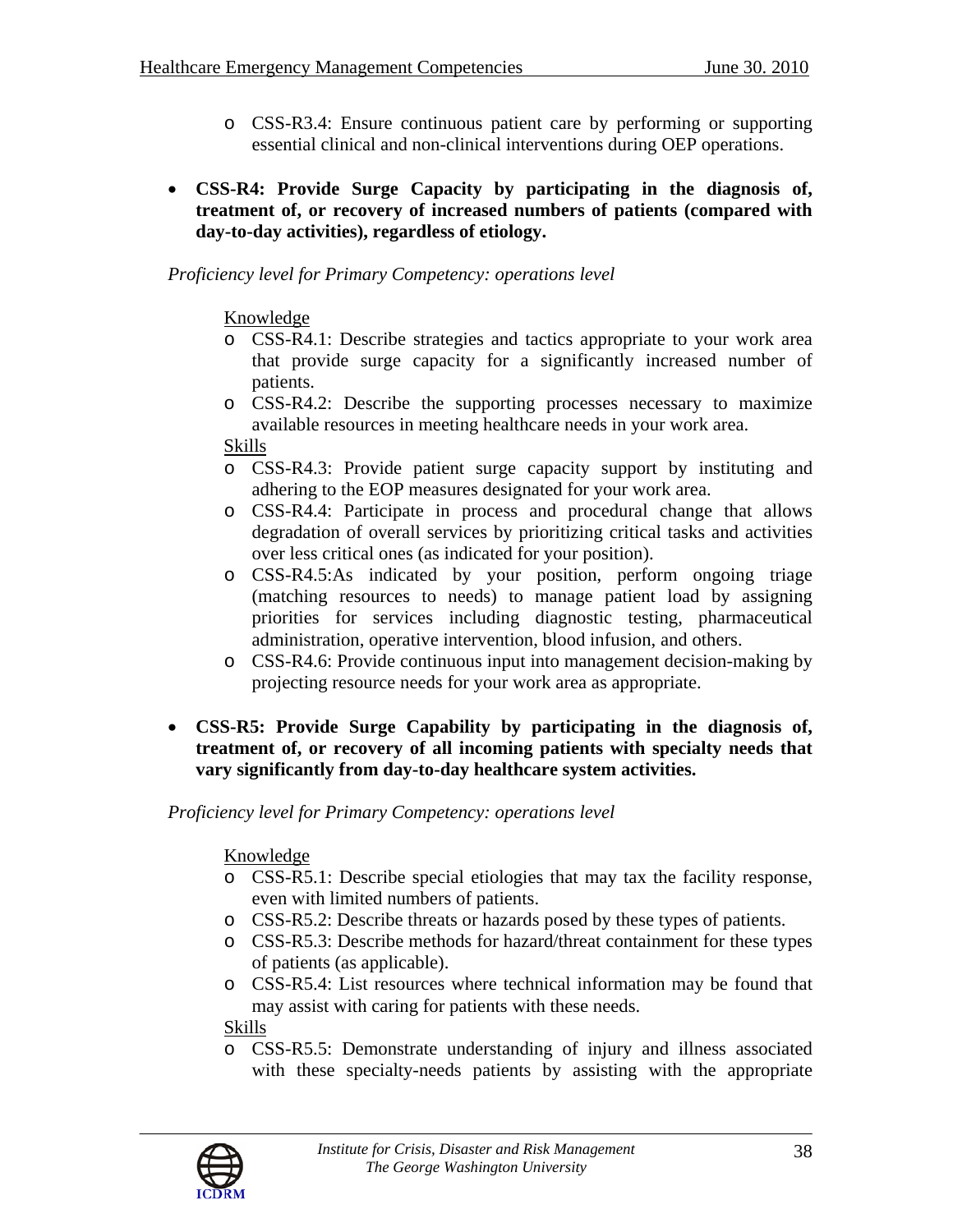interventions to minimize further injury/illness and to maximize patient recovery.

- o CSS-R5.6: Perform or support special situation procedures per the EOP annexes and as indicated by incident circumstances (e.g., decontamination, isolation, etc.)
- o CSS-R5.7: Contain hazards/threats posed by patients (as applicable) by removing the hazards from the patients, the use of PPE, appropriately locating patients or other measures.
- o CSS-R5.8: Adhere to appropriate chain of custody procedures as applicable to the particular situation at hand.
- **CSS-R6: Provide for efficient information processing for your work area through both reporting and receiving information according to established time schedules.**

#### *Proficiency level for Primary Competency: operations level*

### Knowledge

- o CSS-R6.1: Describe the types of relevant information that are required for reporting from your work area.
- o CSS-R6.2: Describe the format and timing of reporting information from your work area.
- o CSS-R6.3: Describe the methods in which your work area should receive incident information during emergency response and recovery.

#### Skills

- o CSS-R6.4: Provide input into the healthcare system's incident action planning by assisting with updates (as requested) on situation (patient care, continued or recovered function of patient care systems, etc.), resources (pharmaceuticals, equipment and medical supplies, etc.), special problems encountered, and tasks completed in your work area.
- o CSS-R6.5: Assist with tracking of incident patients (as directed) and clinical resources by providing updates (as requested) on numbers, types, and locations of patients as well as resources and interventions required.
- o CSP-R6.6: Provide prompt, appropriate notification when work activities reveal information that dictates major or sudden changes in response strategies.
- o CSP-R6.7: Participate in briefings conducted for your work area.
- **CSS-R7: Assist in the management of the psychological impact on victims (as appropriate), victim families (as appropriate), and staff through both preventative and therapeutic measures.**

*Proficiency level for Primary Competency: operations level* 

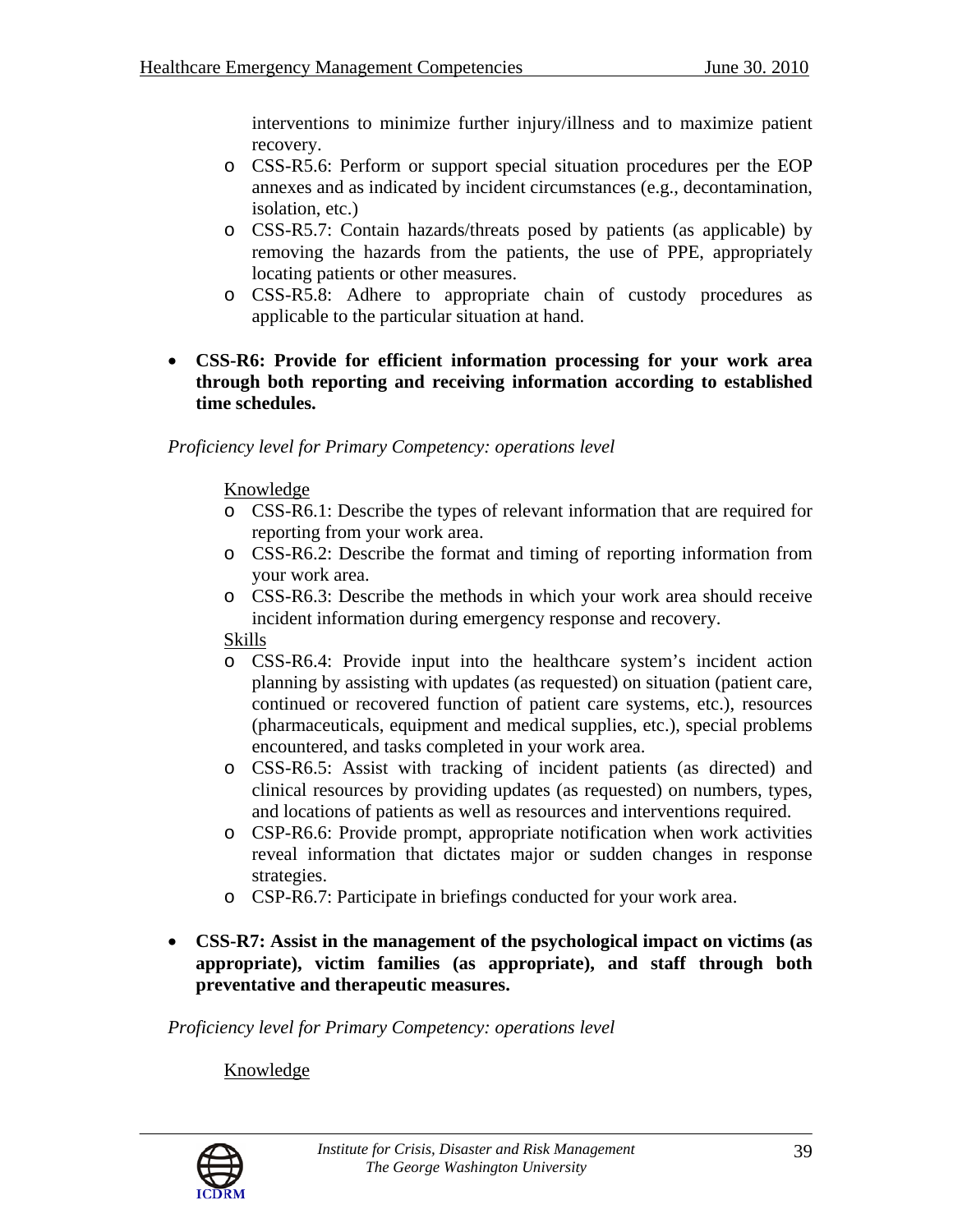- o CSS-R7.1: Describe the potential psychological effects on incident victims and their families and the indicated interventions for your discipline (as appropriate).
- o CSS-R7.2: List the potential psychological effects on responding personnel and the indicated interventions for your work area.
- o CSS-R7.3: Describe preventative methods that may lessen the psychological impact on victims and their families (as appropriate) and on staff.

Skills

- o CSS-R7.4: Provide psychological and emotional support to patients and their families as indicated by your position and assigned by your supervisor.
- o CSS-R7.5: Provide information on the incident, its etiology, and healthcare system interventions to patients and family members in your work area, as assigned by your supervisor.
- o CSS-R7.6: Assist with the identification of specific stressors for staff in your work area and report them to your supervisor.
- o CSS-R7.7: Assist with assigned measures designed to reduce staff stress during response and recovery (e.g. facilitating information dissemination amongst staff).
- **CSS-R8: Incorporate relevant safety practices and procedures in all of your activities as relevant to your work area.**

*Recommended proficiency for Primary Competency: operations level* 

#### Knowledge

- o CSS-R8.1: Describe categories of hazards that may pose a risk to staff during emergency response and recovery.
- o CSS-R8.2: Describe interventions for Clinical Support Staff and others to reduce the potential risk created by incident parameters.

- o CSS-R8.3: Participate in or conduct safety briefings (based upon the incident Safety Plan) during each work cycle.
- o CSS-R8.4: Adhere to universal precautions and infection control procedures (whether day-to-day or specific to the incident) as well as other relevant workplace safety practices as indicated.
- o CSS-R8.5: Adhere to appropriate work cycles for your clinical services support area.
- o CSS-R8.6: Select and use appropriate PPE when applicable.
- o CSS-R8.7: Promote safe use of PPE by monitoring co-workers utilizing PPE.
- o CSS-R8.8: Minimize security-safety risk to clinical services support personnel by coordinating with healthcare system police and security personnel.

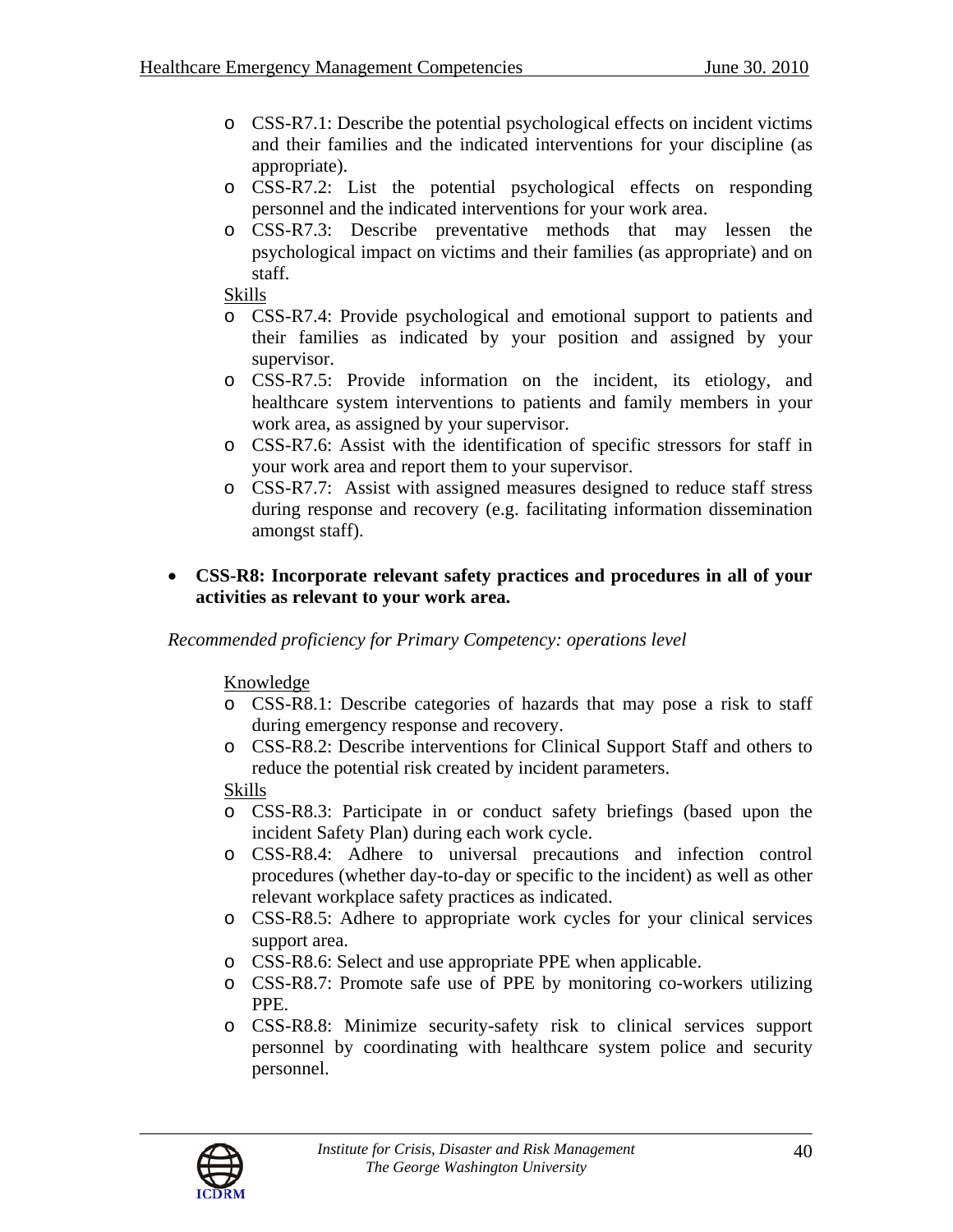• **CSS-R9: Assist in the integration of outside resources into your work area as required to meet response objectives.** 

*Proficiency level for Primary Competency: operations level* 

### Knowledge

- o CSS-R9.1: Describe general procedures for requesting, receiving, briefing, assigning and supervising personnel from other departments or from other healthcare systems assigned to your work area.
- o CSS-R9.2: Describe procedures for requesting, receiving, rapid inservicing and using equipment and supplies (especially items that aren't normally used in your work area).

### Skills

- o CSS-R9.3: Initiate or assist in the process of requesting outside resources by delineating specific needs in the required format.
- o CSS-R9.4: Assist in the integration of personnel from outside your work area by ensuring they participate in briefings on operations in your area and monitoring their response actions
- o CSS-R9.5: Integrate equipment and supplies from outside your work area by ensuring familiarity with their use and by tracking their use.

### • **CSS-R10: Follow recovery procedures for your clinical area that promote rapid return of the healthcare system to baseline activity.**

#### *Proficiency level for Primary Competency: operations level*

#### Knowledge

- o CSS-R10.1: Describe policies and procedures for rehabilitation of clinical services support personnel.
- o CSS-R10.2: Describe procedures for reassessing your work area's patient population and planning for resolving surge needs (as appropriate).
- o CSS-R10.3: Describe the responsibilities, specific to your role, for rehabilitation of your work area.
- o CSS-R10.4: Describe the policies and procedures for participating in the formal After Action Report process relevant to your work area.

- o CSS-R10.5: Participate in personnel rehabilitation as appropriate and as instructed.
- o CSS-R10.6: Participate in healthcare system, facility, and equipment rehabilitation as relevant to your work area to ensure functional area preparation for day-to-day activities and future EOP activations.
- o CSS-R10.7: Participate in the After Action Report process by submitting items in the required format and participating in indicated meetings.

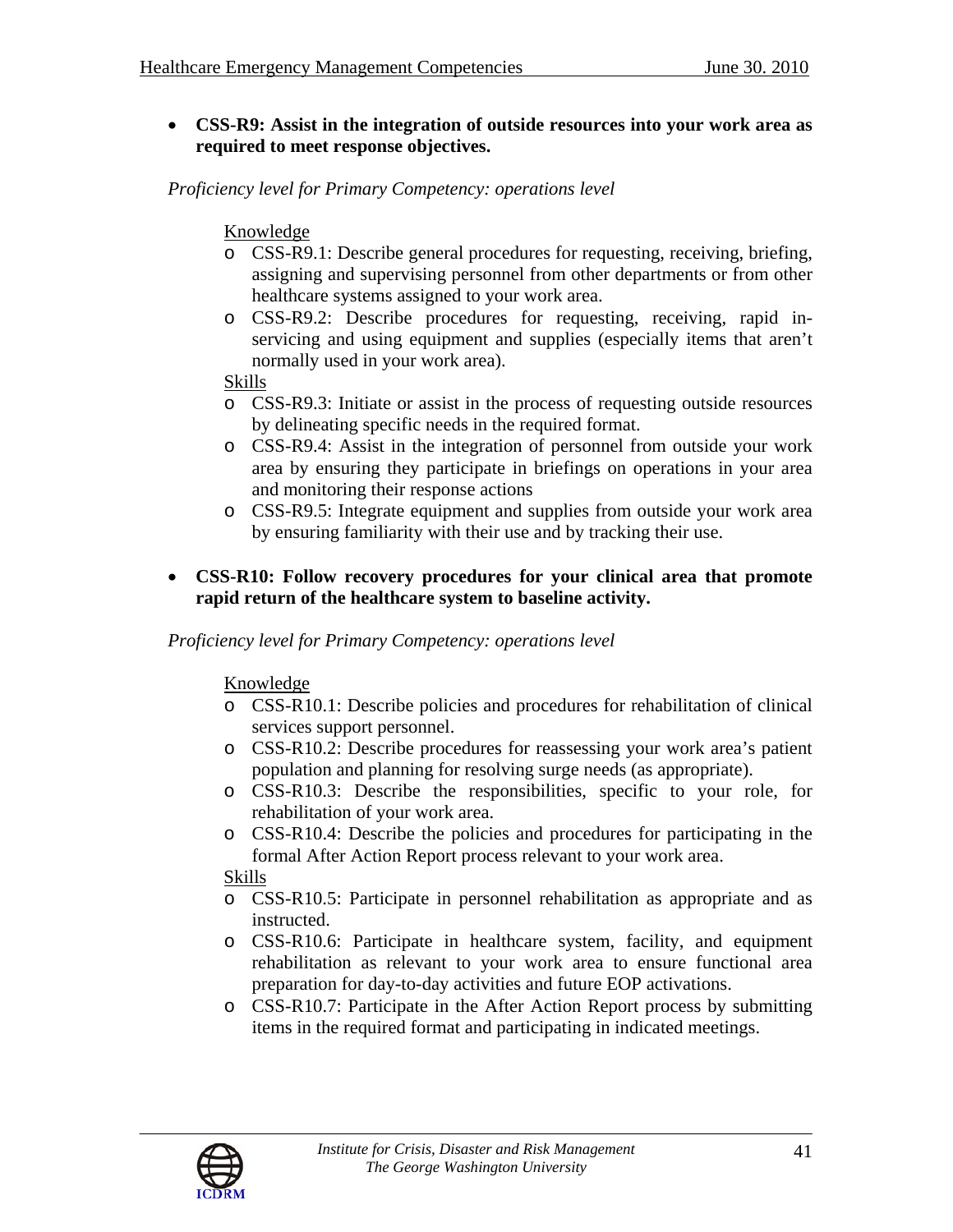### **Police & Security Services (PSS)**

These are personnel whose day-to-day job in the healthcare system involves security and the full range of law enforcement activities. Day-to-day duties may or may not put these individuals into direct contact with patients.

• **PSS-R1: Recognize situations related to the security of the healthcare system that indicate the need for full or partial activation of the healthcare system's Emergency Operations Plan (EOP), and report them appropriately and promptly.** 

*Proficiency level for Primary Competency: operations level* 

#### Knowledge

- o PSS-R1.1: Describe patient, visitor, or staff actions or characteristics that indicate the possible need for EOP activation.
- o PSC-R1.2: Describe types of information received from external agencies or entities relevant to Police and Security Services that indicate the possible need for EOP activation.
- o PSS-R1.3: Describe resources available to Police and Security Services Personnel in obtaining additional situational information related to determining the need for activating the EOP.
- o PSS-R1.4: Describe the reporting requirements and the contact methods when factors are recognized that may indicate the need for possible EOP activation (full or partial).

Skills

- o PSS-R1.5: Identify Police and Security situations that should be reported for consideration of full or partial activation of the healthcare facility's EOP.
- o PSS-R1.6: Report Police and Security situations within your work area by following EOP notification procedures and contacting the appropriate person (e.g., page operator, supervisor, etc.) as indicated by your specific role and by the situation at hand.
- o PSS-R1.7: Assist decision-makers with incident recognition by responding rapidly and adequately to their inquiries and requests for additional pertinent information (related to patient(s) or otherwise).
- **PSS-R2: Participate in the mobilization of the healthcare system Police and Security Services to transition from day-to day operations to incident response organization and process.**

*Proficiency level for Primary Competency: operations level* 

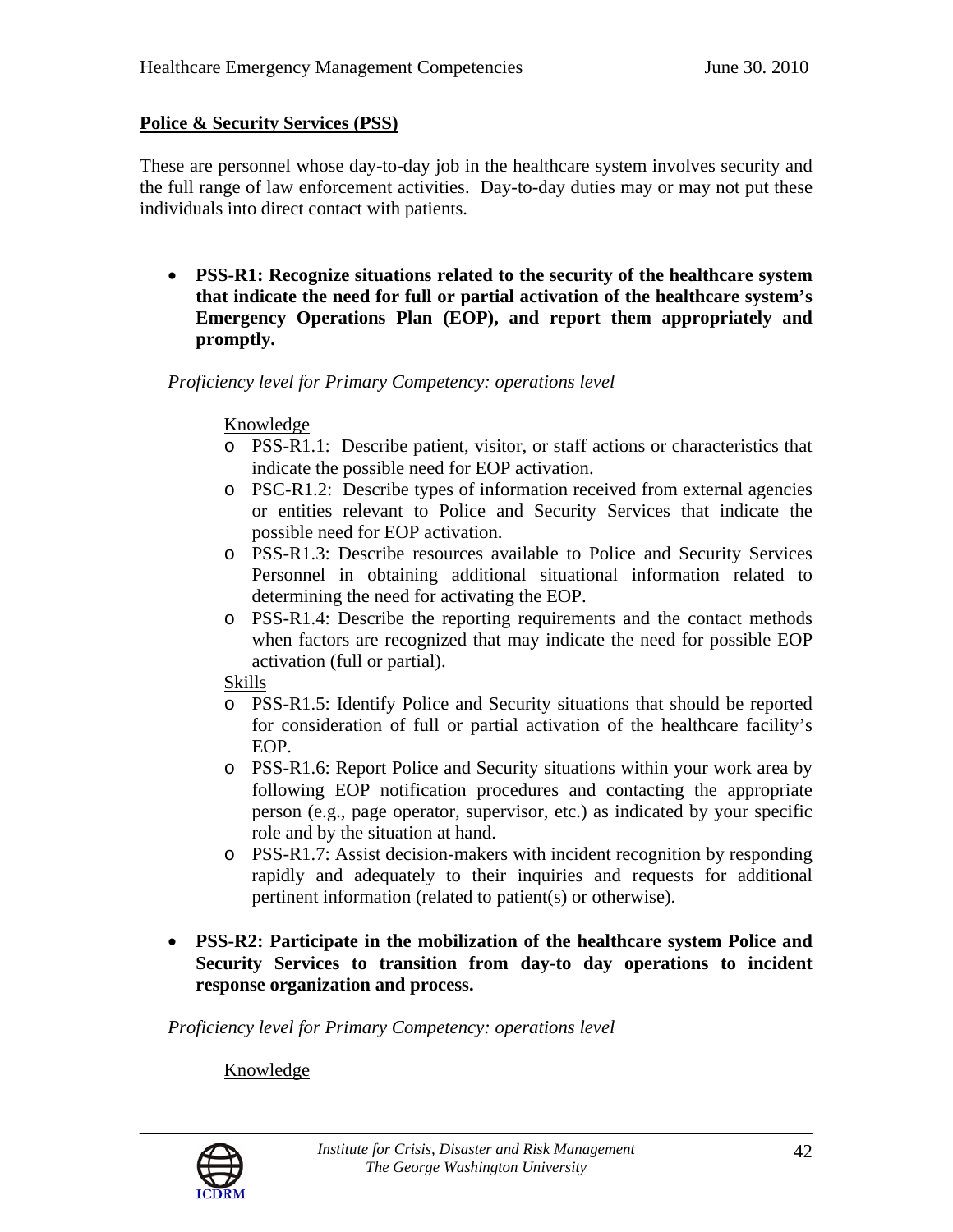o PSS-R2.1: Describe the procedures necessary to prepare the healthcare system for EOP response and recovery as related to Police and Security Services.

#### Skills

- o PSS-R2.2: Ensure maximum patient surge capacity and capability and organizational resiliency by assisting in the mobilization of the healthcare system as described in the appropriate functional or incident specific annex to the EOP.
- o PSS-R2.3: Participate in the mobilization of resources to secure the facility from internal or external threats.
- o PSS-R2.4: Assist with the establishment of functions that are inactive during baseline operations (e.g. command center, perimeter management, alternative treatment sites) as relevant to your position in the EOP.
- o PSC-R2.5: Conduct actions as described in the EOP that are indicated for the specific incident parameters, including police and security resource management and situation reporting.
- o PSS-R2.6: Ensure that external notifications (as relevant to your position) are coordinated through command and general staff
- **PSS-R3: Follow the healthcare Occupant Emergency Procedures (OEP) for Police and Security Services by assuring protective actions for patients and staff and by assisting others as necessary to accomplish the OEP directives.**

*Proficiency level for Primary Competency: operations level* 

Knowledge

- o PSS-R3.1: Describe the component parts of the OEP and your responsibilities to protect patients, visitors, and staff through direct control of hazards and by shielding and/or directing staff, patients and visitors to safety.
- o PSS-R3.2: Describe the methods to be used to maintain patient, visitor, and staff safety and accountability during OEP activity, including during shelter-in-place, evacuation, or other emergency situations.

Skills

- o PSS-R3.3: Execute your roles and responsibilities in the facility OEP for protecting patients, visitors, and staff by assisting with evacuation, establishing or securing shelter-in-place, or other actions during OEP operations.
- **PSS-R4: Manage or participate in the restriction or facilitation of movement of personnel, visitors, patients, vehicles, and specific resources relative to actual or impending hazards.**

*Recommended proficiency for Primary Competency: operations level* 

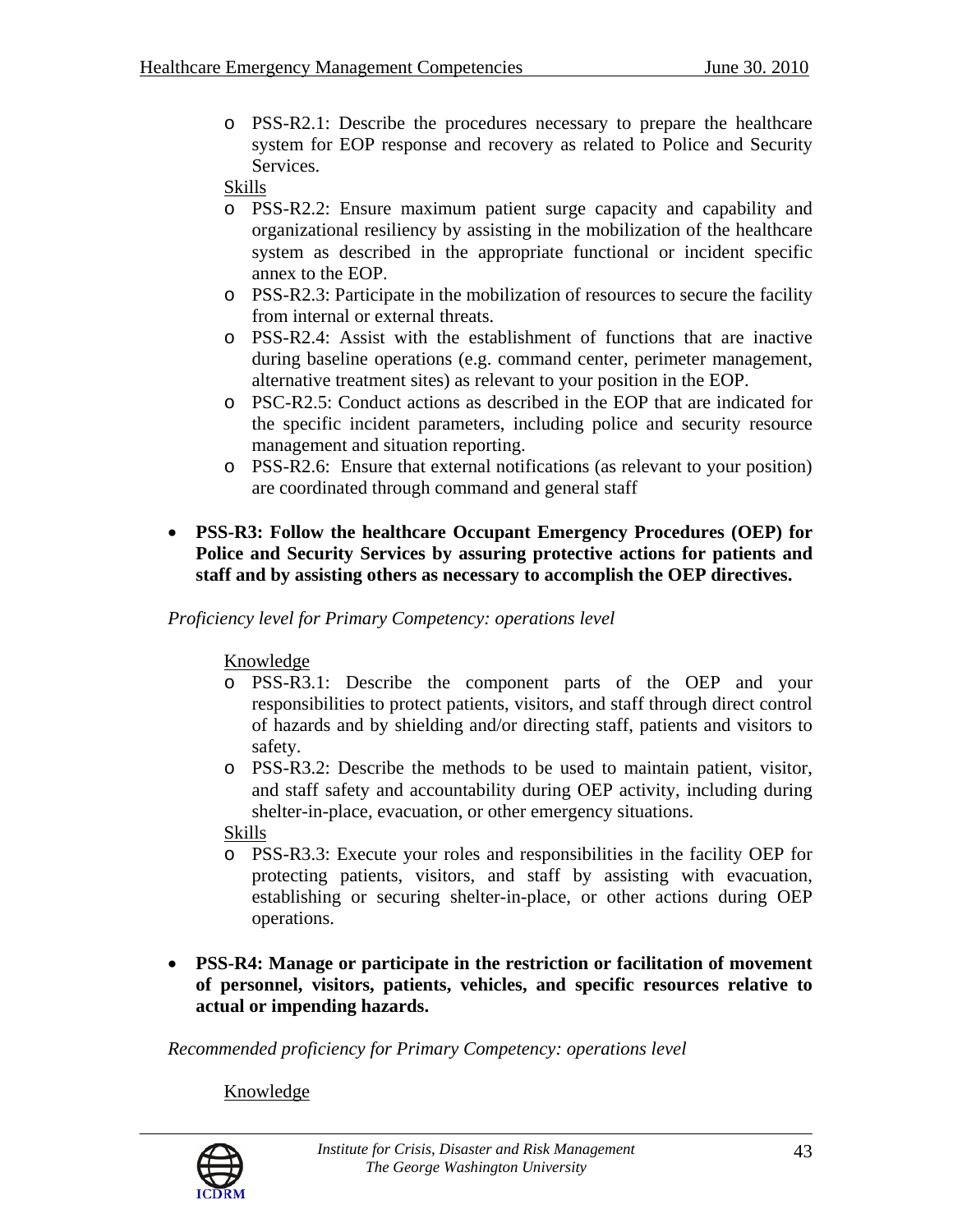- o PSS-R4.1: Describe strategies and tactics used to restrict or facilitate the movement of patients, visitors, staff, vehicles, or specific resources as appropriate to specific hazards.
- o PSS-R4.2: Describe structural and other physical barriers that can be utilized in your specific healthcare system to restrict or facilitate the movement of patients, visitors, staff, vehicles, or specific resources.
- o PSS-R4.3: Describe methodologies for diminishing psychological impacts and addressing behavioral reactions of individuals encountered while fulfilling your Police and Security duties.

### Skills

- o PSS-R4.4: Participate in the healthcare system security operations by instituting and adhering to the EOP activities for your work area.
- o PSS-R4.5: Utilize physical and structural systems appropriate for your specific healthcare system to restrict or facilitate the movement of patients, visitors, staff, vehicles, or specific resources.
- o PSS-R4.6: Utilize specific interpersonal methods to address the psychological impact on staff, patients and visitors that PSS interacts with while fulfilling EOP duties.

### • **PSS-R5: Manage or participate in investigative, preventive, protective, and apprehension activities related to EOP activation for the healthcare system.**

*Proficiency level for Primary Competency: operations level* 

# Knowledge

- o PSS-R5.1: Describe special hazards that may warrant investigative activities as related to organization's Police and Security Services.
- o PSS-R5.2: Describe investigative procedures to be utilized during EOP activation as related to threats posed.
- o PSS-R5.3: Describe methods for hazard/threat containment for these types of situations (as applicable).
- o PSS-R5.4: List resources where technical information may be found that may assist with containing these hazards/threats.

- o PSS-R5.5: Initiate and participate in investigation, protection, prevention, apprehension, and chain of custody procedures used for any special hazards that pose a threat to healthcare system operations.
- o PSS-R5.6: Perform special situation procedures per the EOP annexes and as indicated by incident circumstances (e.g., screening incoming emergency vehicles after an intentional explosive is detonated).
- o PSS-R5.7: Contain hazards/threats through removal, protection, isolation, or neutralization (as appropriate).
- **PSS-R6: Provide for efficient information processing for Police and Security Services through both reporting and receiving information according to established time schedules.**

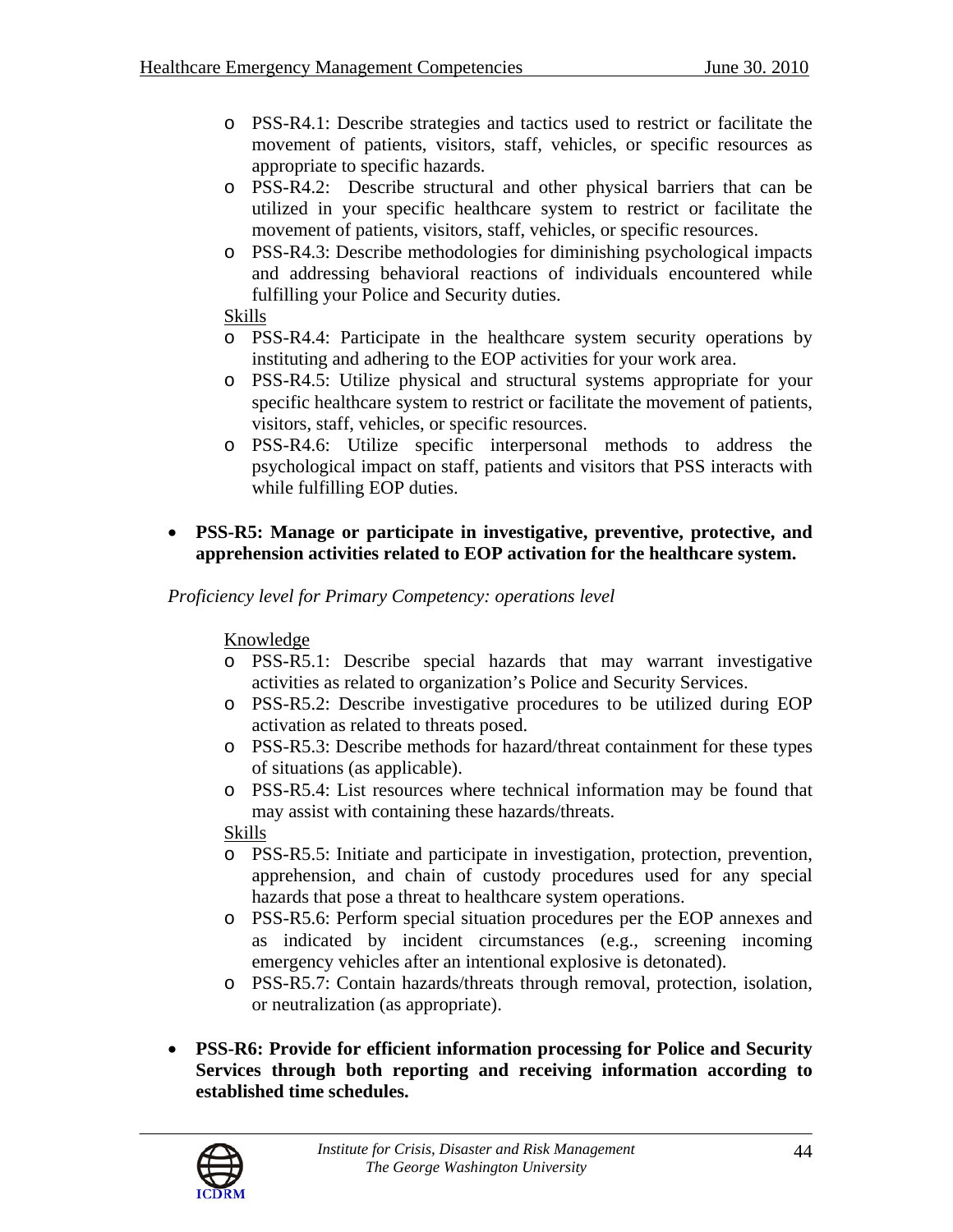# Knowledge

- o PSS-R6.1: Describe the types of relevant information that are required for reporting from Police and Security Services.
- o PSS-R6.2: Describe the format and timing of reporting information from your work area.
- o PSS-R6.3: Describe the methods in which your work area should receive incident information during emergency response and recovery.

### Skills

- o PSS-R6.4: Provide input into the healthcare system's incident action planning by assisting with updates (as requested) on the situation (security, crowds, police actions and investigations), PSS resources, special problems encountered, and tasks completed in your work area.
- o PSS-R6.5: Assist with tracking of incident patients (as appropriate) and resources by providing updates (as requested).
- o PSS-R6.6: Provide prompt, appropriate notification when work activities reveal information that dictates major or sudden changes in response strategies.
- o PSS-R6.7: Participate in briefings conducted for your work area.

### • **PSS-R7: Incorporate relevant safety practices and procedures in all of your activities as relevant to your work area.**

# *Proficiency level for Primary Competency: operations level*

# Knowledge

- o PSS-R7.1: Describe categories of hazards that may pose a risk to Police and Security Services staff during emergency response and recovery.
- o PSS-R7.2: Describe interventions for Police and Security staff and others to reduce the potential risk created by incident parameters.

- o PSS-R7.3: Participate in or conduct safety briefings (based upon the incident Safety Plan) during each work cycle.
- o PSS-R7.4: Adhere to universal precautions and infection control procedures (whether day-to-day or specific to the incident) as well as other relevant workplace safety practices as indicated.
- o PSS-R7.5: Adhere to appropriate work cycles for your work area.
- o PSS-R7.6: Select and use appropriate PPE when applicable.
- o PSS-R7.7: Promote safe use of PPE by monitoring co-workers utilizing PPE.
- **PSS-8: Assist in the integration of outside resources into Police and Security Service work areas as required to meet response objectives.**

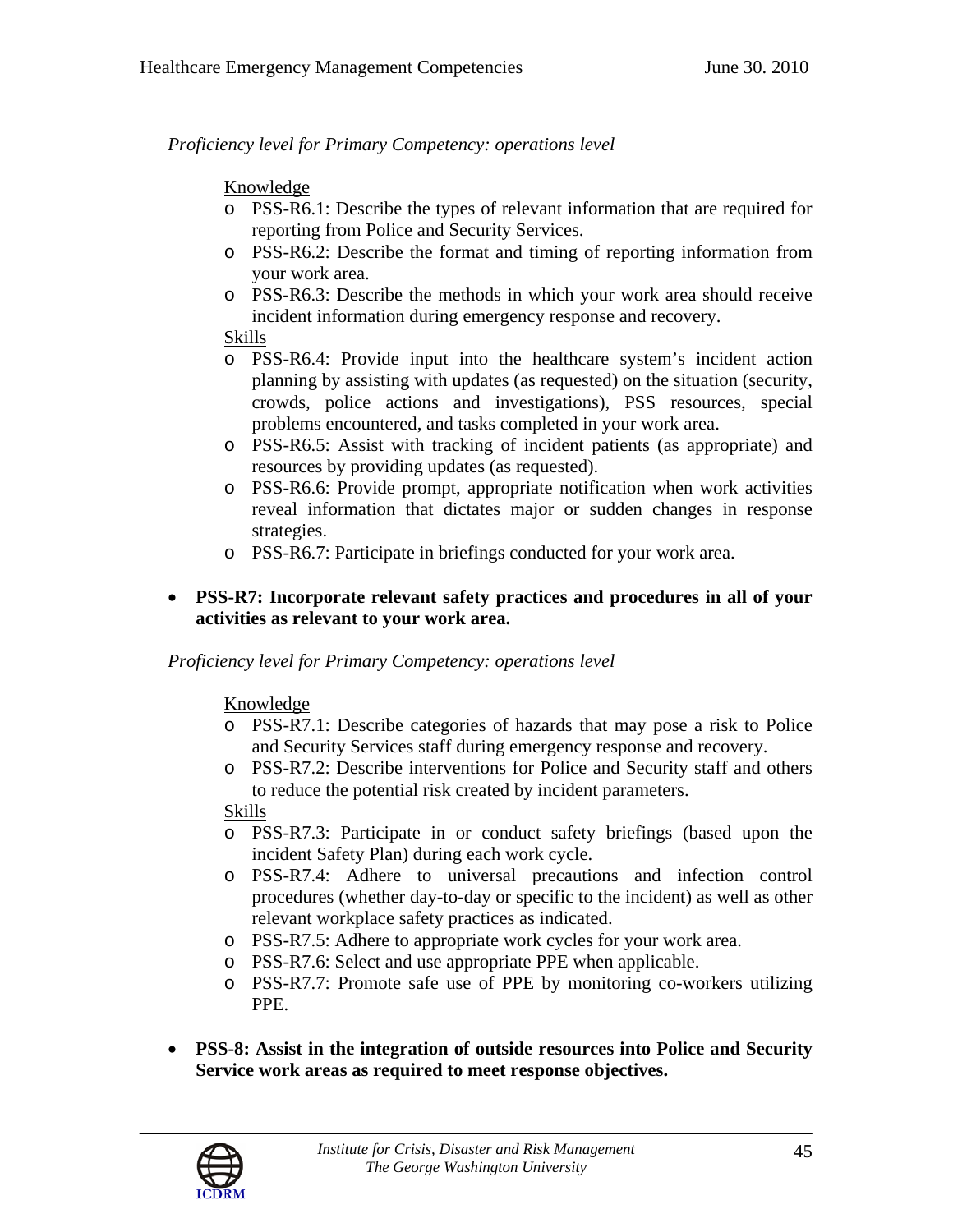### Knowledge

- o PSS-R8.1: Describe general procedures for requesting, receiving, briefing, assigning and supervising personnel from other departments or from other external agencies assigned to Police and Security, including how police powers are addressed for assisting police personnel.
- o PSS-R8.2: Describe procedures for requesting, receiving, rapid inservicing and using equipment and supplies, especially items that aren't normally used in Police and Security Services.

#### Skills

- o PSS-R8.3: Initiate or assist in the process of requesting outside resources by delineating specific needs in the required format.
- o PSS-R8.4: Assist in the integration of personnel from outside your work area by ensuring they participate in briefings on operations in your area and monitoring their response actions.
- o PSS-R8.5: Integrate relevant equipment and supplies from outside your work area by ensuring familiarity with their use and by tracking their use.

### • **PSS-R9: Follow recovery procedures for Police and Security Services that promote rapid return of the healthcare system to baseline activity.**

*Proficiency level for Primary Competency: operations level* 

#### Knowledge

- o PSS-R9.1: Describe policies and procedures for rehabilitation of Police and Security personnel. .
- o PSS-R9.2: Describe the responsibilities, specific to your role, for rehabilitation of your work area.
- o PSS-R9.3: Describe the policies and procedures for participating in the formal After Action Report process relevant to police and security services.

- o PSS-R9.4: Participate in personnel rehabilitation as appropriate and as instructed.
- o PSS-R9.5: Participate in healthcare system, facility, and equipment rehabilitation as relevant to your work area to ensure functional area preparation for day-to-day activities and future EOP activations.
- o PSS-R9.6: Participate in the After Action Report process by submitting items in the required format and participating in indicated meetings.

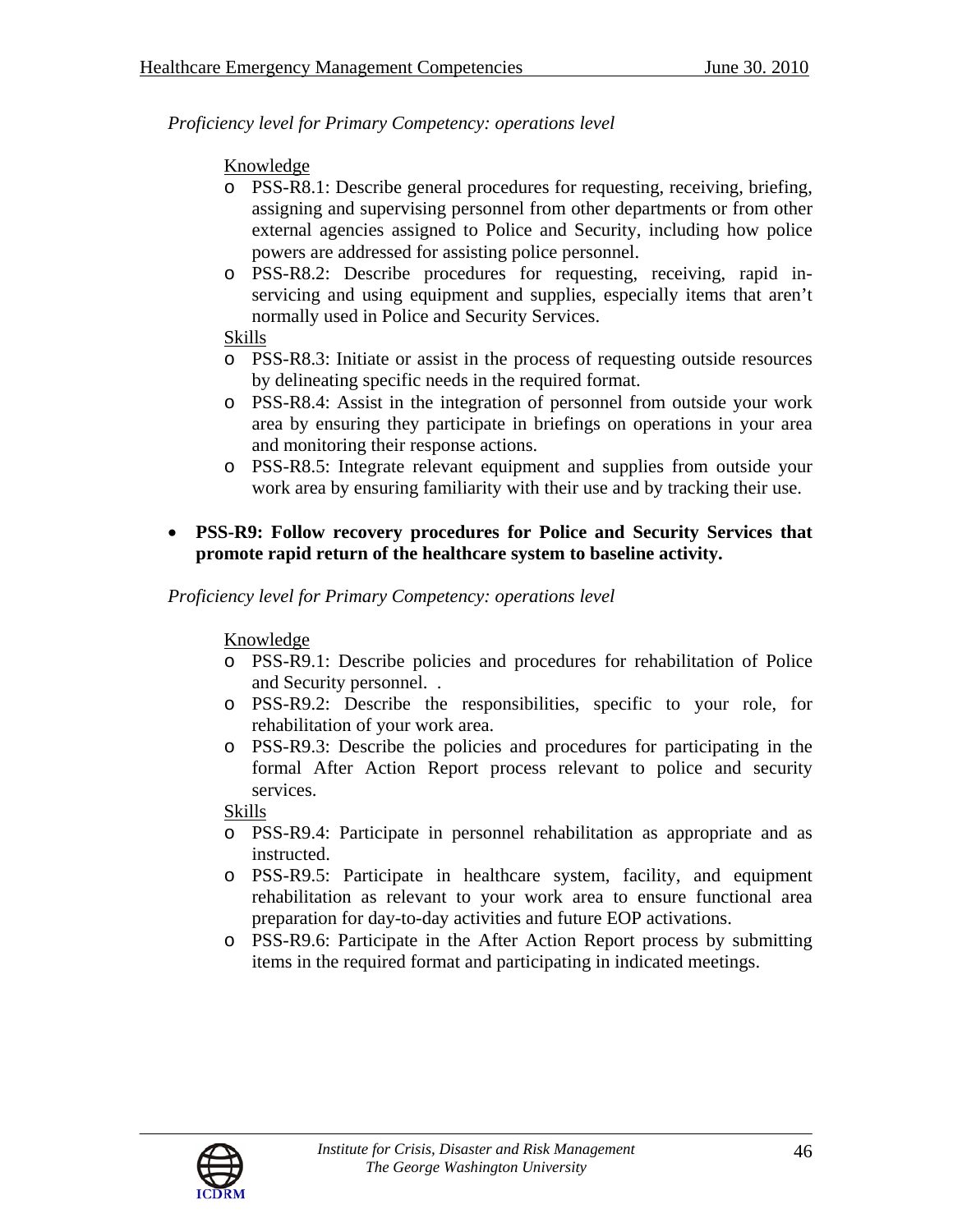# **Facilities and Engineering Services (FES)**

These are personnel whose day-to-day job involves maintaining the physical plant and its various systems. Included in this group are facilities and physical plant personnel, engineers, grounds personnel, biomedical engineers, food services, communications and IT personnel. It also usually includes administrative safety positions below the level of the healthcare system leaders. Day-to-day duties rarely put these personnel in direct patient contact.

• **FES-R1: Recognize situations related to the physical plant or engineering infrastructure of the healthcare system that indicate the need for full or partial activation of the healthcare system's Emergency Operations Plan (EOP), and report them appropriately and promptly.** 

*Proficiency level for Primary Competency: operations level* 

#### Knowledge

- o FES-R1.1: Describe the physical plant or engineering infrastructure characteristics relevant to your position that indicate the possible need for EOP activation.
- o FES-R1.2: Describe types of information received from external agencies or entities relevant to Facilities and Engineering Services that indicate the possible need for EOP activation.
- o FES-R1.3: Describe resources available to Facility and Engineering Services Personnel in obtaining additional situational information related to determining the need for activating the EOP.
- o FES-R1.4: Describe the reporting requirements and the contact methods when factors are recognized that may indicate the need for possible EOP activation (full or partial).

- o FES-R1.5: Identify Facilities and Engineering situations within your regular day-to-day role that should be reported for consideration of full or partial activation of the healthcare facility's EOP.
- o FES-R1.6: Report Facilities and Engineering situations within your work area by following EOP notification procedures and contacting the appropriate position (e.g., page operator, supervisor, etc.) as indicated by your specific role and by the situation at hand.
- o FES-R1.7: Assist decision-makers with incident recognition by responding rapidly and adequately to their inquiries and requests for additional pertinent information (related to the facility or otherwise).
- **FES-R2: Participate in the mobilization of the healthcare system Facility and Engineering Services to transition from day-to day operations to incident response organization and process.**

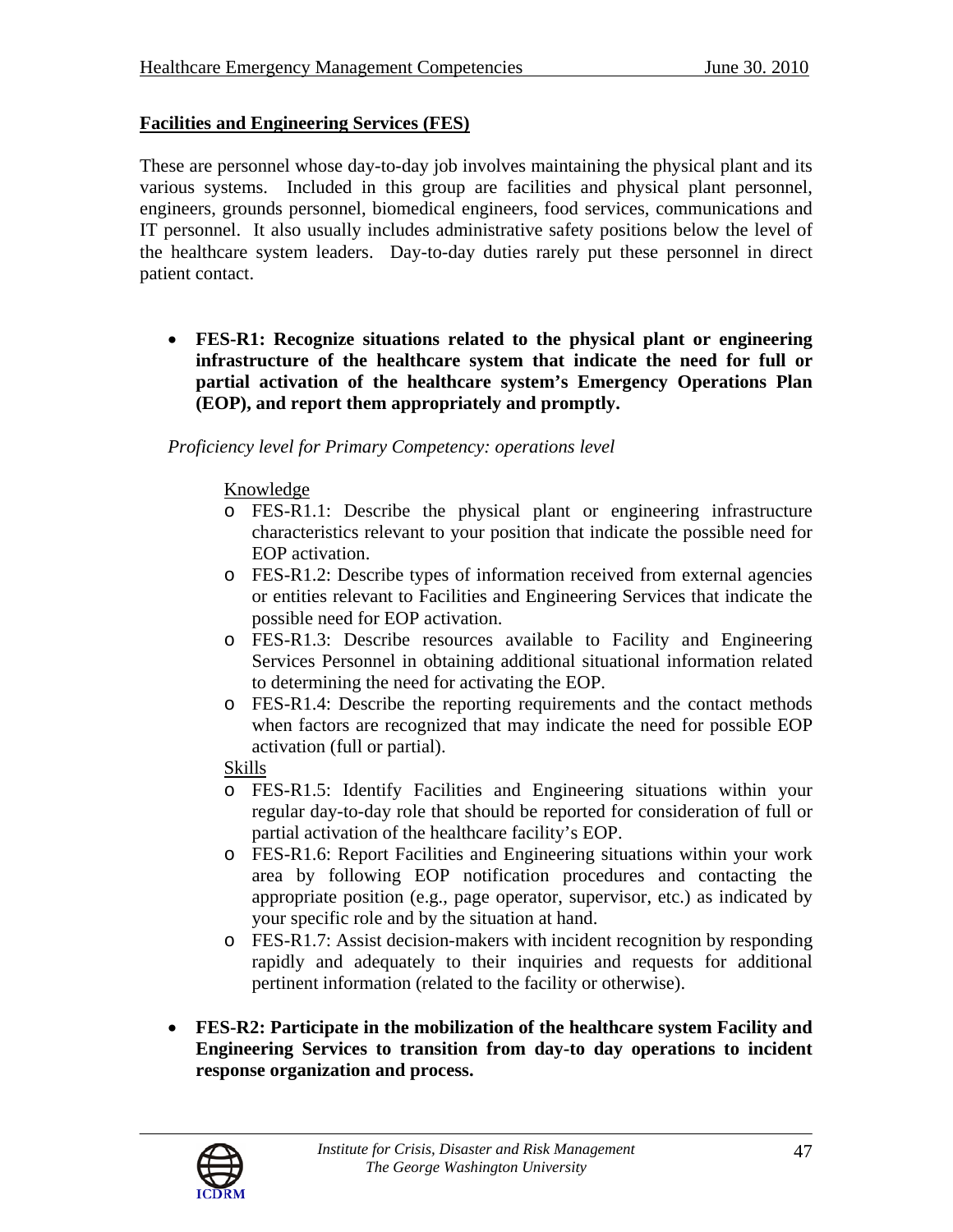# Knowledge

o FES-R2.1: Describe the procedures necessary to prepare the healthcare system for EOP response and recovery as related to Facility and Engineering Services.

# Skills

- o FES-R2.2: Ensure maximum patient surge capacity and capability and organizational resiliency by assisting in the mobilization of the healthcare system as described in the appropriate functional or incident specific annex to the EOP.
- o FES-R2.3: Participate in the mobilization of resources to secure the facility from internal or external threats.
- o FES-R2.4: Assist with the establishment of functions that are inactive during baseline operations (e.g. command center, alternative treatment sites) as relevant to your position in the EOP.
- o FES-R2.5: Conduct actions as described in the EOP that are indicated for the specific incident parameters, including resource management and situation reporting.
- o FES-R2.6: Ensure that external notifications (as relevant to your position) are coordinated through command and general staff
- **FES-R3: Follow the healthcare Occupant Emergency Procedures (OEP) by assuring engineering and infrastructure controls are appropriately activated or de-activated and by assisting others as necessary to accomplish the OEP directives.**

# *Proficiency level for Primary Competency: operations level*

# Knowledge

- o FES-R3.1: Describe the component parts of the OEP and your responsibilities to activate or de-activate engineering and infrastructure controls.
- o FES-R3.2: Describe the methods to be used to maintain patient, visitor, and staff safety and accountability during OEP activity, including during shelter-in-place, evacuation, or emergency events.

- o FES-R3.3: Execute your roles and responsibilities in the facility OEP for activating or de-activating engineering and infrastructure controls to assist with evacuation, establishing shelter-in-place, or other actions during OEP operations.
- **FES-R4: Manage or participate in the implementation of facility and engineering back-up systems and the repair of active systems relevant to actual or impending hazard impact.**

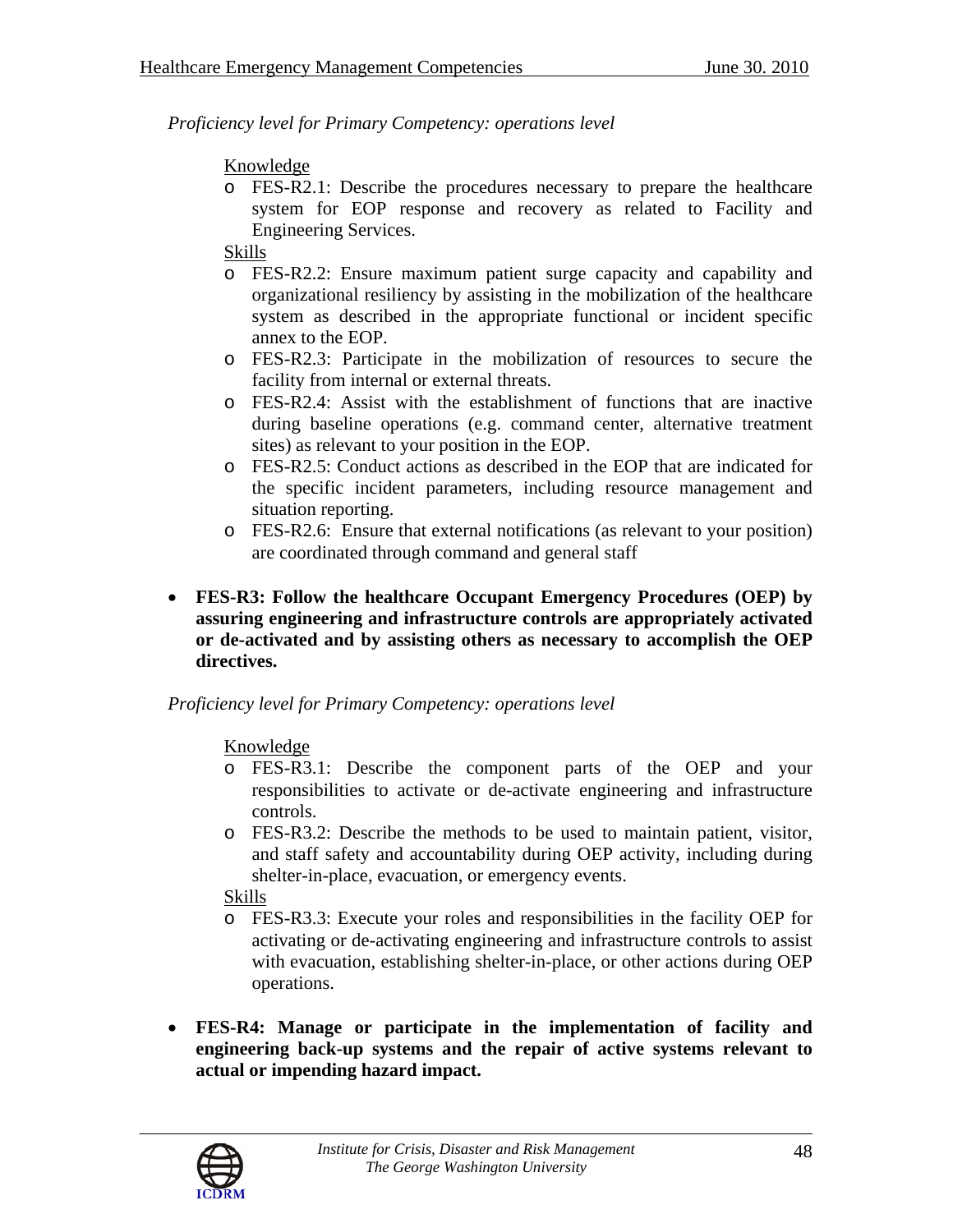# Knowledge

- o FES-R4.1: List critical facility and engineering systems within your service area for your specific healthcare system and describe the potential impacts that partial or complete failure of those systems may have on other systems and service delivery
- o FES-R4.2: Describe processes and procedures to implement and maintain back up systems for your specific healthcare system.
- o FES-R4.3: Describe processes and procedures to expedite repairs to mission critical systems for your healthcare system.

### Skills

- o FES-R4.3: Utilize EOP processes and procedures to implement facility and engineering back up systems for your healthcare system.
- o FES-R4.4: Prioritize and expedite the repair of mission critical facility and engineering systems for your healthcare system.
- **FES-R5: Manage or participate in hazard containment (as appropriate) for your healthcare system.**

*Proficiency level for Primary Competency: operations level* 

# Knowledge

- o FES-R5.1: Describe special hazards that may warrant containment activities as related to hospital Facilities and Engineering Services.
- o FES-R5.2: Describe methods for hazard/threat containment for these types of situations (as applicable).
- o FES-R5.3: List resources where technical information may be found that may assist with containing these hazards/threats.

# Skills

- o FES-R5.4: Initiate and participate in containment procedures used for any special hazards that pose a threat to healthcare system operations, if this can be accomplished safely.
- o FES-R5.5: Perform special situation procedures per the EOP annexes and as indicated by incident circumstances (e.g., isolation of specific facility areas, etc.)
- o FES-R5.6: Contain hazards/threats through removal, protection, isolation, or neutralization (as appropriate).
- **FES-R6: Provide for efficient information processing for Facilities and Engineering Services through both reporting and receiving information according to established time schedules.**

*Proficiency level for Primary Competency: operations level* 

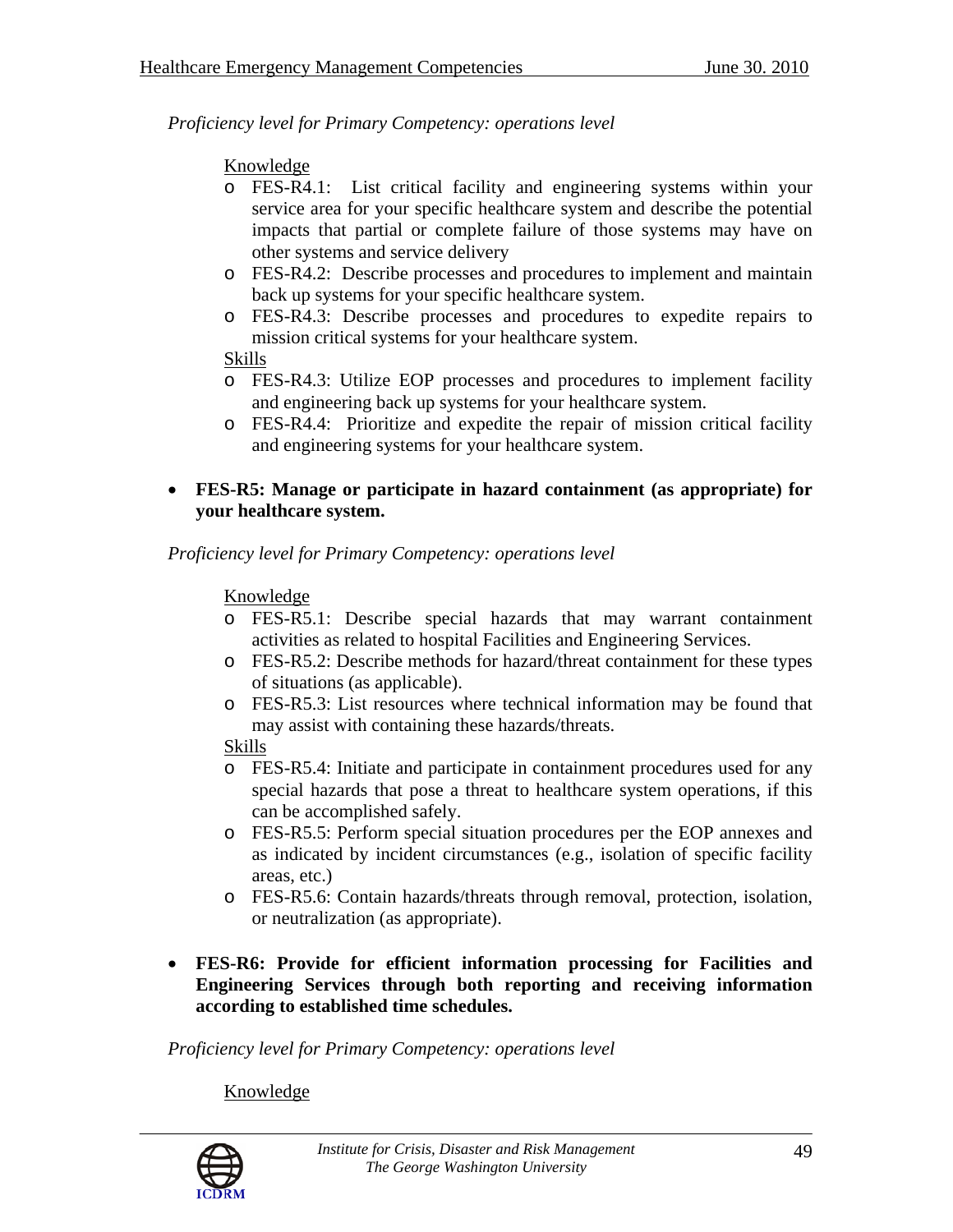- o FES-R6.1: Describe the types of relevant information that are required for reporting from Facilities and Engineering Services.
- o FES-R6.2: Describe the format and timing of reporting information from your work area.
- o FES-R6.3: Describe the methods in which your work area should receive incident information during emergency response and recovery.

Skills

- o FES-R6.4: Provide input into the healthcare system's incident action planning by assisting with updates (as requested) on situation (facilities impact resolution, functionality of mission critical operating systems, etc.), resources, special problems encountered, and tasks completed in your work area.
- o FES-R6.5: Assist with tracking of resources by providing updates (as requested).
- o FES-R6.6: Provide prompt, appropriate notification when work activities reveal information that dictates major or sudden changes in response strategies.
- o FES-R6.7: Participate in briefings conducted for your work area.

### • **FES-R7: Incorporate relevant safety practices and procedures in all of your activities as relevant to your work area.**

*Proficiency level for Primary Competency: operations level* 

Knowledge

- o FES-R7.1: Describe categories of hazards that may pose a risk to facilities and engineering staff during emergency response and recovery.
- o FES-R7.2: Describe interventions for facilities and engineering staff and others to reduce the potential risk created by incident parameters.

# Skills

- o FES-R7.3: Participate in or conduct safety briefings (based upon the Incident Safety Plan) during each work cycle.
- o FES-R7.4: Adhere to universal precautions and infection control procedures (whether day-to-day or specific to the incident) as well as other relevant workplace safety practices as indicated.
- o FES-R7.5: Adhere to appropriate work cycles for your work area.
- o FES-R7.6: Select and use appropriate PPE when applicable.
- o FES-R7.7: Provide for safe use of PPE by monitoring co-workers utilizing PPE.
- **FES-R8: Assist in the integration of outside resources into Facilities and Engineering work areas as required to meet response objectives.**

*Proficiency level for Primary Competency: operations level* 

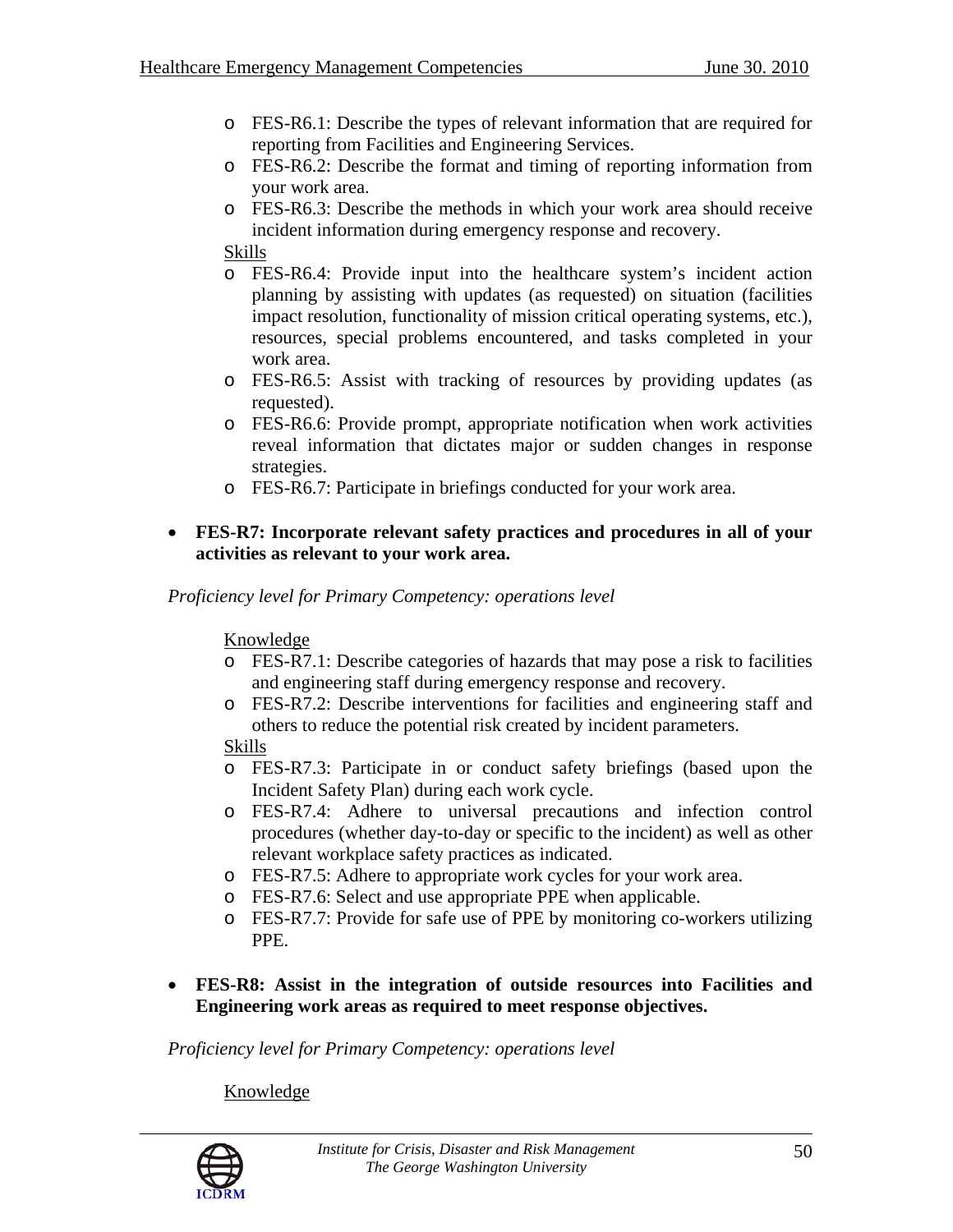- o FES-R8.1: Describe general procedures for requesting, receiving, briefing, assigning and supervising personnel from other departments or from other external agencies assigned to Facilities and Engineering.
- o FES-R8.2: Describe procedures for requesting, receiving, rapid inservicing and using equipment and supplies, especially items that aren't normally used in Facilities and Engineering Services.

### Skills

- o FES-R8.3: Initiate or assist in the process of requesting outside resources by delineating specific needs in the required format.
- o FES-R8.4: Assist in the integration of personnel from outside your work area by ensuring they participate in briefings on operations in your area and monitoring their response actions
- o FES-R8.5: Integrate equipment and supplies from outside your work area by ensuring familiarity with their use and by tracking their use.
- **FES-R9: Follow recovery procedures for Facilities and Engineering that promote rapid return of the healthcare system to baseline activity.**

### *Proficiency level for Primary Competency: operations level*

- o FES-R9.1: Describe policies and procedures for rehabilitation of Facility and Engineering personnel. .
- o FES-R9.2: Describe the responsibilities, specific to your role, for rehabilitation of the physical plant and mission critical systems relevant to Facility and Engineering Services.
- o FES-R9.3: Describe the policies and procedures for participating in the formal After Action Report process relevant to Facilities and Engineering. Skills
- o FES-R9.4: Participate in personnel rehabilitation as appropriate and as instructed.
- o FES-R9.5: Participate in healthcare system, facility, and equipment rehabilitation as relevant to your work area to ensure functional area readiness for day-to-day activities and future EOP activations.
- o FES-R9.6: Participate in the After Action Report process by submitting items in the required format and participating in indicated meetings.

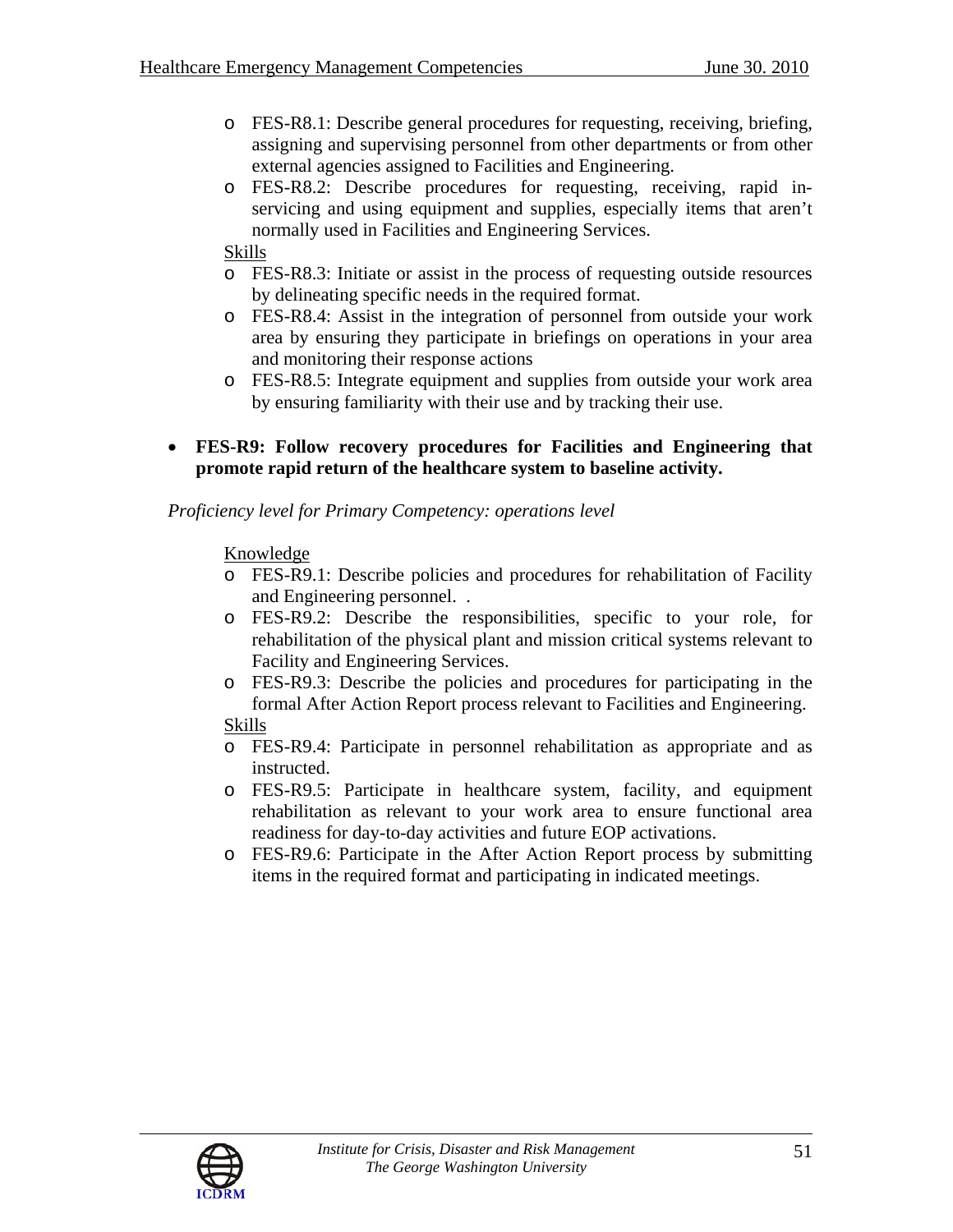# **Emergency Management Program Competencies**[3](#page-51-0)

The "program competencies" address the Emergency Management (EM) phases of mitigation and preparedness, and the post-incident/post-exercise activities that accomplish evaluation and organizational learning objectives. Together with the emergency response and recovery competencies, they provide a comprehensive set of performance metrics for each job group within the emergency management program (EMP) for healthcare systems.

# **Emergency Management Program Manager (EPM) Job Group**

Personnel primarily responsible for developing, implementing and maintaining healthcare facility and system-wide emergency management (EM) programs that include the Emergency Operations Plan (EOP) and other EM Program activities. System level emergency program managers, above the level of individual facilities, (such as VHA Area Emergency Managers or program managers at the level of the VA Emergency Management Strategic Healthcare Group) are also included in this job group. *It is assumed that the individuals in this job group will be assigned to a command & general staff ICS position (usually planning section chief) during response, and so are expected to possess the response and recovery competencies listed under Healthcare System Leaders as well*. [4](#page-51-1)

• **EPM-P1: Apply a '***systems-based approach***' to the development, implementation, management, and maintenance of the Emergency Management Program (EMP).** 

*Proficiency level for Primary Competency: expert level* 

# Knowledge

- o EPM-P1.1: Describe the meaning of (definition) and importance of the following terms in the context of healthcare organization emergency management: Goal (mission), objective, strategy, and tactic.
- o EPM-P1.2: List the sequential steps of a systems-based approach to program development
- o EPM-P1.3: Describe why and how system assumptions are developed and how they are utilized during mitigation, preparedness, response, and recovery.

Skills

<span id="page-51-1"></span><sup>&</sup>lt;sup>4</sup> In some healthcare systems, an EM Program Manager may oversee a more limited position (e.g. program coordinator) with a narrower range of competencies.



<span id="page-51-0"></span> $\overline{a}$ 

<sup>&</sup>lt;sup>3</sup> These program competencies, when added to the VHA All Personnel Competencies and the emergency response and recovery competencies for the specific job group, complete the comprehensive set of EMP competencies for each specified job group. 4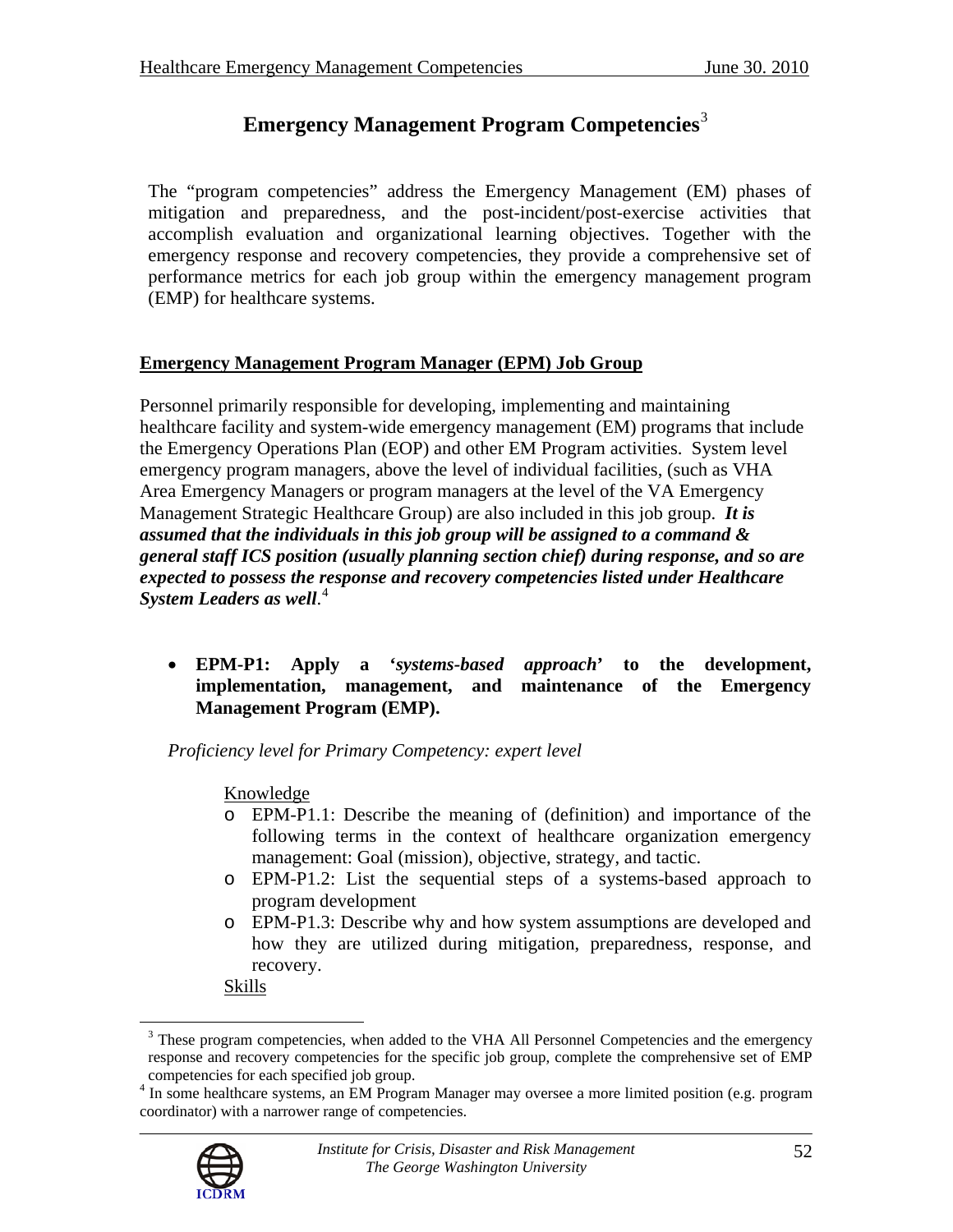- o EPM-P1.4: Develop or oversee the development and maintenance of a clear mission statement for the healthcare organization EMP.
- o EPM-P1.5: Apply common managerial strategies that incorporate the healthcare organization's mission statement, code of ethics, and core values into the EMP.
- o EPM-P1.6: Apply the sequential steps of a systems approach to establishing and conducting all relevant EMP activities (For example, the VHA uses their nine-step implementation process for establishing the EMP).
- o EPM-P1.7: Develop or oversee the development of systems assumptions for all relevant EMP activities.

### • **EPM-P2: Apply foundational Emergency Management concepts as they relate to healthcare organizations.**

# *Proficiency level for Primary Competency: operations level*

- o EPM-P2.1: Describe the principles of Comprehensive Emergency Management (CEM) as articulated in the 1978 National Governors' Association report.
- o EPM-P2.2: Explain the 13 steps and the emphasis placed on Hazard Vulnerability Analysis (HVA) and mitigation in the 1983 FEMA report Integrated Emergency Management Systems (IEMS).
- o EPM-P2.3: List and explain the ten elements of Continuity of Operations as documented in the February 2008 Federal Continuity Directives 1 and 2 (FCD 1 and FCD 2).
- o EPM-P2.4: Describe the origins, purpose, and framework of the National Incident Management System (NIMS) including variances from traditional Incident Command System principles.
- o EPM-P2.5: Describe the framework, processes, and procedures for Federal government response as outlined in the National Response Framework (NRF).
- o EPM-P2.6: Describe the components of the four phases of Comprehensive Emergency Management (Mitigation, Preparedness, Response and Recovery), and how additional "aspects" can be incorporated as presented in NFPA 1600 (2010).
- o EPM-P2.7: Describe the difference between Emergency Management and Homeland Security.
- o EPM-P2.8: List major findings applicable to healthcare organizations of disaster sociology research into emergency preparedness and response. Skills
- o EPM-P2.9: Demonstrate that foundational Emergency Management principles and major findings applicable to healthcare organizations from disaster sociology research are incorporated into all components of the EMP.

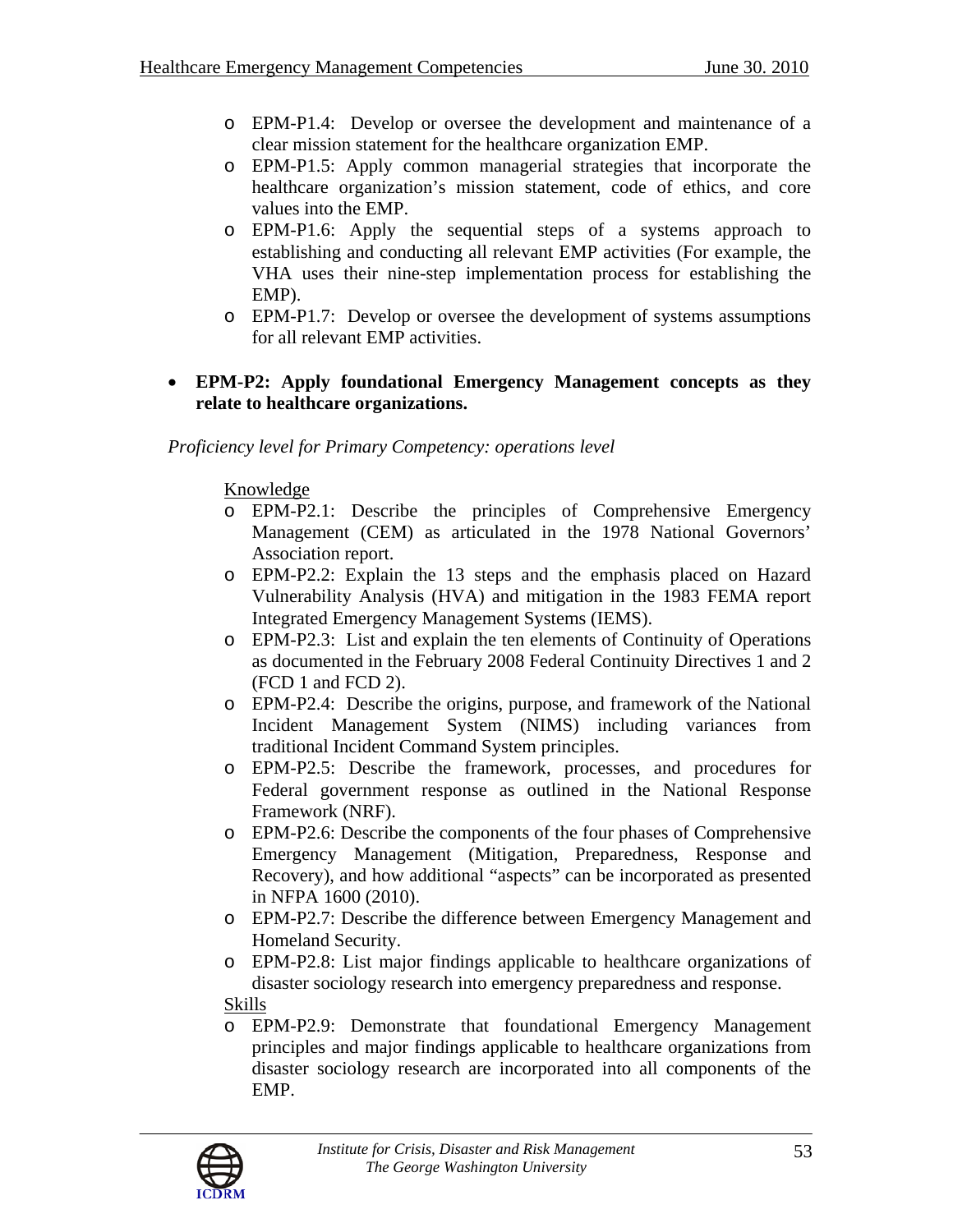### • **EPM-P3: Perform administrative tasks/jobs that permit the Emergency Management Program (EMP) to meet its overall mission and objectives.**

*Proficiency level for Primary Competency: operations level* 

### Knowledge

- o EPM-P3.1: Describe the term "strategic administrative planning" as it relates to the EMP.
- o EPM-P3.2: Describe the relationship of the EMP to the overall healthcare organization including processes for how the EMP integrates within the overall administrative structure and functions.
- o EPM-P3.3: List relevant regulations and policies (and their origins) for the EMP. For TJC regulations, list specific components applicable to the EMP.
- o EPM-P3.4: List the strategies and tactics necessary for building support to and maintaining awareness of the EMP (both external and internal to the healthcare organization).
- o EPM-P3.5: Describe the different financial implications of a well run EMP for a healthcare organization (across all four phases of EM).
- o EPM-P3.6: Describe different legal implications for the EMP of a healthcare organization.
- o EPM-P3.7: Identify relevant authorities external to the healthcare organization and their important relationship to the EMP.

#### Skills

- o EPM-P3.8: Develop an annual work plan for the EMP that includes an annual program review.
- o EPM-P3.9: Maintain required reporting relationship with relevant healthcare organization authorities that support the EMP.
- o EPM-P3.10: Conduct and/or oversee specific activities to meet regulatory and funding requirements relevant to the EMP (including evaluative activities required by TJC).
- o EPM-P3.11: Conduct and/or oversee specific activities to build support and maintain awareness of the EMP both internal and external to the healthcare organization.
- o EPM-P3.12: Maintain and/or oversee generally accepted accounting practices for all four phases of CEM within the EMP.
- o EPM-P3.13: Incorporate legal considerations into EMP activities to reduce the potential exposure to litigation.

#### • **EPM-P4: Develop, implement, manage, and maintain an Emergency Management Committee (EMC) process to support the Emergency Management Program (EMP).**

*Proficiency level for Primary Competency: expert level* 

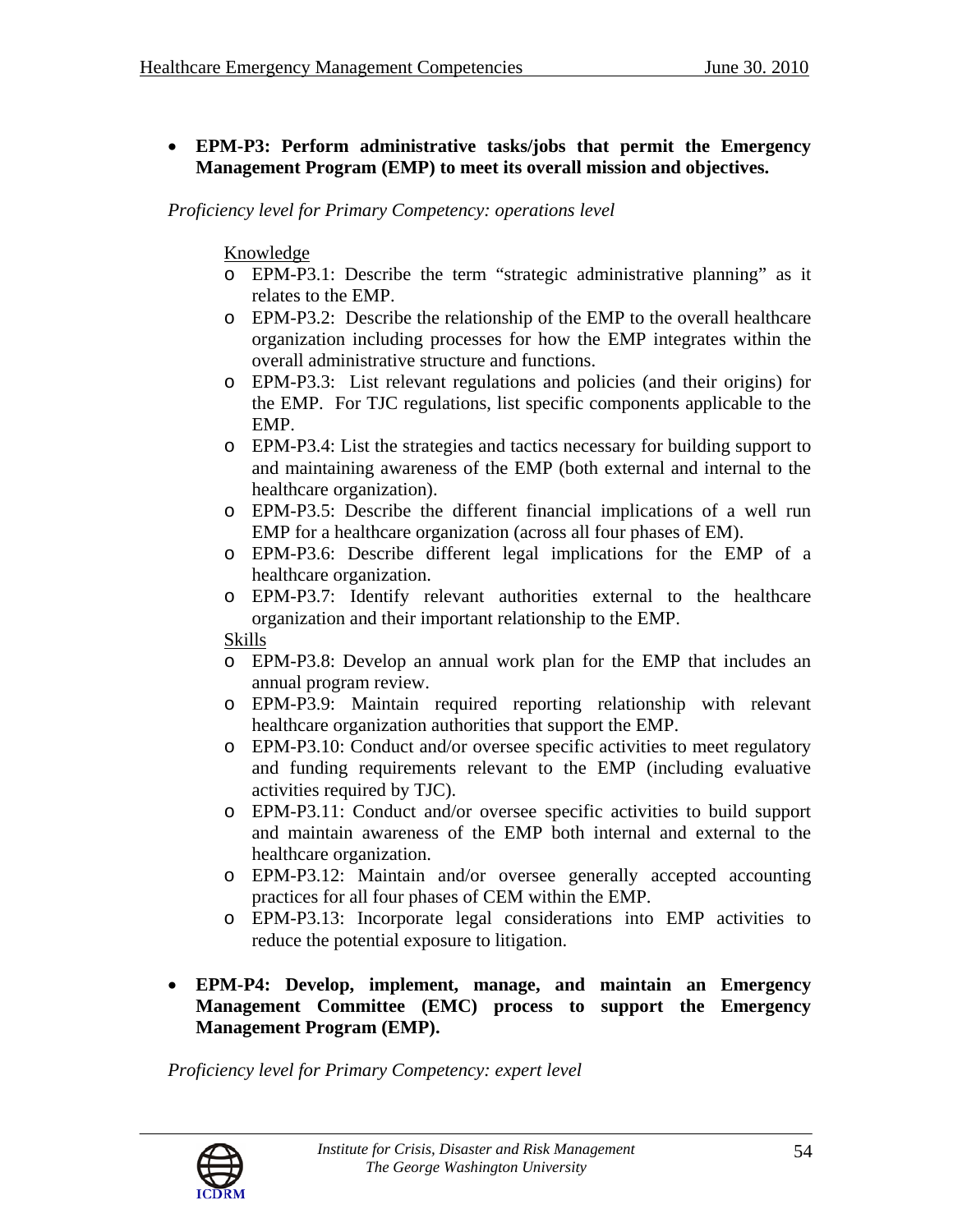Knowledge

- o EPM-P4.1: Describe the difference between preparedness organizations and response organizations.
- o EPM-P4.2: List relevant representatives that should take part in the EMC for a healthcare organization.
- o EPM-P4.3: Describe general competencies that EMC participants from within the healthcare organization should possess.
- o EPM-P4.4: Describe the necessary processes for the EMC to successfully operate.
- o EPM-P4.5: Describe processes for effective meeting management.
- Skills
- o EPM-P4.6: Maintain adequate representation on the EMC, including appropriate representatives from organizations external to the healthcare organization.
- o EPM-P4.7: Establish and supervise EMC sub-committees, plus ad hoc and standing task groups beyond formal EMC membership as indicated, to assure adequate representation and expertise in developing and conducting EM program activities (mitigation, preparedness, organizational learning).
- o EPM-P4.8: Maintain and/or supervise the maintenance of adequate knowledge and skills of internal representatives to the EMC and its task groups.
- o EPM-P4.9: Develop and maintain or oversee the development and maintenance of document control activities for the EMC.
- o EPM-P4.10: Implement and maintain processes to ensure effective meeting management.
- **EPM-P5: Develop, implement, and maintain a Hazard Vulnerability Analysis (HVA) process as the foundation for conducting the Emergency Management Program (EMP).**

*Proficiency level for Primary Competency: expert level* 

- o EPM-P5.1: Define the terms hazard, vulnerability, risk, and risk management in the context of healthcare organizations and requirements.
- o EPM-P5.2: Describe the purpose, context, and timing of the HVA process within a healthcare organization's EMP.
- o EPM-P5.3: Describe unique characteristics of healthcare organizations that contribute to their overall vulnerability.
- o EPM-P5.4: List representative external agencies and organizations that should be considered for inclusion in a healthcare organization's HVA process.
- o EPM-P5.5: List internal and external stakeholders that should be considered for inclusion in a healthcare organization's HVA process.
- o EPM-P5.6: List different methods for identifying potential hazards to the healthcare organization.

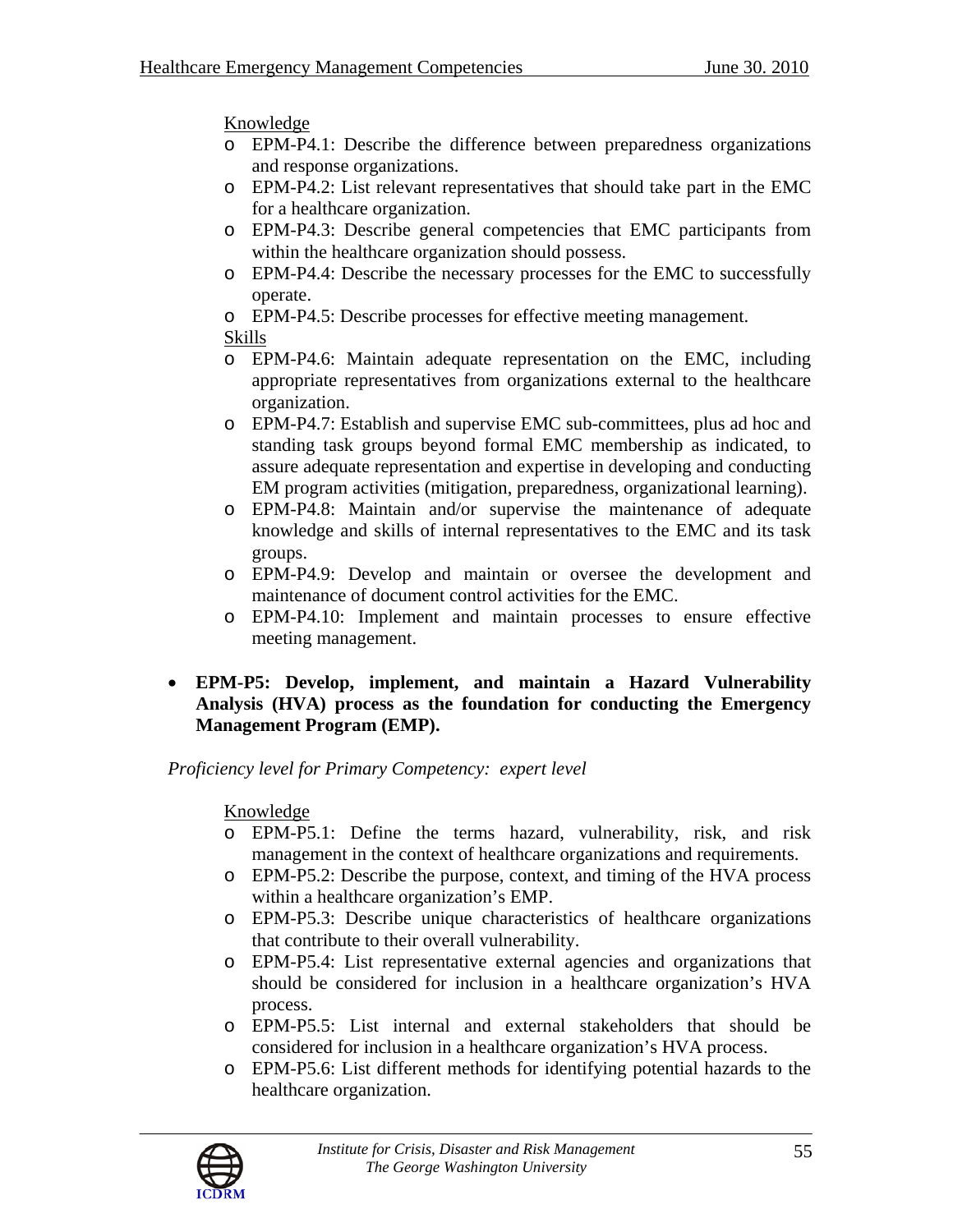- o EPM-P5.7: Describe the process of analyzing the risk (probability and vulnerability) created by each identified hazard, including a standardized deconstruction of each hazard's vulnerabilities.
- o EPM-P5.8: Describe the process of grouping and prioritizing vulnerabilities to provide potential EMP risk interventions.
- o EPM-P5.9: Describe various ways in which HVA findings may be applied as a basis for planning and evaluating the EMP activities.

Skills

- o EPM-P5.10: Oversee or individually develop, implement, and maintain an HVA process that is continually performed throughout the life cycle of the EMP.
- o EPM-P5.11: Incorporate relevant stakeholders (personnel and agencies) into the HVA process, both from internal and external to the healthcare organization.
- o EPM-P5.12: Ensure the HVA process is able to identify all possible hazard types that could significantly impact the healthcare organization.
- o EPM-P5.13: Develop, implement, and maintain a consistent methodology for analyzing the risk for identified hazards in the HVA process.
- o EPM-P5.14: Develop, implement, and maintain a consistent process for grouping and prioritizing vulnerabilities in the HVA process.
- o EPM-P5.15: Develop, implement, and maintain a consistent process for incorporating HVA findings into the EMP.
- **EPM-P6: Incorporate comprehensive mitigation planning into the healthcare organization's Emergency Management Program (EMP).**

#### *Proficiency level for Primary Competency: expert level*

Knowledge

- o EPM-P6.1: Describe the distinction between HVA planning and mitigation planning.
- o EPM-P6.2: List different types of mitigation activities relevant to healthcare organizations.
- o EPM-P6.3: Describe the context and timing of mitigation planning for healthcare organizations.
- o EPM-P6.4: Describe different strategies for managing and conducting healthcare organization mitigation planning.
- o EPM-P6.5: Explain the process of establishing cost-benefit ratios for each potential mitigation action.
- o EPM-P6.6: Describe the outline of a mitigation plan for healthcare organizations.

- o EPM-P6.7: Oversee or individually maintain mitigation planning activities throughout the life cycle of the EMP.
- o EPM-P6.8: Oversee or individually maintain integrated mitigation efforts that include appropriate external parties and that avoid unnecessary

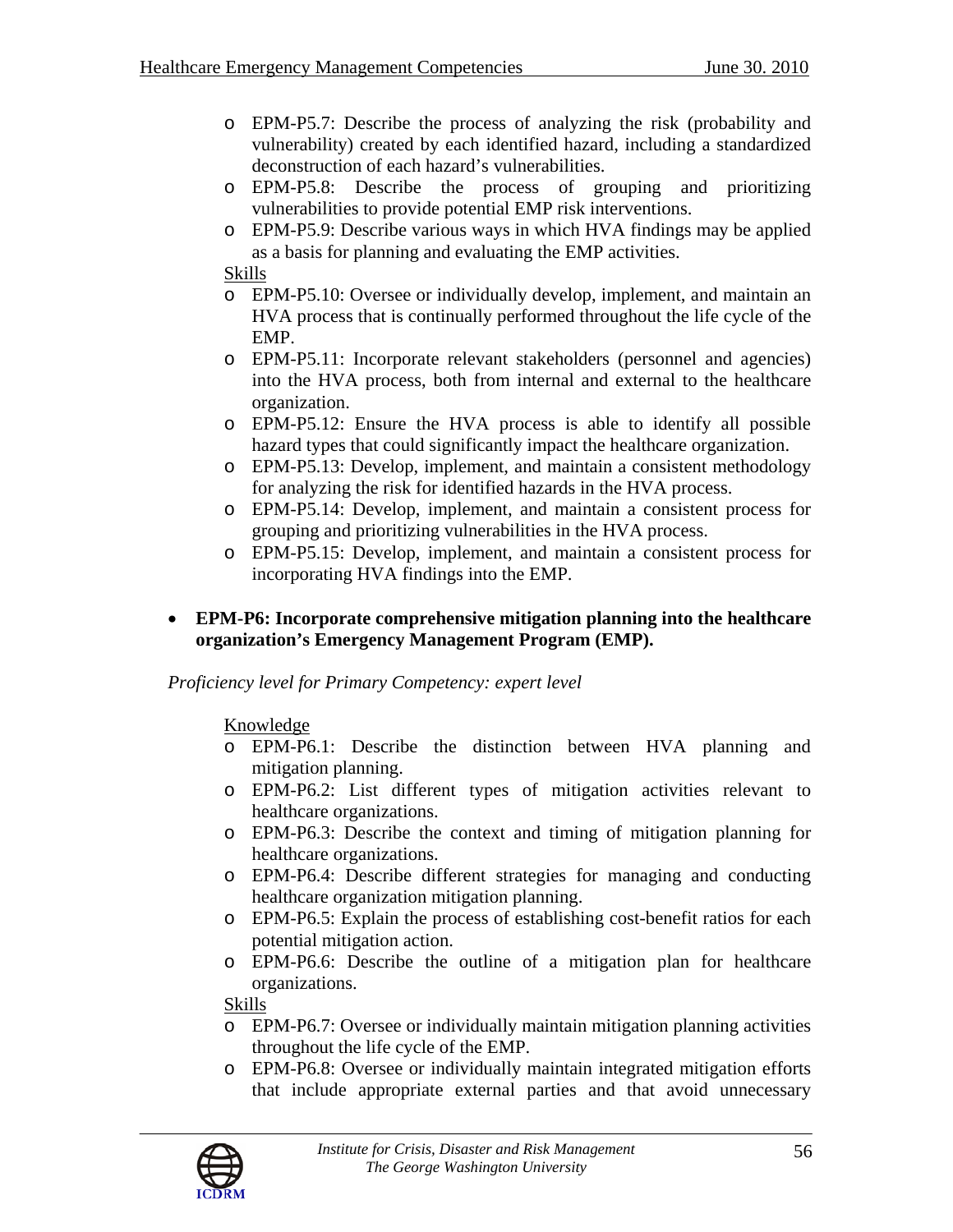overlap with the efforts of other sectors (such as Safety) in the healthcare organization.

- o EPM-P6.9: Ensure that the mitigation planning for the healthcare organization addresses both long-term as well as short term strategies and cover structural and non-structural mitigation interventions.
- o EPM-P6.10: Develop, implement, manage, and maintain a process for prioritizing mitigation activities consistent with risk and funding parameters.
- o EPM-P6.11: Develop and maintain a consistent template for mitigation planning.
- **EPM-P7: Incorporate comprehensive preparedness planning into the healthcare organization's Emergency Management Program (EMP)**.

*Proficiency level for Primary Competency: expert level* 

### Knowledge

- o EPM-P7.1: Describe the context and essential elements of preparedness planning for a healthcare organization.
- o EPM-P7.2: List components of a comprehensive healthcare organization Emergency Operations Plan (EOP) based upon national standards such as the National Response Framework, FEMA State and Local Guide (SLG 101) and its updated CPG 101.
- o EPM-P7.3: Describe how the healthcare organization EOP should be utilized across the phases of Comprehensive Emergency Management.
- o EPM-P7.4: Describe the four primary tasks in resource management as presented in the National Incident Management System (NIMS) and the categories of preparedness resource management tasks for a healthcare organization.
- o EPM-P7.5: List the essential components of a mutual aid instrument and differentiate from a cooperative agreement.
- o EPM-P7.6: Describe the relevance of and methodologies for incorporating input from external agencies into healthcare organization preparedness planning.
- o EPM-P7.7: Outline the core components of a healthcare organization preparedness plan.
- o EPM-P7.8: Describe the importance of and the methods for assuring coordinated response with other local and regional healthcare organizations.
- o EPM-P7.9: Describe the components of personal and family preparedness for healthcare organization personnel.

#### Skills

o EPM-P7.10: Maintain as a core focus for the EMP the development, implementation, and maintenance of the healthcare organization EOP, including all annexes and appendices and service-level planning.

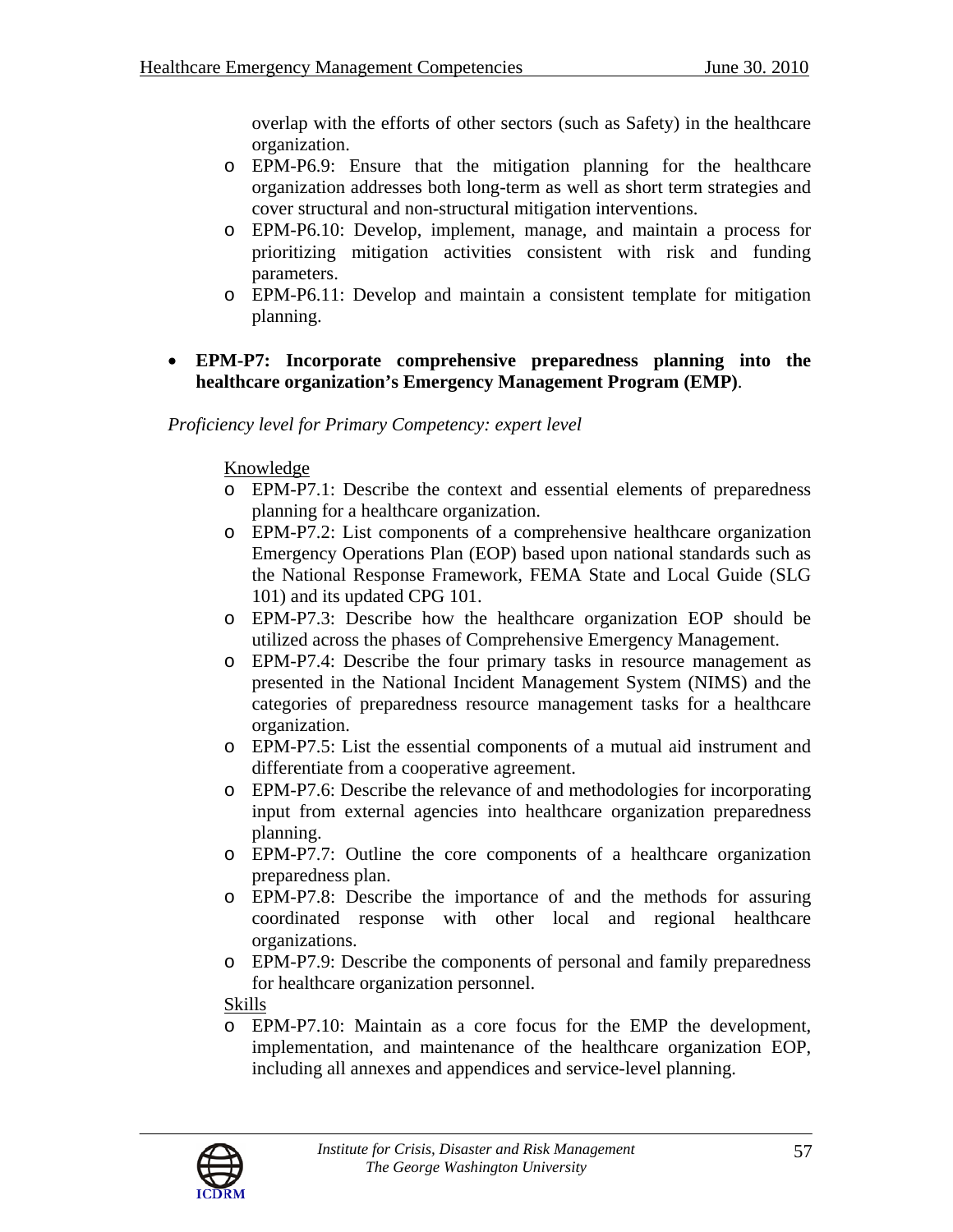- o EPM-P7.11: Oversee the development of the healthcare organization EOP that is functionally based and establishes all-hazards processes for response and recovery.
- o EPM-P7.12: Use the HVA to determine issues that should be specifically addressed in the EOP, and apply HVA findings in developing appropriate Support and/or Hazard/Incident Specific Annexes for the EOP, and in establishing specific operating procedures across the EOP.
- o EPM-P7.13: Supervise and assist, through the EMC, task groups to produce organization-level and service-level planning in the functional, incident-specific, and support annexes, service-level plans, and other relevant program-specific plans for the organization.
- o EPM-P7.14: Provide continuous preparedness resource management oversight to the EMP that includes concepts such as competency certifications, resource descriptions and requirements, resource acquisition, accountability, finance, and resource maintenance.
- o EPM-P7.15: Participate in the development and maintenance of a response platform (i.e., Tier 2 emergency healthcare coalition) for sharing incident notification and incident information with other local and regional healthcare organizations during incident response, as well as coordinating response objectives and strategies and resource requests.
- o EPM-P7.16: Oversee the development of tactical mutual aid instruments and cooperative agreements with external entities that are consistent with relevant strategic mutual aid instruments.
- o EPM-P7.17: Develop and implement a consistent template for preparedness planning.
- o EPM-P7.18: Oversee the implementation and maintenance of personal and family preparedness planning for the healthcare organization's personnel.
- o EPM-P7.19: Develop and maintain an appropriate personal and family preparedness plan (see AP-R7 for further detail).
- **EPM-P8: Incorporate continuity planning into the activities of the healthcare organization's Emergency Management Program (EMP) to ensure organizational continuity and resiliency of mission critical functions, processes and systems.**

- o EPM-P8.1: Describe the relationship of continuity planning to the healthcare organization HVA process and the four phases of Comprehensive Emergency Management.
- o EPM-P8.2: Identify priority functions, processes and systems relevant to continuity planning for healthcare organizations.
- o EPM-P8.3: Describe the concept of leadership succession and delegation of authority as it relates to healthcare organizations, and explain its importance.

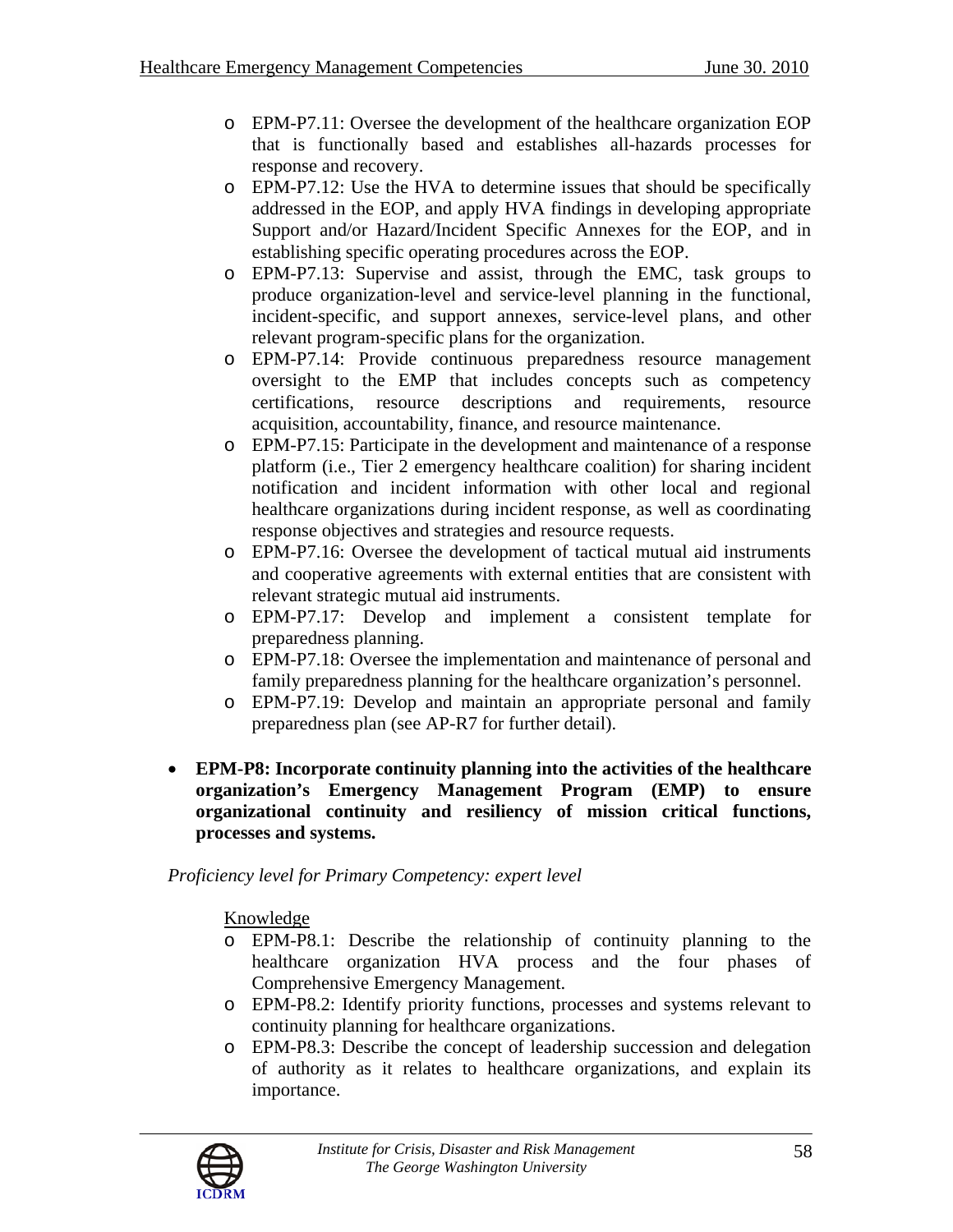o EPM-P8.4: Describe how mission critical continuity planning considerations may be cross-walked to incorporate interventions into a well written healthcare organization Emergency Operations Plan (EOP).

#### Skills

- o EPM-P8.5: Oversee the incorporation of continuity planning principles into the healthcare organization's HVA process and the four phases of the EMP.
- o EPM-P8.6: Develop and maintain a consistent methodology for the prioritization of processes and systems for the purposes of continuity planning.
- o EPM-P8.7: Oversee or develop a process for leadership succession and delegation of authority as it relates to the healthcare organization.
- o EPM-P8.8: Oversee the development of Continuity of Operations planning (and functional annex if appropriate), and otherwise ensure the incorporation of continuity planning into the healthcare facility EOP and service-level plans.
- **EPM-P9: Incorporate comprehensive instructional activity into the preparedness activities of the healthcare organization Emergency Management Program (EMP).**

*Proficiency level for Primary Competency: expert level* 

#### Knowledge

- o EPM-P9.1: Define and describe the purpose of the three main types of instructional activity (education, training, drills).
- o EPM-P9.2: Describe the role and application of competencies and respective levels of proficiency in relation to the healthcare organization's EMP.
- o EPM-P9.3: Relate the competencies used for a healthcare organization's EMP to the "job/task analysis" or position descriptions necessary for emergency response and recovery.
- o EPM-P9.4: Lists different mandates that delineate legal, regulatory, or accreditation standards applicable to emergency response and recovery position descriptions and the component competencies.
- o EPM-P9.5: Describe the phases and iterative components of Instructional System Development (ISD) in relation to the healthcare organization's EMP.
- o EPM-P9.6: Explain the advantages and disadvantages of developing instructional activities internally to the healthcare organization as contrasted with contracting outside vendors or other external sources for this service.
- o EPM-P9.7: Define and describe the difference between certifications and qualifications.

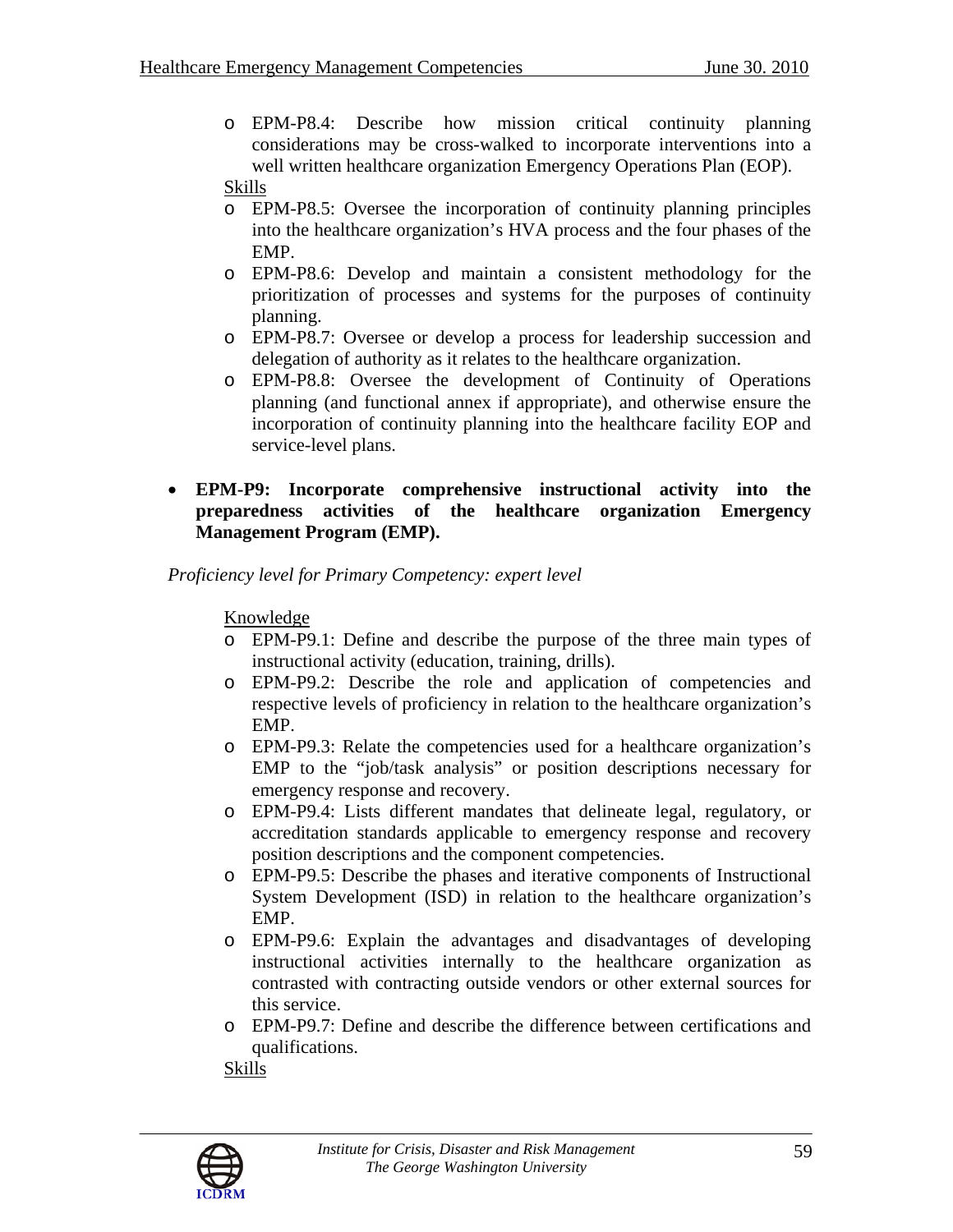- o EPM-P9.8: Oversee the development and maintenance of a competency framework for the healthcare organization's EMP.
- o EPM-P9.9: Oversee the development of competencies and levels of proficiency for functional groups and individual response and recovery positions for the healthcare organization's EMP.
- o EPM-P9.10: Utilize the ISD process for the analysis, design, development, implementation, and evaluation of instructional activities related to the healthcare organization's EMP.
- o EPM-P9.11: Oversee the development and maintenance of a system for recording position certifications and qualifications.

# • **EPM-P10: Incorporate a range of exercise types into the healthcare organizations Emergency Management Program (EMP).**

### *Proficiency level for Primary Competency: expert level*

### Knowledge

- o EPM-P10.1: Define and describe the different types of exercises that may be employed in a healthcare organization's EMP, and explain the purpose of each exercise type.
- o EPM-P10.2: Describe TJC accreditation standards relevant to a healthcare organization's EMP exercise program.
- o EPM-P10.3: Describe the application of the Instructional System Development (ISD) process to exercise analysis, design, development, implementation and evaluation.
- o EPM-P10.4: List essential personnel, processes, and other preparations necessary for a healthcare organization exercise.
- o EPM-P10.5: Describe essential considerations for managing a healthcare organization's exercise, including the emphasis on exercise safety.
- o EPM-P10.6: Describe exercise planning and other relevant processes that make exercise an evaluative tool for the healthcare organization's EMP

- o EPM-P10.7: Oversee the appropriate utilization of the different types of exercises for the healthcare organization's EMP.
- o EPM-P10.8: Ensure adherence to TJC requirements regarding the healthcare organization's exercises.
- o EPM-P10.9: Utilize the ISD process for the development and conduct of healthcare organization exercises.
- o EPM-P10.10: Oversee the development and maintenance of a consistent methodology during exercise preparation.
- o EPM-P10.11: Oversee the development and maintenance of a consistent methodology for the conduct of exercises, including the use of ICS principles where applicable.
- o EPM-P10.12: Oversee the development of evaluative tools and processes for all exercises.

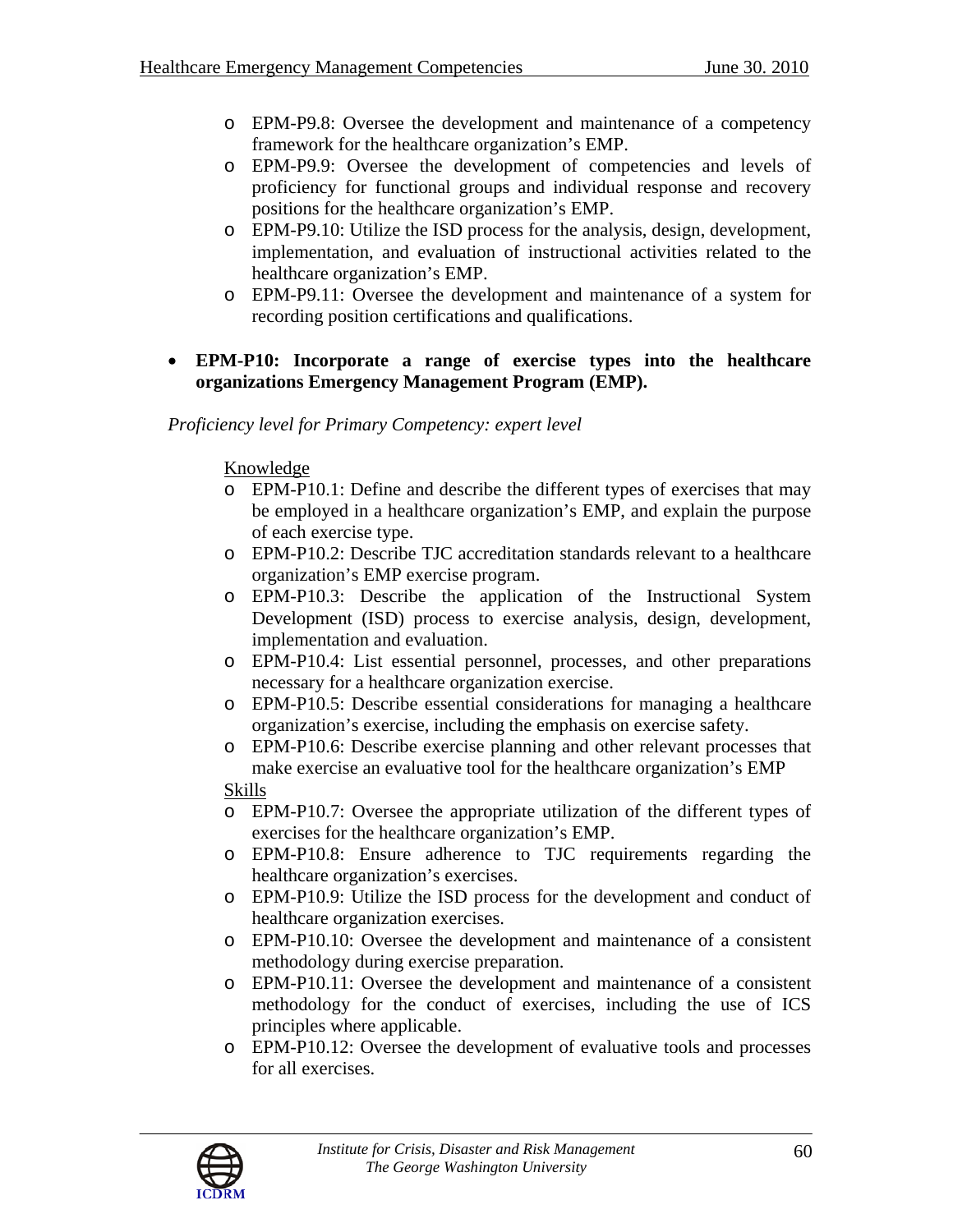• **EPM-P11: Demonstrate systems-based evaluation of the healthcare organization's overall Emergency Management Program (EMP) and its Emergency Operations Plan (EOP).** 

*Proficiency level for Primary Competency: expert level* 

# Knowledge

- o EPM-P11.1: Describe the context, purpose and timing of program evaluations in relation to the healthcare organization's EMP.
- o EPM-P11.2: Describe the differences between summative and formative evaluations and their application to the healthcare organization's EMP.
- o EPM-P11.3: Describe the different categories of performance measures (and metrics) and their applicability to the healthcare organization's EMP.
- o EPM-P11.4: Describe methodologies for the selection of performance measures most appropriate to the healthcare organization's EMP, including evaluation methods for use during exercises.
- o EPM-P11.5: Describe various methods for collecting evaluation information for the healthcare organization's EMP.
- o EPM-P11.6: Describe the different steps of "Performance-based Programmatic Evaluation."
- o EPM-P11.7: Describe the role, purpose, and methods for conducting the After Action Report (AAR) process in a healthcare organization's EMP system evaluation.

#### Skills

- o EPM-P11.8: Apply both formative and summative evaluations to the healthcare organization EMP in developing an Improvement Plan.
- o EPM-P11.9: Utilize different performance measures (inputs, processes, outputs, and outcomes) in an appropriate manner to maximize the effectiveness of the EMP evaluation.
- o EPM-P11.10: Oversee the implementation of the progressive steps of "Performance-based Programmatic Evaluation" in relation to the healthcare organization EMP.
- o EPM-P11.11: Develop and maintain a consistent methodology for conducting an After Action Report process.
- **EPM-P12: Demonstrate incorporation of accepted improvement recommendations (i.e., the Improvement Plan) into the EMP and its components such that the process becomes one of a learning organization.**

#### *Proficiency level for Primary Competency: expert level*

# Knowledge

o EPM-P12.1: Describe the relevance of organizational learning to the EMP and how this systems-based approach to improvement may be applied to mitigation, preparedness, response, and recovery.

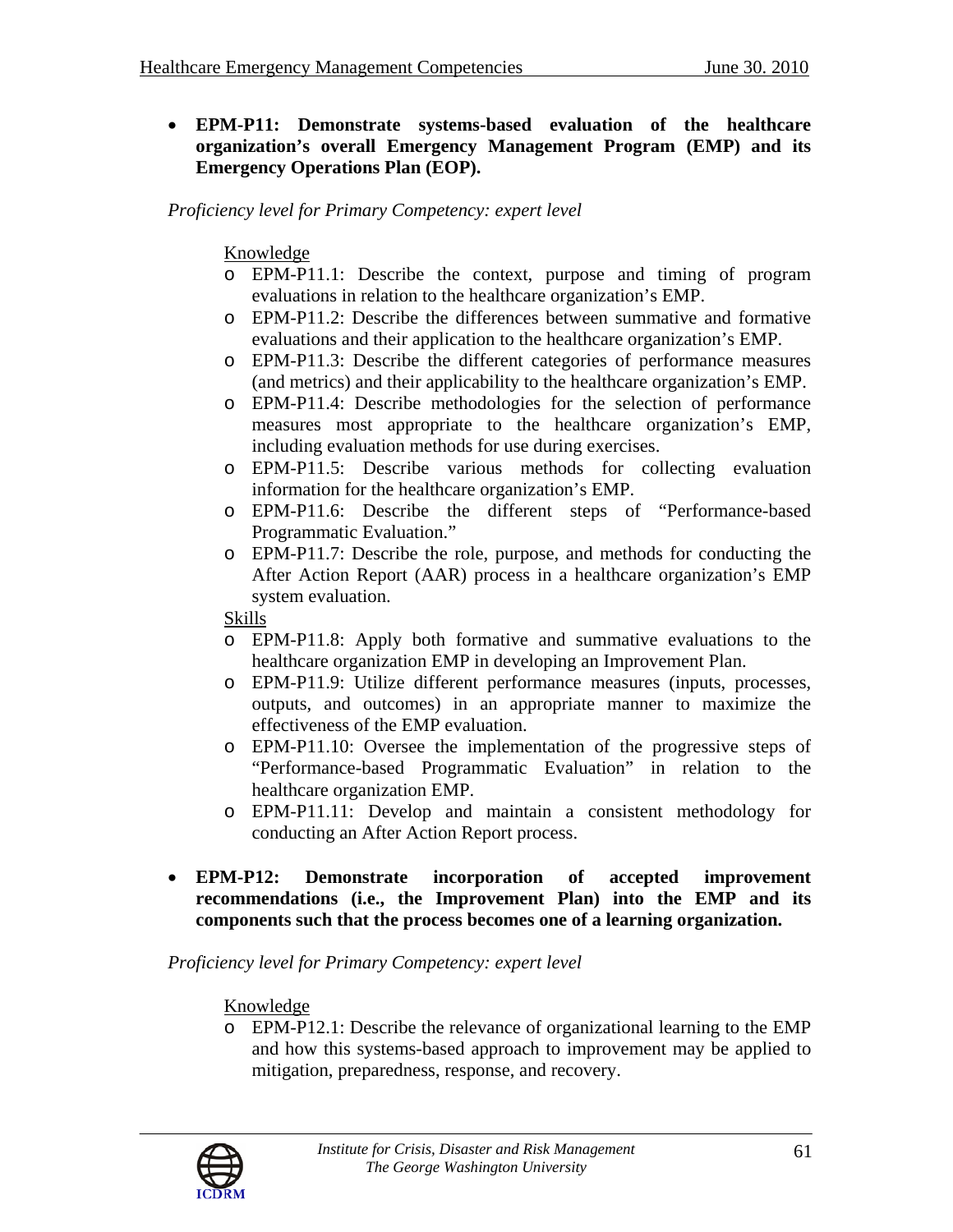o EPM-P12.2: List methods for capturing, cataloguing, prioritizing, and incorporating issues discovered during the AAR process.

- o EPM-P12.3: Develop and maintain a consistent methodology for capturing, cataloguing, and prioritizing issues in the AAR process, and establishing an Improvement Plan for incorporating improvements into the EOP and other EMP elements.
- o EPM-P12.4: Apply the principles of organizational learning to all relevant EMP activities.

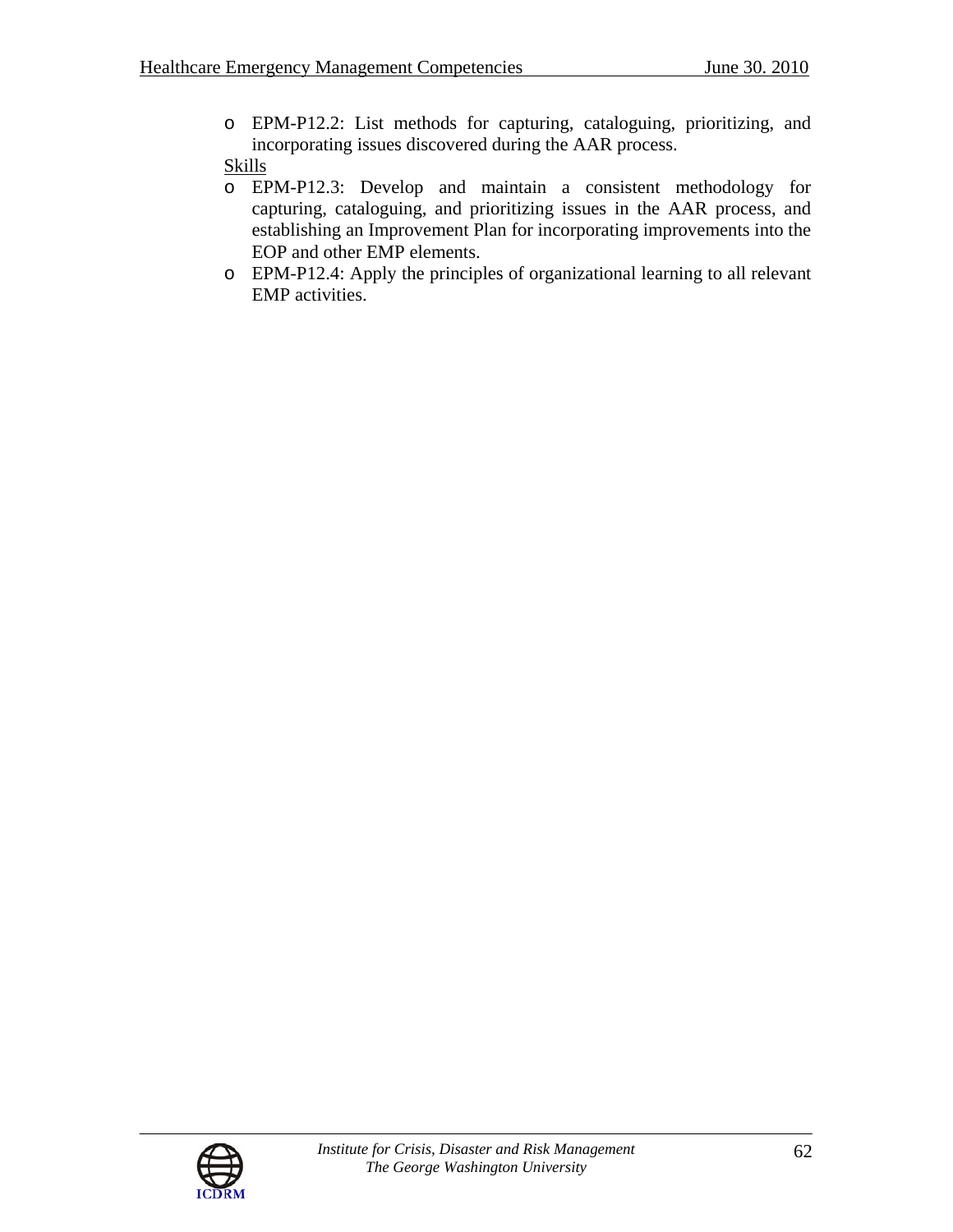# **Healthcare System Leaders (HSL) Job Group**

Hospital and/or healthcare system-wide senior executives (CEO, COO, CFO), hospitalwide managers, department heads, nursing executives, chief of the medical staff, and/or senior managers in large departments or key operating units. It is assumed that members of this job group, due to their everyday organizational positions, would be assigned to serve in the command and general staff positions of an ICS structure during a healthcare system's emergency response.

### • **HSL-P1: Apply foundational Emergency Management concepts as they relate to healthcare organizations.**

*Proficiency level for Primary Competency: awareness level* 

#### Knowledge

- o HSL-P1.1: Describe the origins, purpose, and framework of the National Incident Management System (NIMS) including variances from traditional Incident Command System principles.
- o HSL-P1.2: Describe the framework, processes, and procedures for Federal government response as outlined in the National Response Framework (NRF).
- o HSL-P1.3: Describe the components of the four phases of Comprehensive Emergency Management (Mitigation, Preparedness, Response and Recovery), and how additional "aspects" can be incorporated as presented in NFPA 1600 (2010).
- o HSL-P1.4: Describe the difference between Emergency Management and Homeland Security.
- o HSL-P1.5: List major findings applicable to healthcare organizations of disaster sociology research into emergency preparedness and response.
- Skills
- o HSL-P1.6: Demonstrate that foundational Emergency Management principles and major findings applicable to healthcare organizations from disaster sociology research are incorporated into all of your work products related to the EMP.
- **HSL-P2: Provide leadership and administrative support to and participate in the Emergency Management Program (EMP) in order for it to meet its overall mission and objectives.**

*Proficiency level for Primary Competency: operations level* 

#### Knowledge

o HSL-P2.1: Describe the relationship of the EMP to the overall healthcare organization including processes for how the EMP integrates within the overall administrative structure and functions.

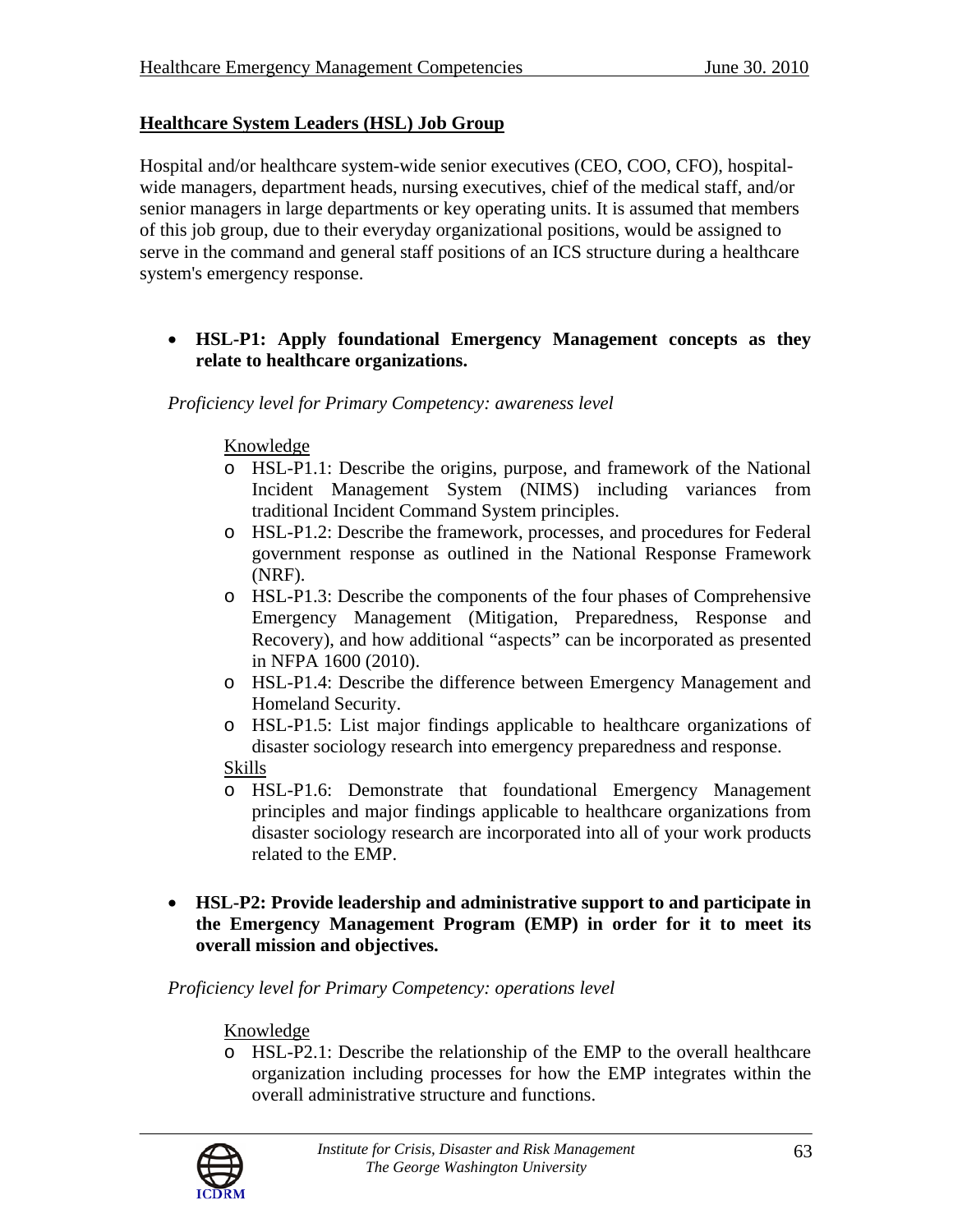- o HSL-P2.2: List relevant regulations and Joint Commission (TJC) accreditation standards applicable to the EMP.
- o HSL-P2.3: List the strategies and tactics (appropriate to your position) necessary for building support for and maintaining awareness of the EMP (both external and internal to the healthcare organization).
- o HSL-P2.4: Describe the different financial implications of a well run EMP for a healthcare organization (across all four phases of EM).
- o HSL-P2.5: Describe the legal advantages and exposures for the healthcare organization's EMP.
- o HSL-P2.6: Describe the necessary processes for the Emergency Management Committee (EMC) to successfully operate.
- o HSL-P2.7: Describe the responsibility of HSLs to develop and maintain their service level readiness at all times.
- o HSL-P2.8: List the necessary knowledge and skills for your participation in the EMC.

#### Skills

- o HSL-P2.9: Conduct and/or oversee specific activities to meet TJC requirements or other regulatory and funding requirements as directed by the Emergency Program Manager.
- o HSL-P2.10: Conduct and/or oversee specific activities to build support and maintain awareness of the EMP both internal and external to the healthcare organization relevant to your position.
- o HSL-P2.11: Maintain and/or oversee generally accepted accounting practices for all four phases of CEM within the EMP.
- o HSL-P2.12: Incorporate legal considerations into EMP activities to reduce the potential exposure to litigation.
- o HSL-P2.13: Maintain adequate representation on the EMC.
- o HSL-P2.14: Maintain adequate knowledge and skills required for participation in the EMC, if assigned to the EMC.
- o HSL-P2.15: Utilize established document control activities for all your work products generated for the EMC, if assigned to the EMC.

#### • **HSL-P3: Participate in the Hazard Vulnerability Analysis (HVA) process as the foundation for conducting the Emergency Management Program (EMP).[5](#page-63-0)**

*Proficiency level for Primary Competency: operations level* 

#### Knowledge

- o HSL-P3.1: Define the terms hazard, vulnerability, risk, and risk management in the context of healthcare organizations and requirements.
- o HSL-P3.2: Describe the purpose, context, and timing of the HVA process within a healthcare organization's EMP.

<sup>&</sup>lt;sup>5</sup> In the context of these competencies, "participate" indicates that an individual makes substantive contributions to the activities, procedures, or processes in question and as applicable to their regular position.



<span id="page-63-0"></span> $\overline{a}$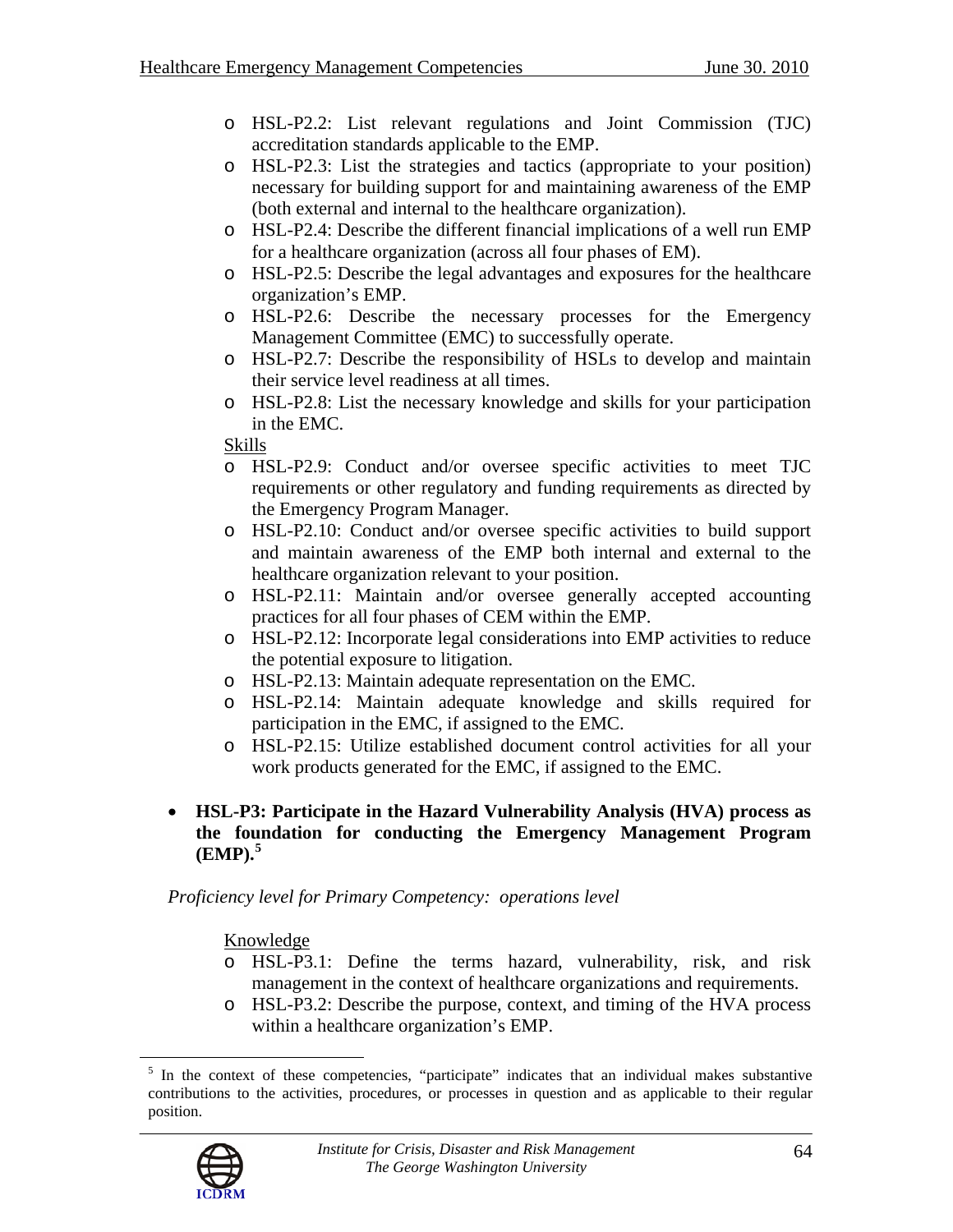- o HSL-P3.3: Describe unique characteristics of healthcare organizations that contribute to their overall vulnerability.
- o HSL-P3.4: List different methods for identifying potential hazards to the healthcare organization.
- o HSL-P3.5: Describe various ways in which HVA findings may be applied as a basis for planning and evaluating the EMP activities.

Skills

- o HSL-P3.6: Provide input relevant to your position into the HVA process that is continually performed throughout the life cycle of the EMP.
- o HSL-P3.7: Assist with the process of incorporating HVA findings into the EMP, as indicated by your specific position.

### • **HSL-P4: Participate in comprehensive mitigation planning to support the healthcare organization's Emergency Management Program (EMP).<sup>2</sup>**

*Proficiency level for Primary Competency: operations level* 

### Knowledge

- o HSL-P4.1: List different types of mitigation activities relevant to healthcare organizations.
- o HSL-P4.2: Describe the context and timing of mitigation planning for healthcare organizations.
- o HSL-P4.3: Explain the process of establishing cost-benefit ratios for each potential mitigation action.

Skills

- o HSL-P4.4: Provide appropriate input (per your position) into mitigation planning activities throughout the life cycle of the EMP.
- o HSL-P4.5: Manage specific mitigation planning activities, as assigned, through completion, with appropriate reporting on their status to the Emergency Management Committee (EMC).
- o HSL-P4.6: Incorporate risk and funding parameters into mitigation activities relevant to your position.
- o HSL-P4.7: Apply HVA findings to business decision-making as appropriate to your position.
- **HSL-P5: Support and participate in comprehensive preparedness planning through the healthcare organization's Emergency Management Program (EMP)**. 2

*Proficiency level for Primary Competency: operations level* 

- o HSL-P5.1: Describe the context and essential elements of preparedness planning for a healthcare organization.
- o HSL-P5.2: List components of a comprehensive healthcare organization Emergency Operations Plan (EOP) based upon national standards such as

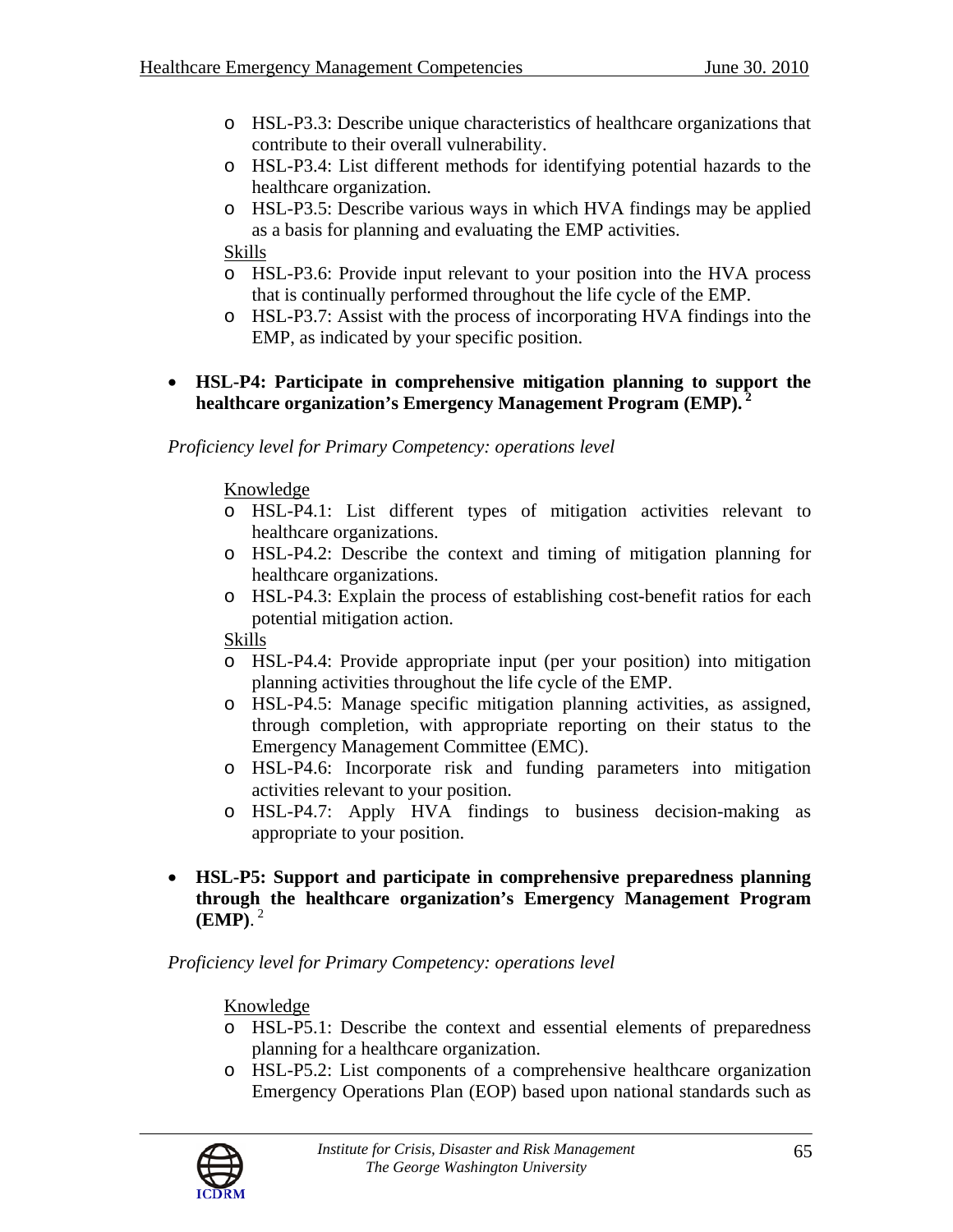the National Response Framework, FEMA State and Local Guide (SLG 101) and CPG 101.

- o HSL-P5.3: Describe how the healthcare organization EOP should be utilized across the phases of Comprehensive Emergency Management.
- o HSL-P5.4: Describe the four primary tasks in resource management as presented in the National Incident Management System (NIMS) and relate how these are applicable to your duties within the EMP.
- o HSL-P5.5: List the essential components of a mutual aid instrument and differentiate from a cooperative agreement.
- o HSL-P5.6: Identify priority functions, processes and systems relevant to continuity planning for healthcare organizations.
- o HSL-P5.7: Describe the components of personal and family preparedness for healthcare organization personnel.

Skills

- o HSL-P5.8: Provide input relevant to your position into the development, implementation, and maintenance of the healthcare organization EOP.
- o HSL P5.9: As appropriate, supervise and/or or participate in task groups or subcommittees formed to support the EMC.
- o HSL P5.10: Manage or participate in service level planning relevant to your position.
- o HSL-P5.11: Provide continuous preparedness resource management oversight to portions of the EMP relevant to your position.
- o HSL-P5.12: Participate with HSL peers from other local and regional healthcare organizations in setting policy and supporting a response platform (i.e., Tier 2 emergency healthcare coalition) for sharing information and coordinating response objectives and strategies during incident response.
- o HSL-P5.13: Manage and complete tactical mutual aid and cooperative agreement assignments with external entities and report back to the Emergency Management Committee (EMC) as appropriate.
- o HSL-P5.14: Demonstrate integration of Business Continuity and Emergency Management principles across all EMP activities.
- o HSL-P5.15: Oversee the implementation and maintenance of personal and family preparedness planning for healthcare organization personnel you are responsible for during day to day activities.
- o HSL-P5.16: Develop and maintain an appropriate personal and family preparedness plan (see AP-R7 for further detail).
- **HSL-P6: Utilize and assist in the conduct of appropriate preparedness activities (e.g. instruction and exercises) that implement the Emergency Operations Plan (EOP) for the healthcare organization Emergency Management Program (EMP).**

*Proficiency level for Primary Competency: operational level* 

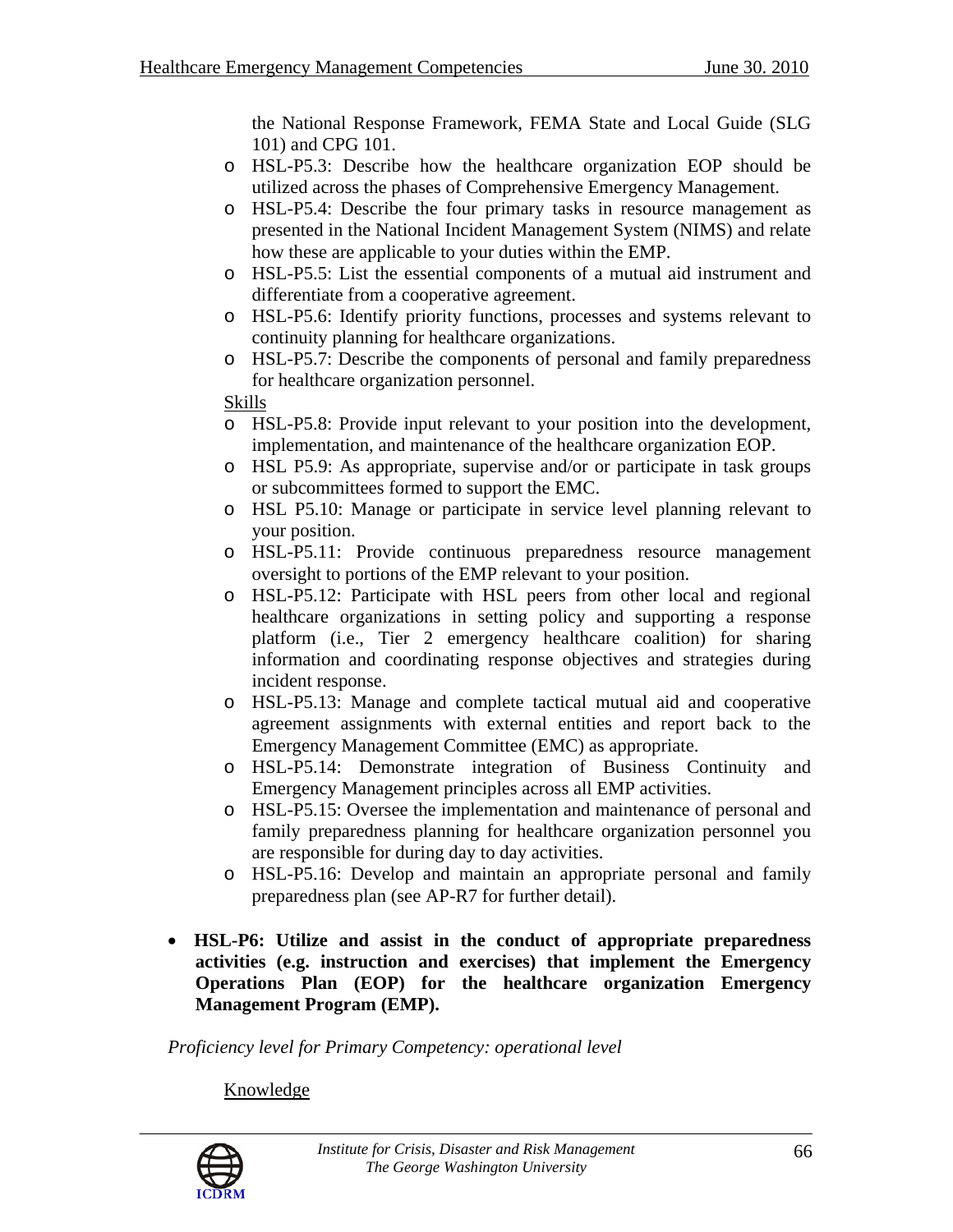- o HSL-P6.1: Define and describe the purpose of the three main types of instructional activity (education, training, drills).
- o HSL-P6.2: Define and describe the different types of exercises that may be employed by a healthcare organization's EMP.
- o HSL-P6.3: Describe the role and application of competencies and respective levels of proficiency in relation to the healthcare organization's EMP.
- o HSL-P6.4: Define and describe the difference between certifications and qualifications.
- o HSL-P6.5: Describe the phases and iterative components of Instructional System Development (ISD) (analysis, design, development, implementation and evaluation) in relation to the healthcare organization instructional and exercise activities.
- o HSL-P6.6: Explain the advantages and disadvantages of developing and conducting instructional and exercise activities internally to the healthcare organization as contrasted with contracting outside vendors or other external sources for this service.
- o HSL-P6.7: List essential personnel, processes, and other preparations necessary for a healthcare organization exercise.
- o HSL-P6.8: Describe essential considerations for managing a healthcare organization's exercise, including the emphasis on exercise safety.
- o HSL-P6.9: Describe exercise planning and other relevant processes that make exercises an evaluative tool for the healthcare organization's EMP. Skills
- o HSL-P6.10: Provide input as appropriate to your position into the competency framework for the healthcare organization's EMP.
	- o HSL-P6.11: Provide input, as appropriate to your position, into the development and maintenance of a system for recording position certifications and qualifications.
	- o HSL-P6.12: Utilize the ISD process for the analysis, design, development, implementation, and evaluation of instructional and exercise activities related to the healthcare organization's EMP.
	- o HSL-P6.13: Utilize ICS principles (as appropriate) in the development and conduct of healthcare organization exercises.
	- o HSL-P6.14: As appropriate to your position, participate in the development of evaluative tools and processes for all exercises.
- **HSL-P7: Participate in the systems-based evaluation of the healthcare organization's overall Emergency Management Program (EMP), including its Emergency Operations Plan (EOP), and assist in the incorporation of recommended/accepted changes.<sup>2</sup>**